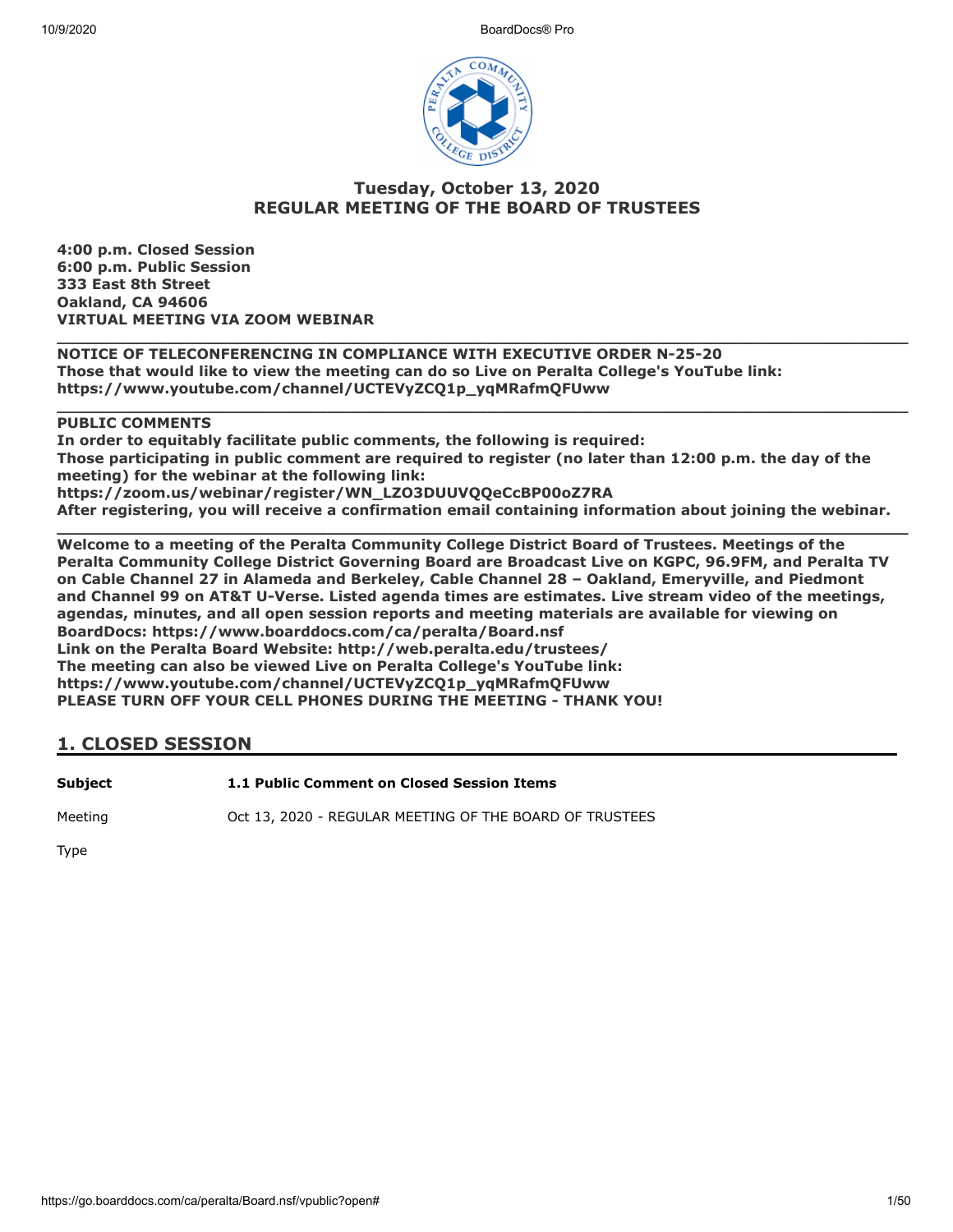| Subject | 1.2 Conference with Labor Negotiator Whittaker, Peralta Federation of Teachers, Local<br>39, and SEIU 1021 (Government Code § 54957.6) |
|---------|----------------------------------------------------------------------------------------------------------------------------------------|
| Meeting | Oct 13, 2020 - REGULAR MEETING OF THE BOARD OF TRUSTEES                                                                                |

Type Information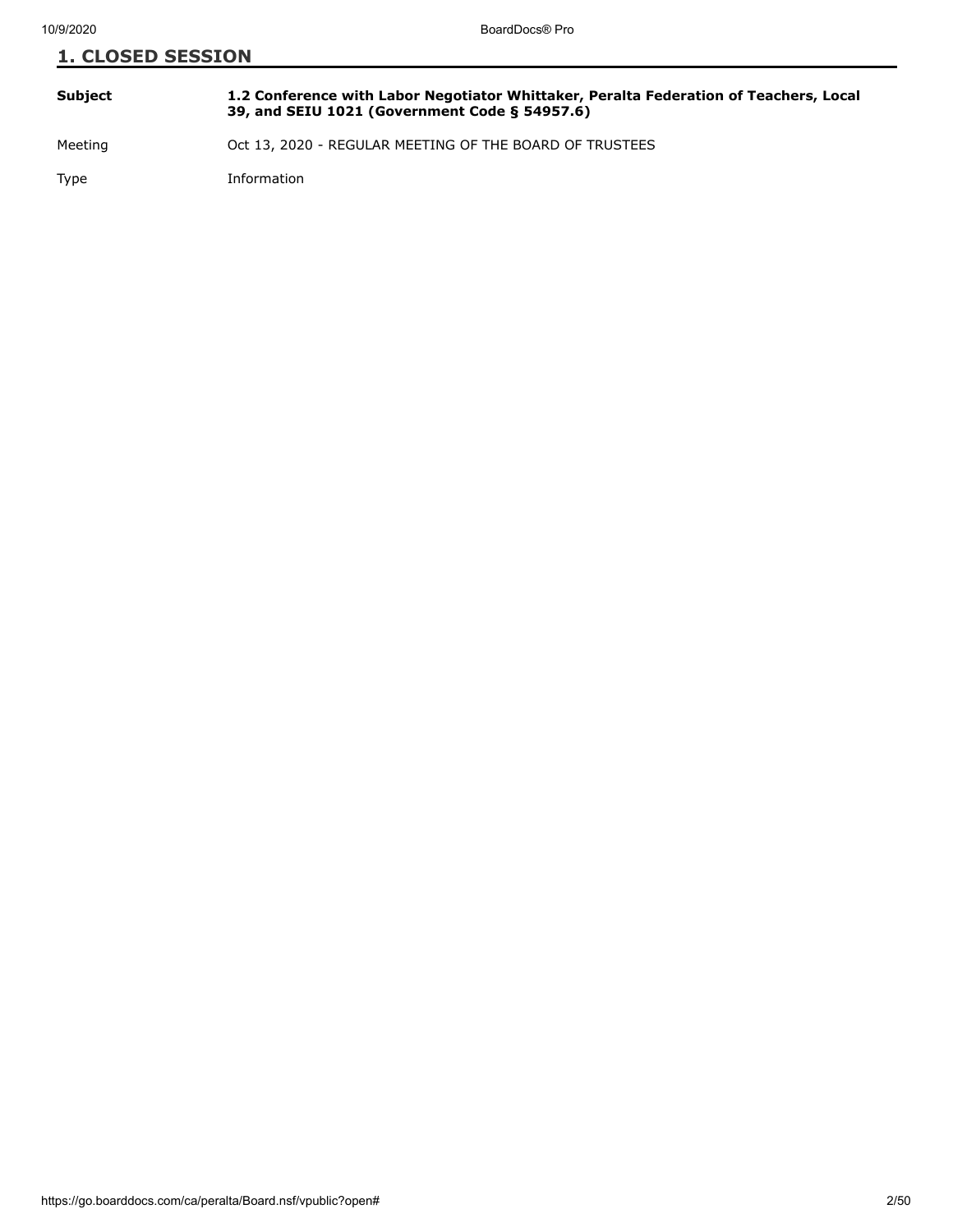# **Subject 1.3 Public Employee Appointment (Government Code Section 54957)**

Meeting Oct 13, 2020 - REGULAR MEETING OF THE BOARD OF TRUSTEES

Type Information

- Recommendation to approve the appointment of the Interim Vice Chancellor of Finance and Administration, District Office.
- Recommendation to approve the appointment of the Interim Special Assistant to the Chancellor/Chief of Staff, District Office.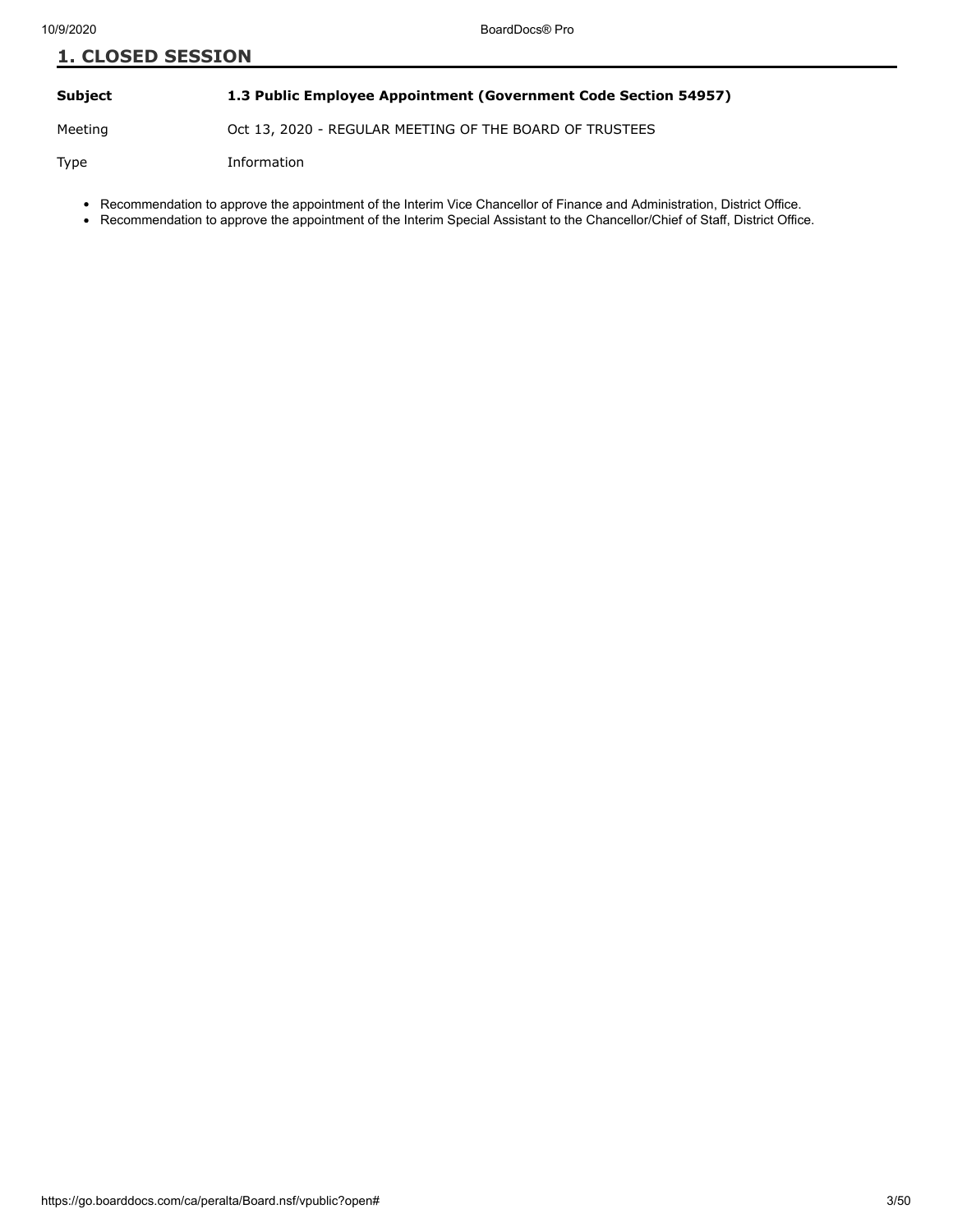# **Subject 1.4 Public Employee Discipline/Dismissal/Release**

Meeting Oct 13, 2020 - REGULAR MEETING OF THE BOARD OF TRUSTEES

Type

The Board is provided respective salaries in closed session for information purposes only, if any. The Board is reminded not to discuss personnel matters outside of closed session.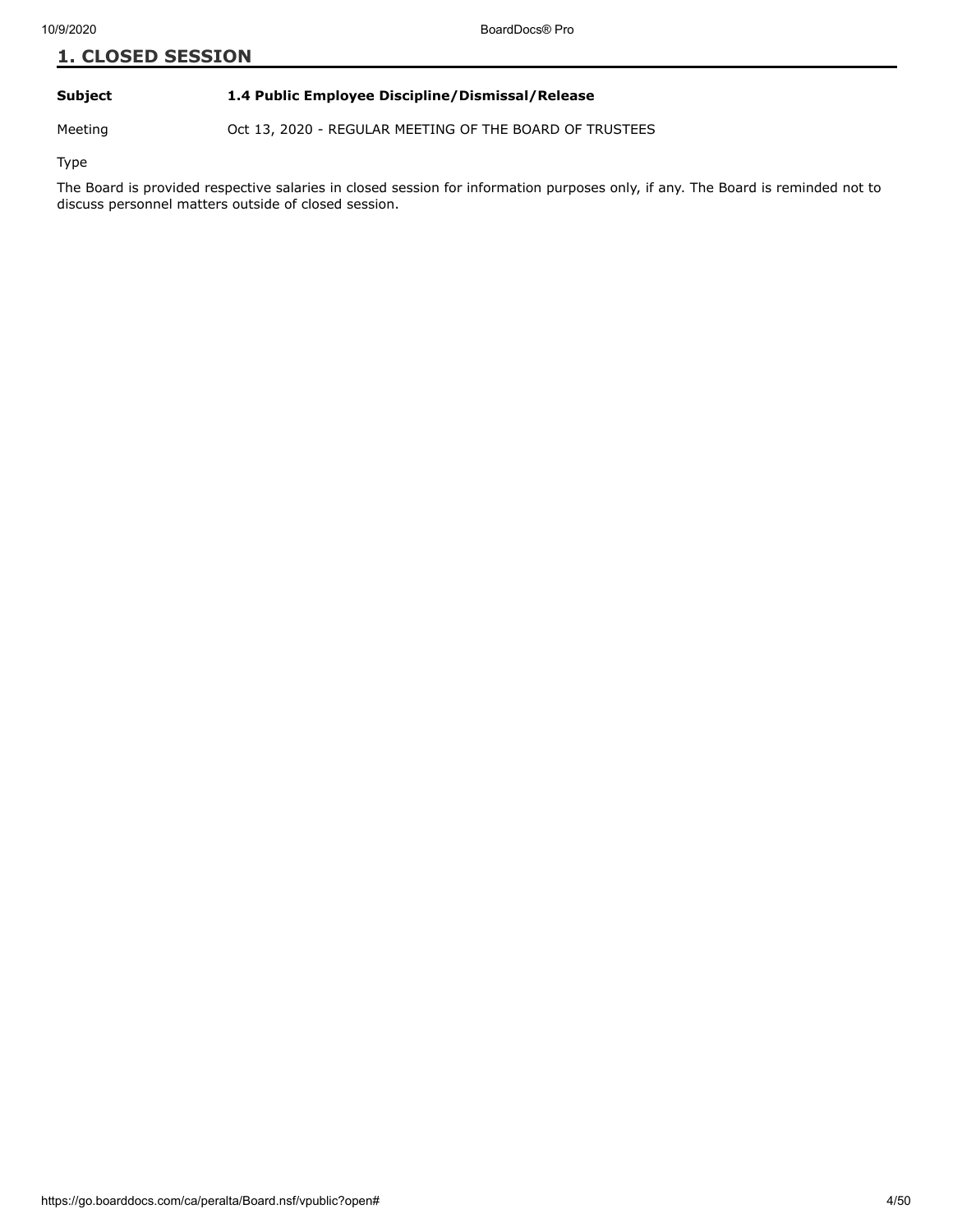# **Subject 1.5 Public Employee Evaluation**

Meeting Oct 13, 2020 - REGULAR MEETING OF THE BOARD OF TRUSTEES

Type

The Board is provided respective salaries in closed session for information purposes only, if any. The Board is reminded not to discuss personnel matters outside of closed session.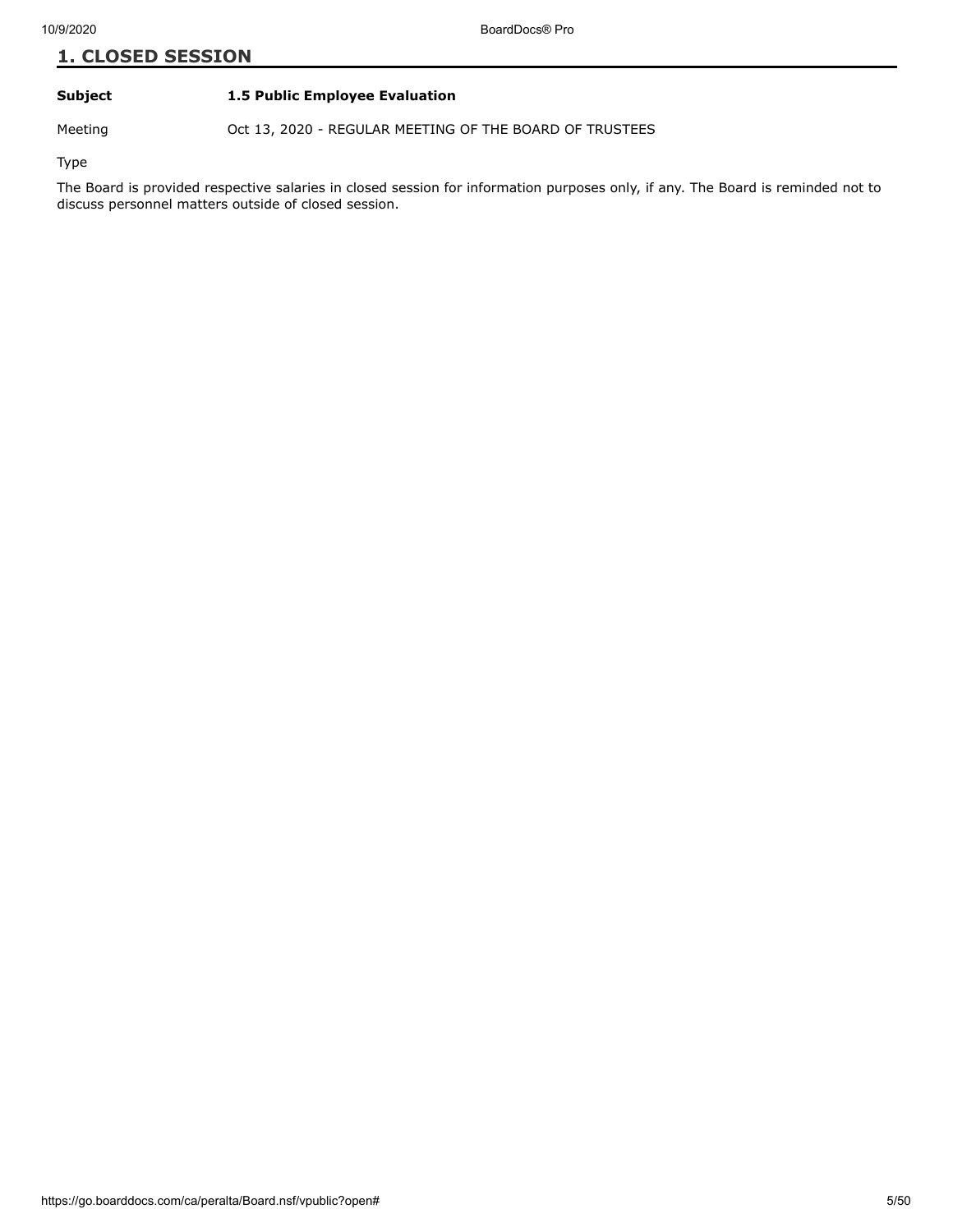**Subject 1.6 Conference with Legal Counsel, Multiple Cases: (Government Code § 54956.9)**

Meeting  $Oct 13$ , 2020 - REGULAR MEETING OF THE BOARD OF TRUSTEES

Type Information

- Conference with Legal Counsel (54956.9(a)), Payne v. Peralta Community College District, U.S. District Court, Northern District of CA, Case No. 3:16-cv-04390-MMC.
- Conference with Legal Counsel (54956.9(a)), Webb v. Peralta Community College District, Alameda County Superior Court Case No. RG18909473.
- Conference with Legal Counsel (54956.9(a)), Margoiles v. Peralta Community College District, Alameda County Superior Court Case. RG18905036.
- Stanford Health Care v. Peralta Community College Dist. Pre 7/2004 Retiree Benefit Plan, Santa Clara County Superior Court case no. 19CV342458
- Herrera v. Peralta Community College District et.al, Alameda Superior Court case no. RG18932402
- Conference with Legal Counsel, Anticipated/Potential Litigation (54956.9(b)-(c)) (2 cases).
- Peralta Community College District, Case No.: OAH No. 2019120932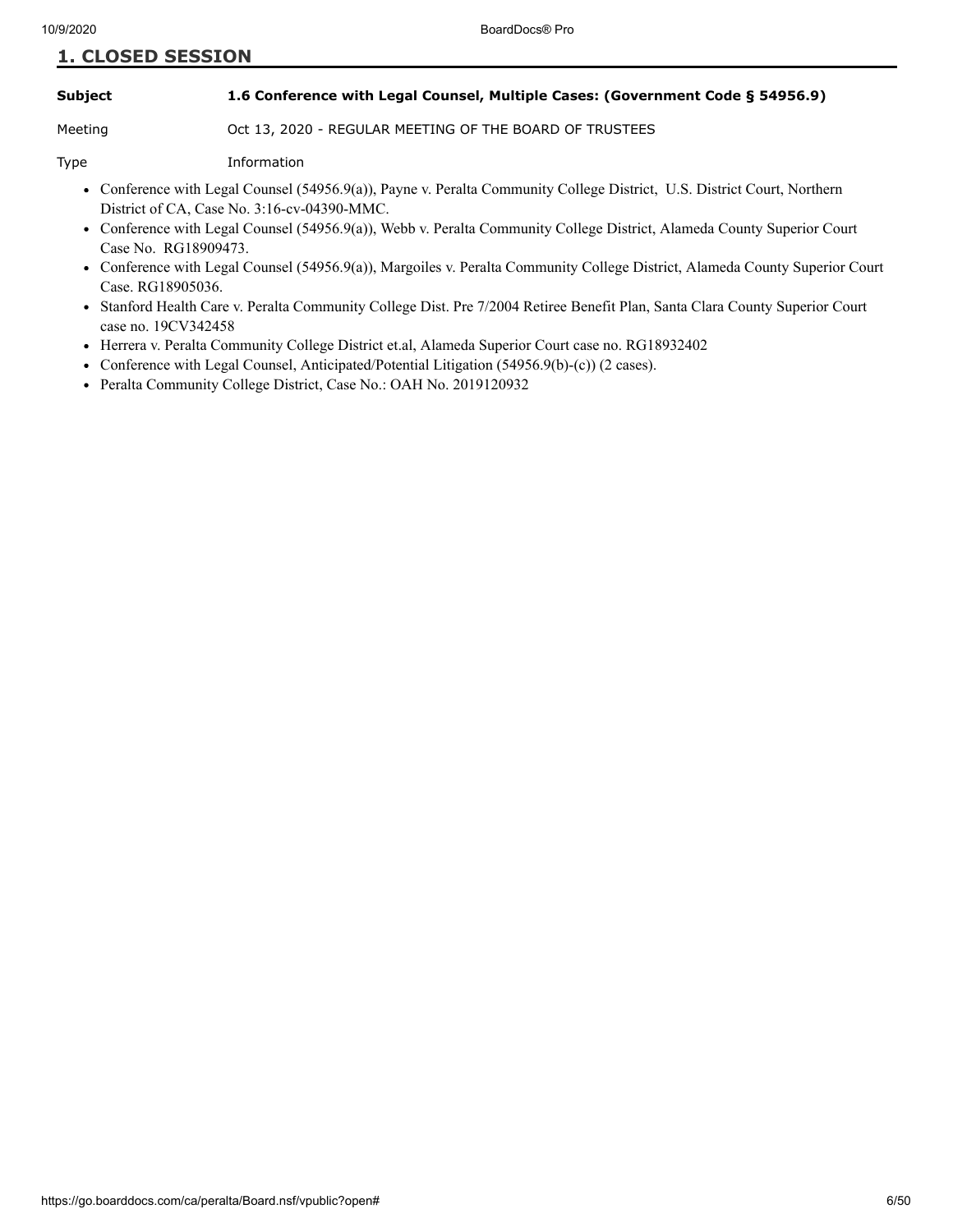# **2. OPEN SESSION Subject 2.1 Call to Order**

Meeting Oct 13, 2020 - REGULAR MEETING OF THE BOARD OF TRUSTEES

Type Procedural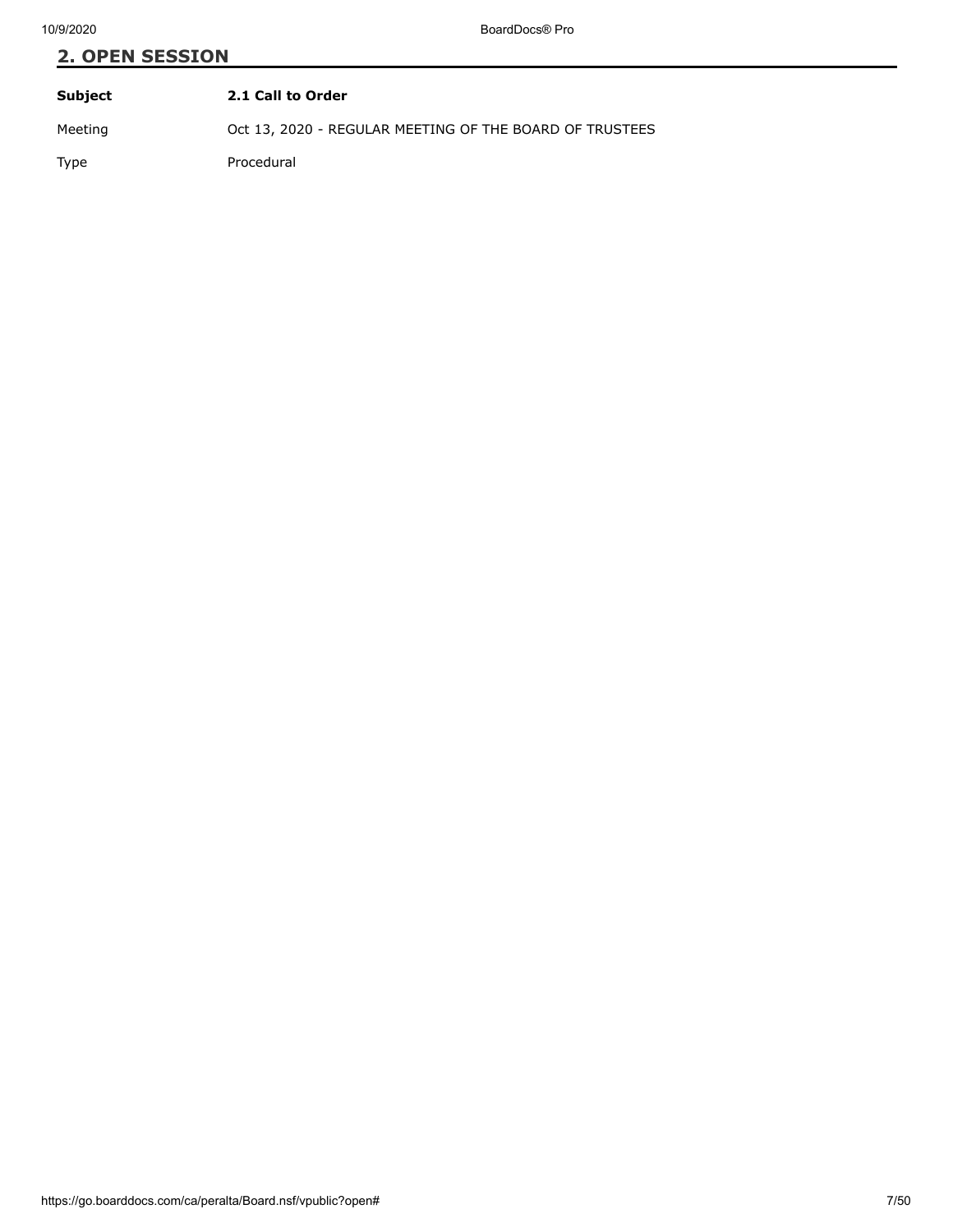| Subject | 2.2 Pledge of Allegiance                                |
|---------|---------------------------------------------------------|
| Meeting | Oct 13, 2020 - REGULAR MEETING OF THE BOARD OF TRUSTEES |
| Type    | Procedural                                              |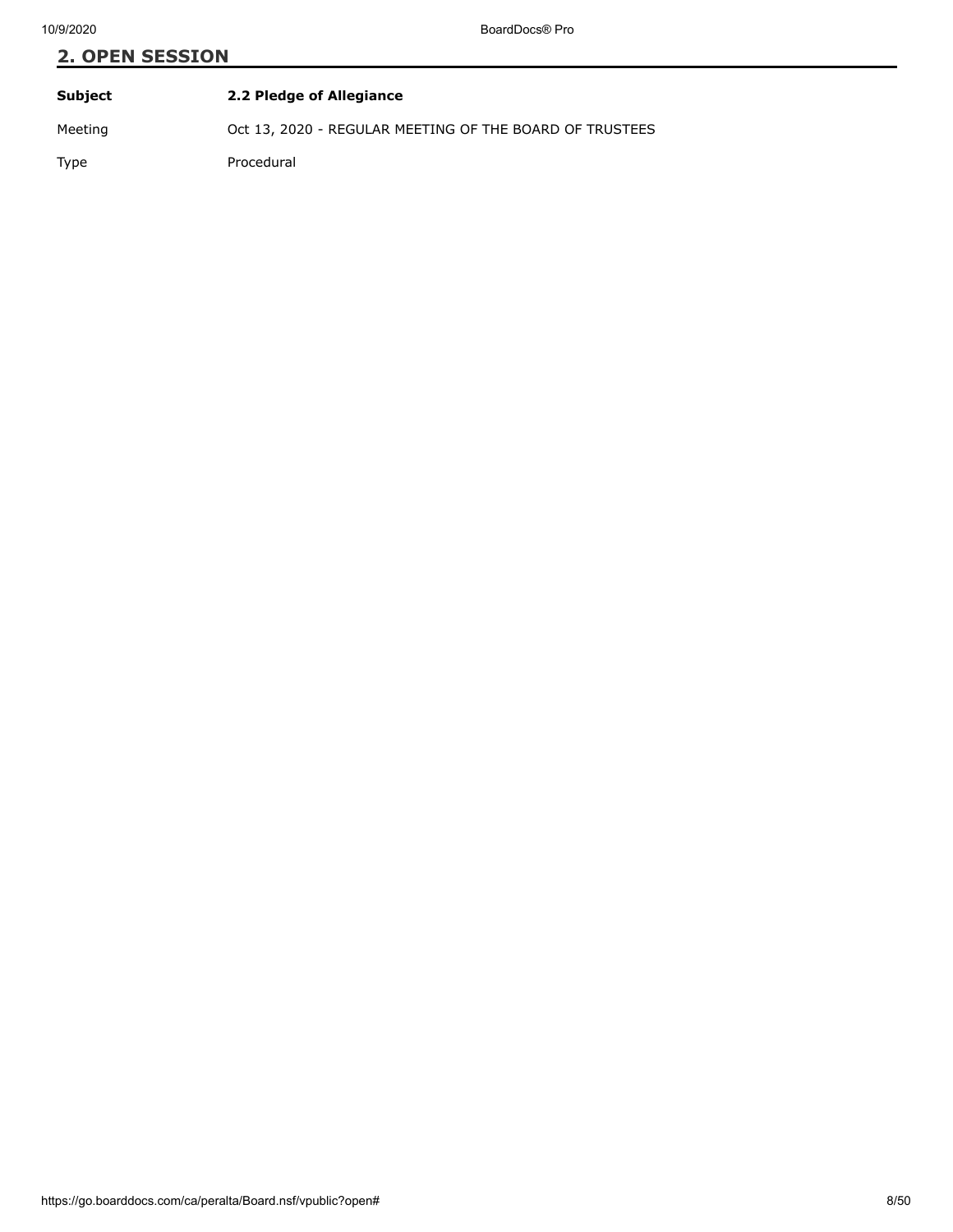| Subject | 2.3 Roll Call                                           |
|---------|---------------------------------------------------------|
| Meeting | Oct 13, 2020 - REGULAR MEETING OF THE BOARD OF TRUSTEES |
| Type    | Procedural                                              |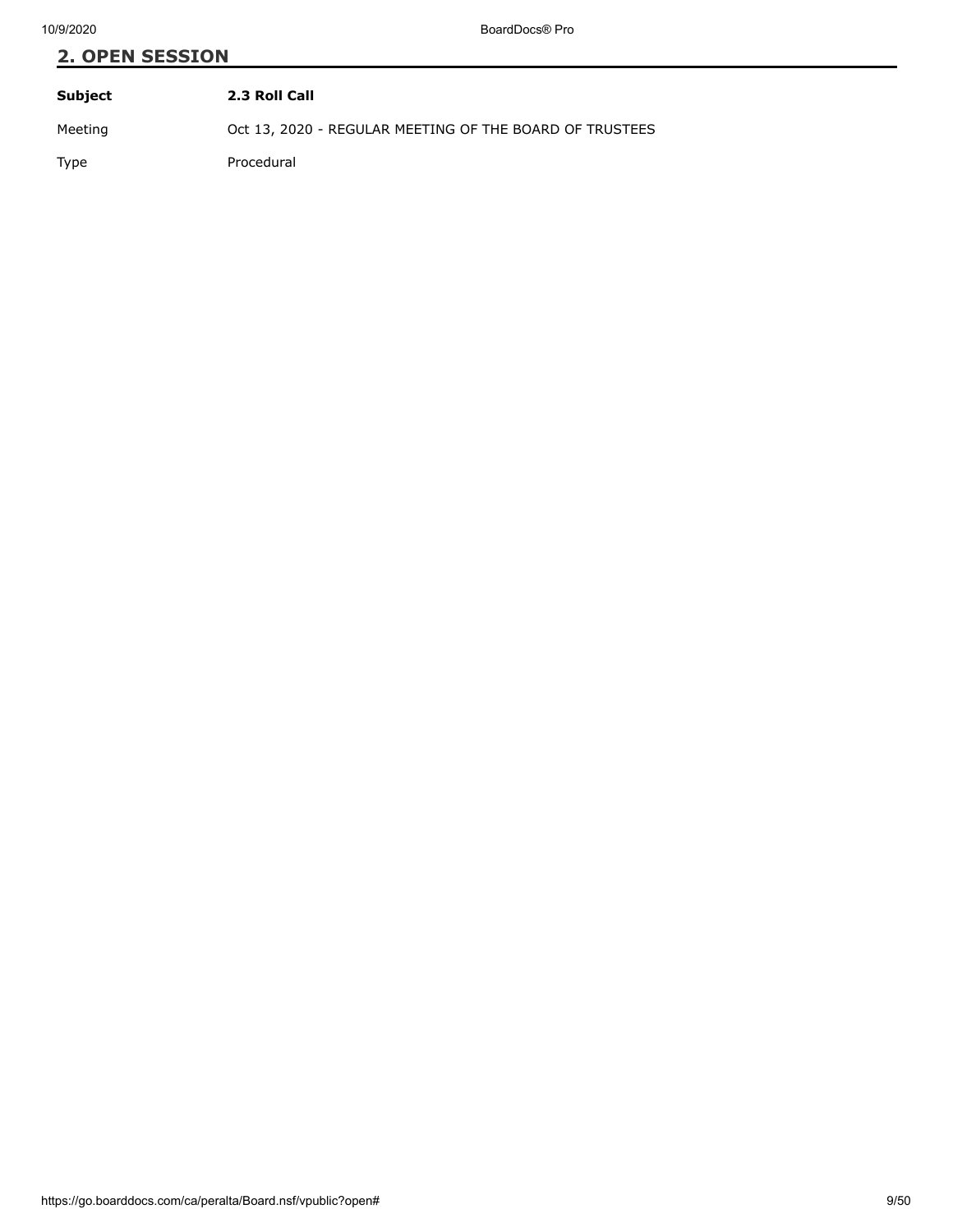# **2. OPEN SESSION Subject 2.4 Report of Action Taken in Closed Session** Meeting Oct 13, 2020 - REGULAR MEETING OF THE BOARD OF TRUSTEES

Type Information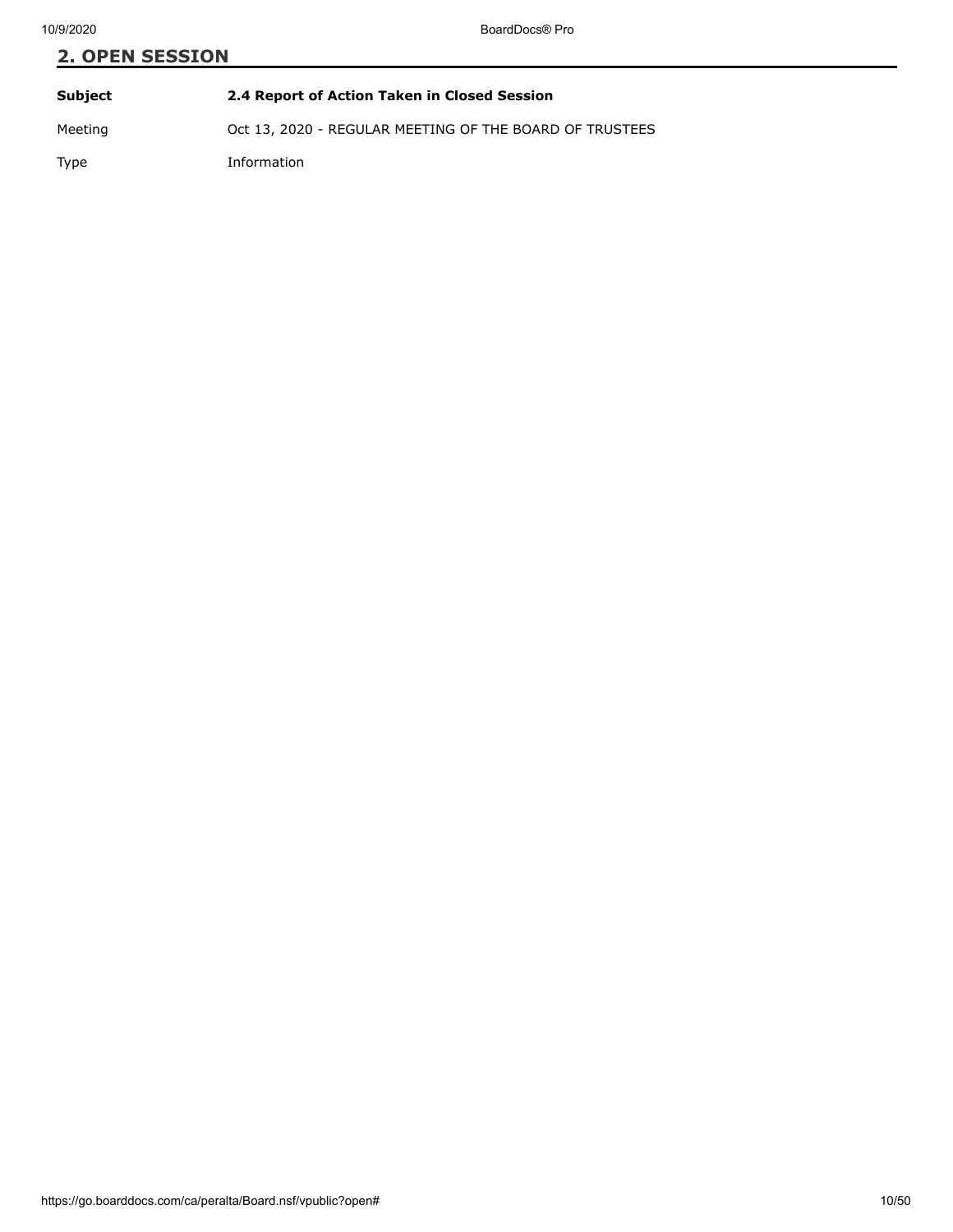| Subject | 2.5 Approval of the Agenda                              |
|---------|---------------------------------------------------------|
| Meeting | Oct 13, 2020 - REGULAR MEETING OF THE BOARD OF TRUSTEES |
| Type    | Action                                                  |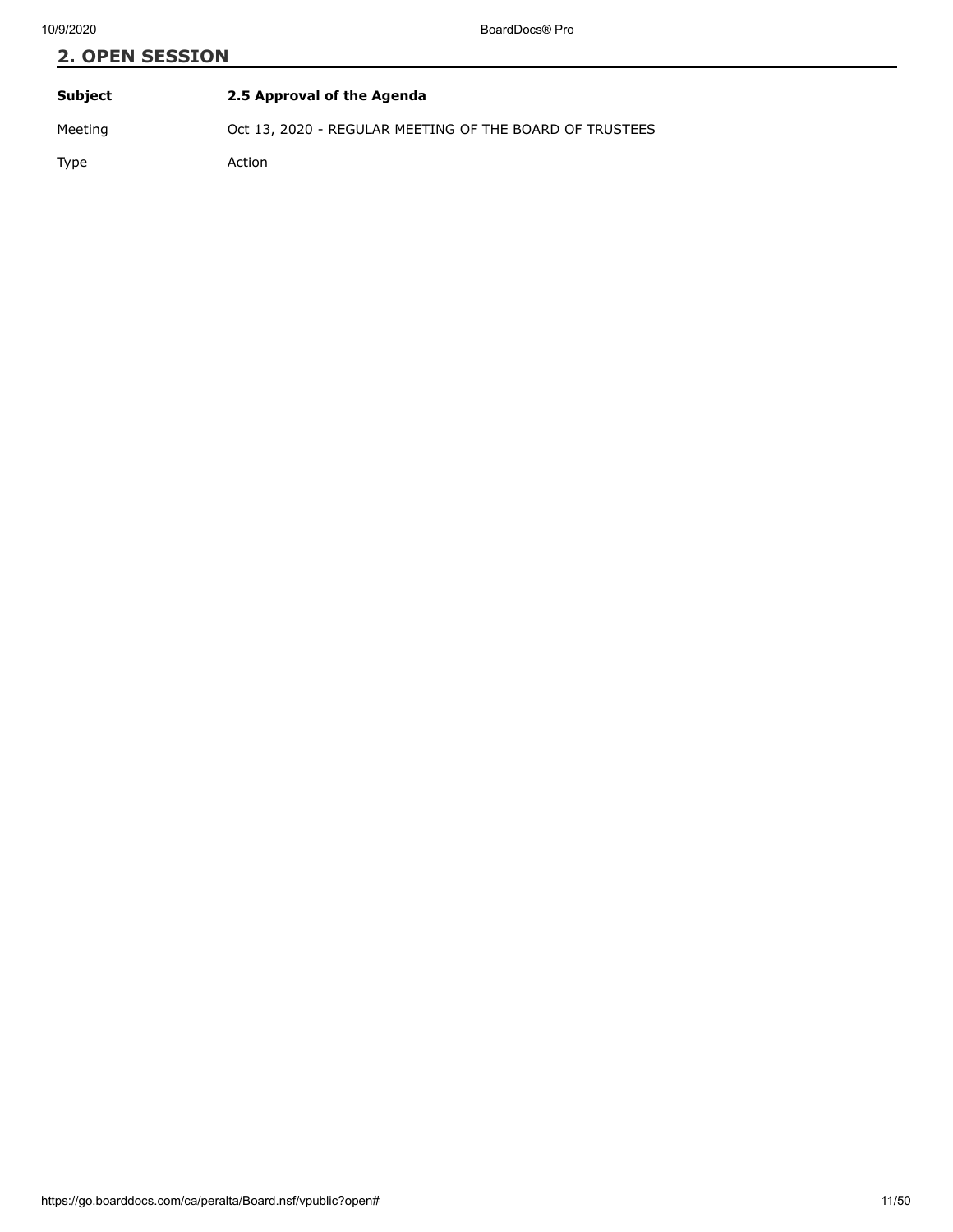| <b>Subject</b>        | 2.6 Approval of the Minutes                             |
|-----------------------|---------------------------------------------------------|
| Meeting               | Oct 13, 2020 - REGULAR MEETING OF THE BOARD OF TRUSTEES |
| Type                  | Action, Minutes                                         |
| <b>Preferred Date</b> | Oct 13, 2020                                            |
| Absolute Date         | Oct 13, 2020                                            |
| Fiscal Impact         | No                                                      |
| <b>Budgeted</b>       | No                                                      |
|                       |                                                         |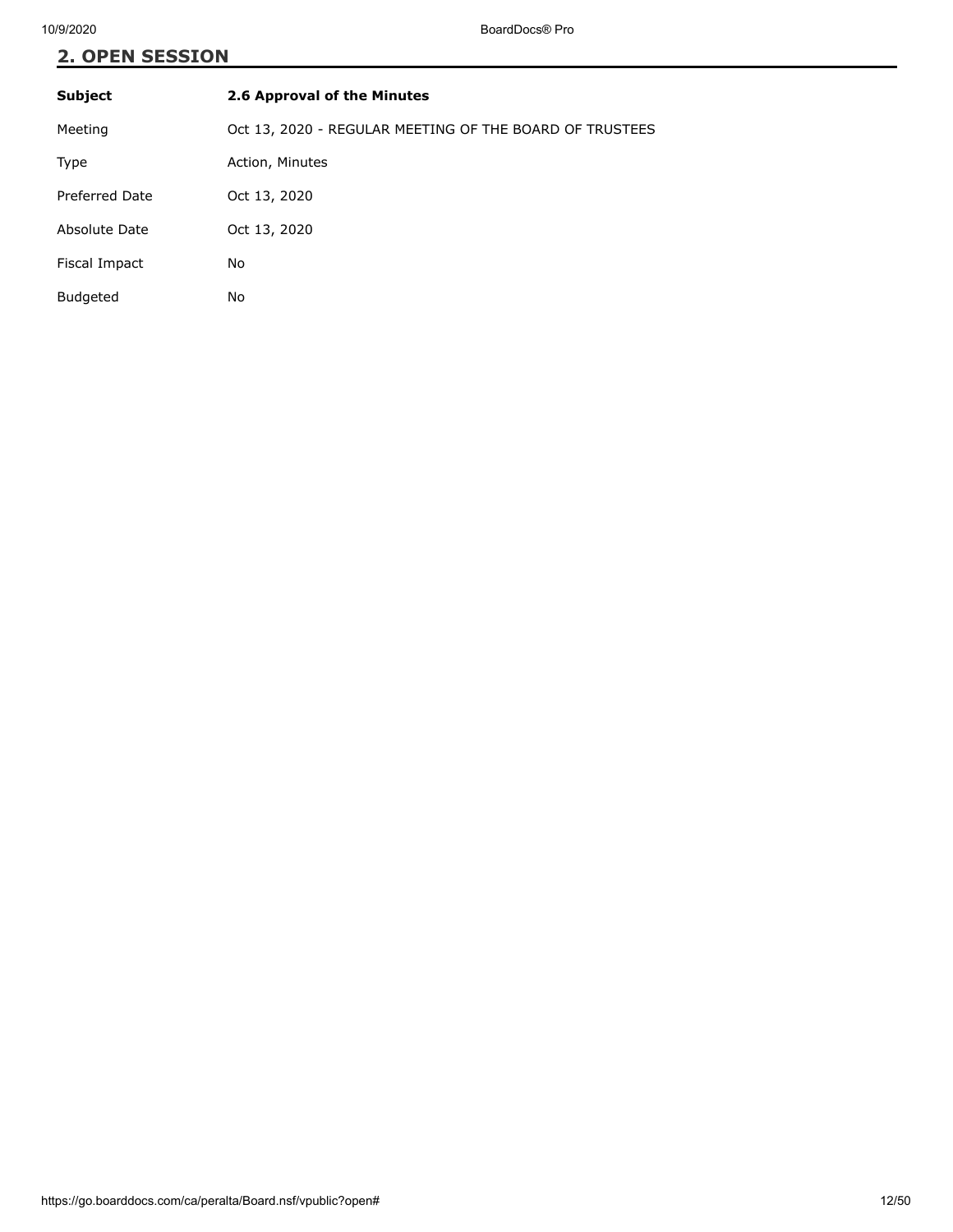# **2. OPEN SESSION Subject 2.7 Associated Student Government Reports** Meeting Oct 13, 2020 - REGULAR MEETING OF THE BOARD OF TRUSTEES

Type Information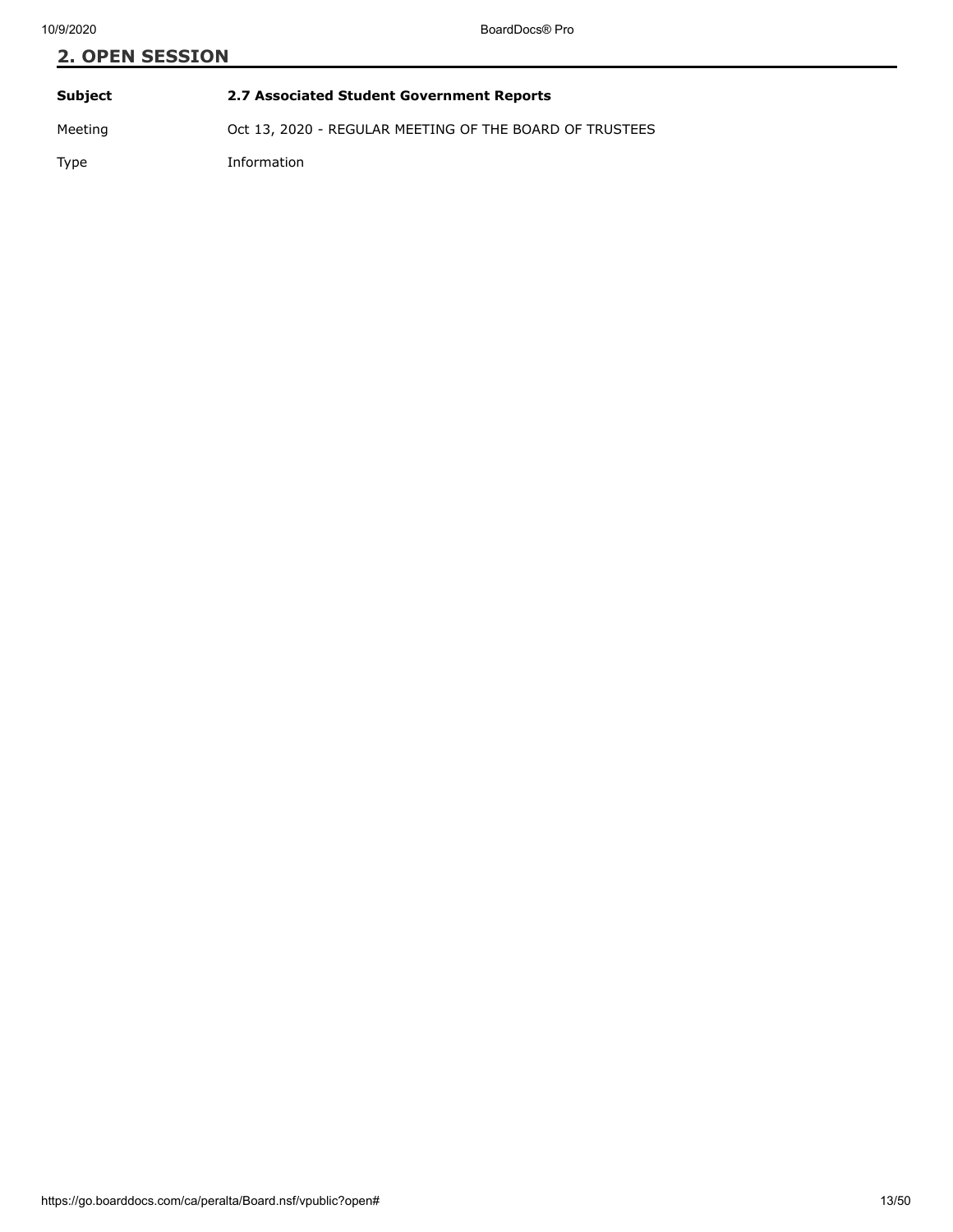| Subject | 2.8 Peralta Classified Senate Report                    |
|---------|---------------------------------------------------------|
| Meeting | Oct 13, 2020 - REGULAR MEETING OF THE BOARD OF TRUSTEES |
| Type    | Information                                             |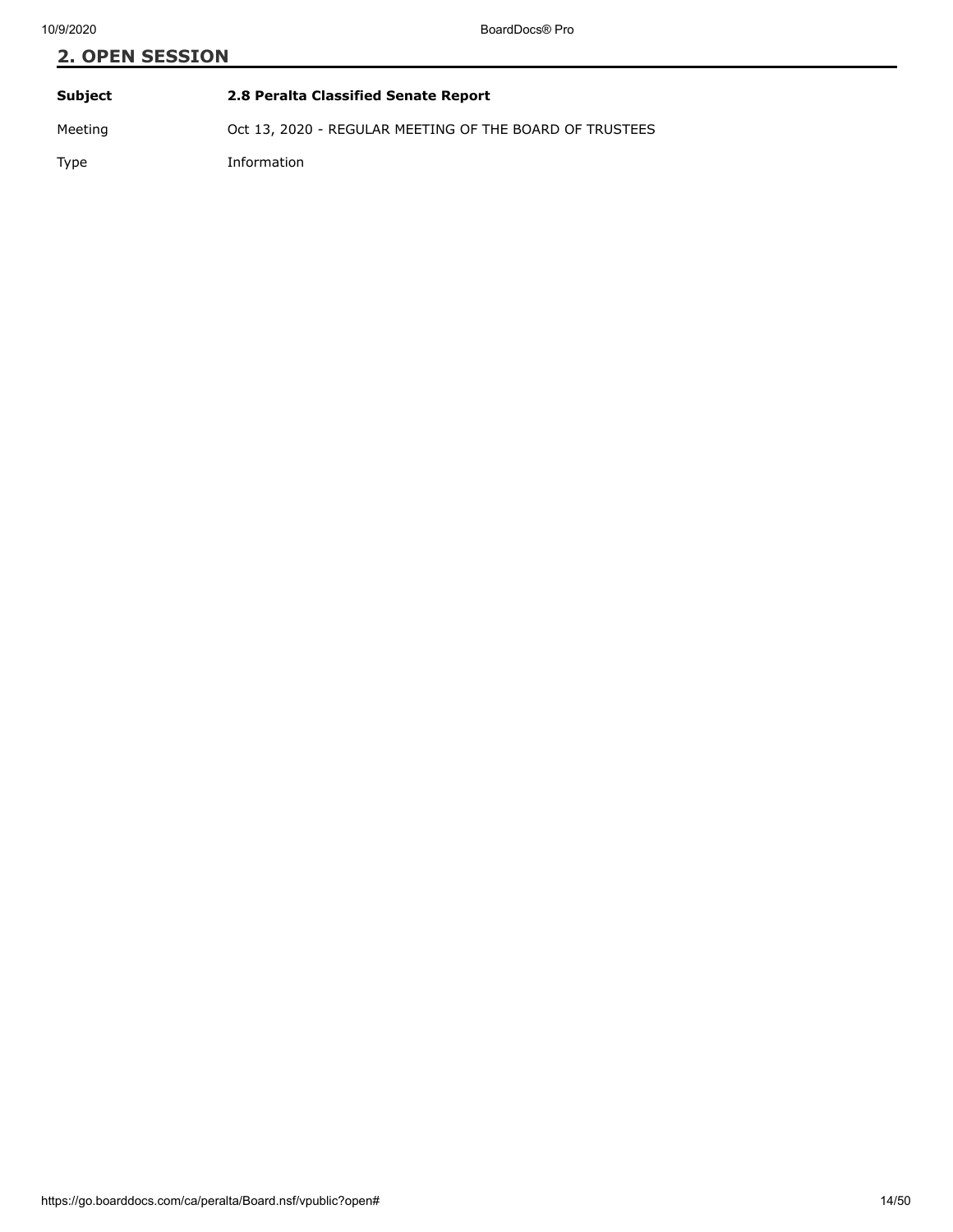**Subject 2.9 District Academic Senate Report** Meeting Oct 13, 2020 - REGULAR MEETING OF THE BOARD OF TRUSTEES

Type Information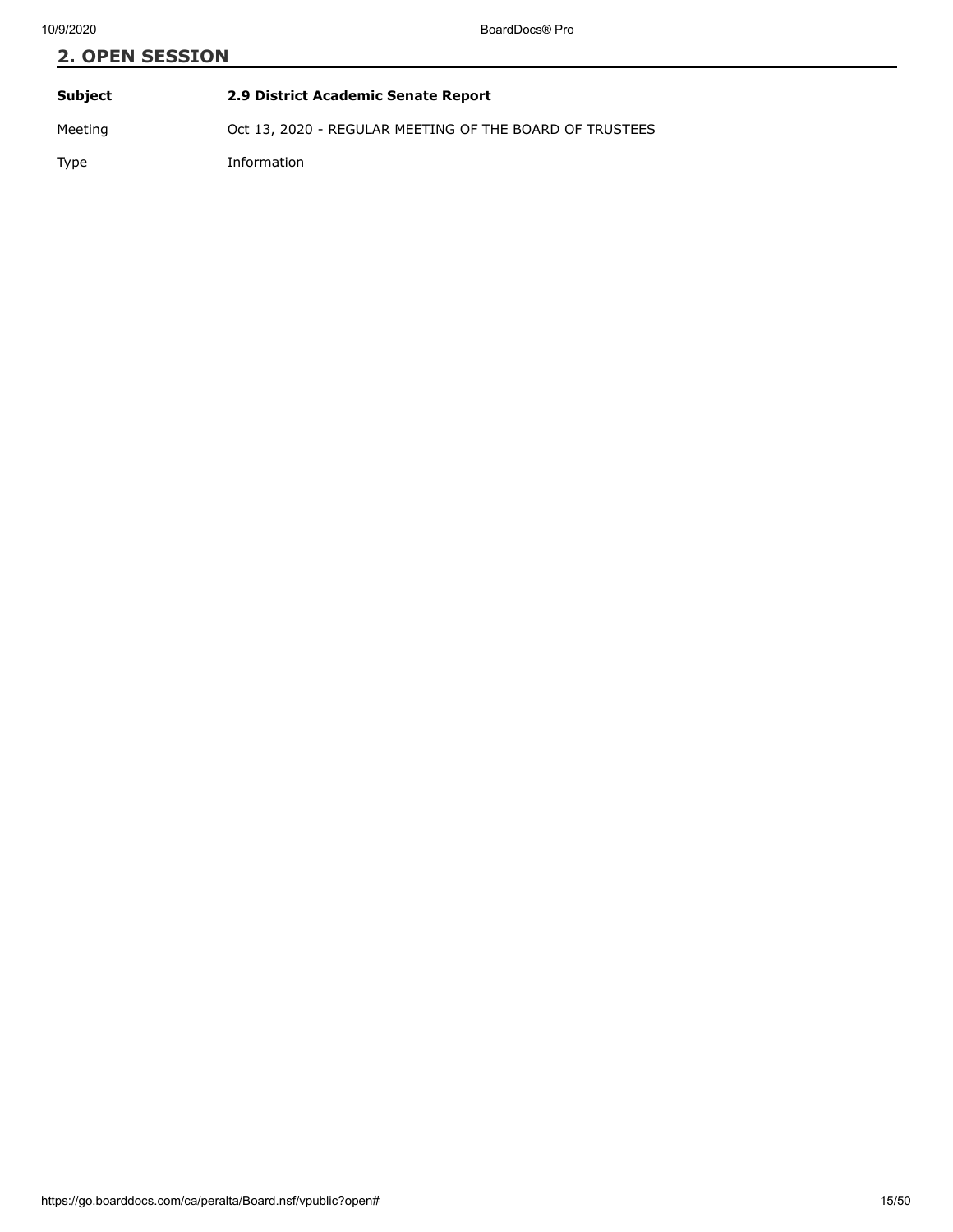### **Subject 2.10 Public Communication**

Meeting  $Oct$  13, 2020 - REGULAR MEETING OF THE BOARD OF TRUSTEES

Type Information

At this time, the Board of Trustees will listen to communication from the public on matters that are not on the agenda and are within the Board's jurisdiction. Under provisions of the Brown Act, the Board and District staff are prohibited from discussing or taking action on oral requests that are not part of the agenda, but may respond briefly. A maximum of 15 minutes (up to 3 minutes per individual) will be provided for speakers under this agenda section, at the Board President's discretion. A speaker's card must be completed to request to address the Board. Requests to speak which cannot be honored within the time limit will be scheduled for subsequent meetings in the order received. Persons addressing items included on the agenda will be heard at the time the item is considered, and comments on tangential issues not directly related to the item may be ruled out of order. Cards must be received prior to the Board's consideration of the item and are honored in the order the cards are received. A speaker may yield time to another speaker up to a limit of 6 additional minutes, with no more than 5 speakers on the issue, where both have completed a speaker's card, and the yielder must identify him/herself to the Board. Speakers are asked to submit any materials to the Board Clerk and shall not approach the dais during meetings. (Please lineup when your name is called.) Further direction is provided in Board Policy and Administrative Procedure 2345 Public Participation at Board Meetings.

**<http://web.peralta.edu/trustees/board-policies/>**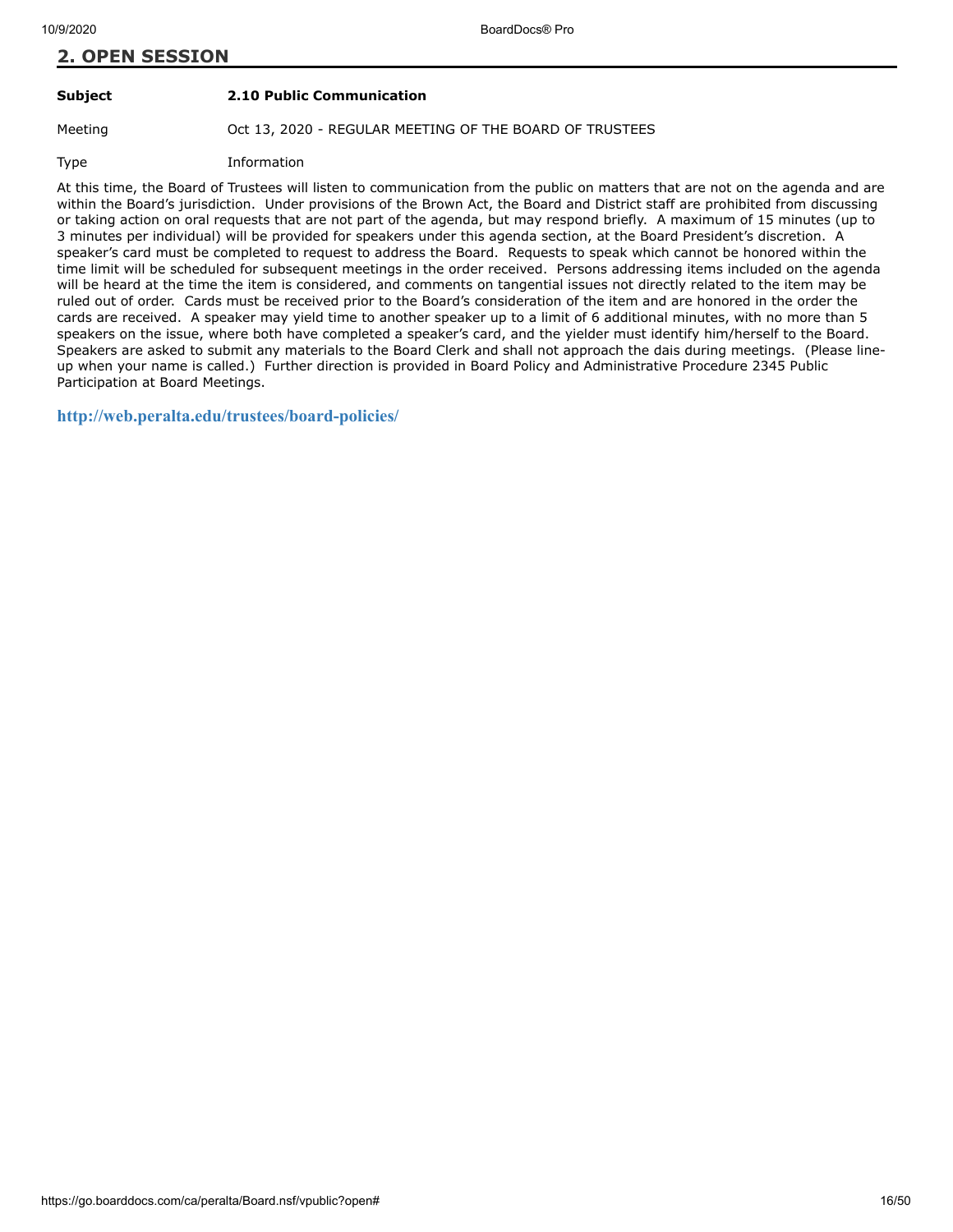**Subject 2.11 Chancellor's Reports**

Meeting Oct 13, 2020 - REGULAR MEETING OF THE BOARD OF TRUSTEES

Type Information

# File Attachments

[Chancellor's Report- October 13 2020.pdf \(185 KB\)](https://go.boarddocs.com/ca/peralta/Board.nsf/files/BU7THV778168/$file/Chancellor) [NewsfortheBoard 10-13-2020.pdf \(1,524 KB\)](https://go.boarddocs.com/ca/peralta/Board.nsf/files/BU82BT016DFE/$file/NewsfortheBoard%2010-13-2020.pdf) [Laney College Board Highlight October 13.pdf \(248 KB\)](https://go.boarddocs.com/ca/peralta/Board.nsf/files/BU8Q4X64A363/$file/Laney%20College%20Board%20Highlight%20October%2013.pdf) [OCT\\_13\\_20\\_Presidents\\_Report\\_final\\_v2coa.pdf \(714 KB\)](https://go.boarddocs.com/ca/peralta/Board.nsf/files/BU8Q5364AB55/$file/OCT_13_20_Presidents_Report_final_v2coa.pdf)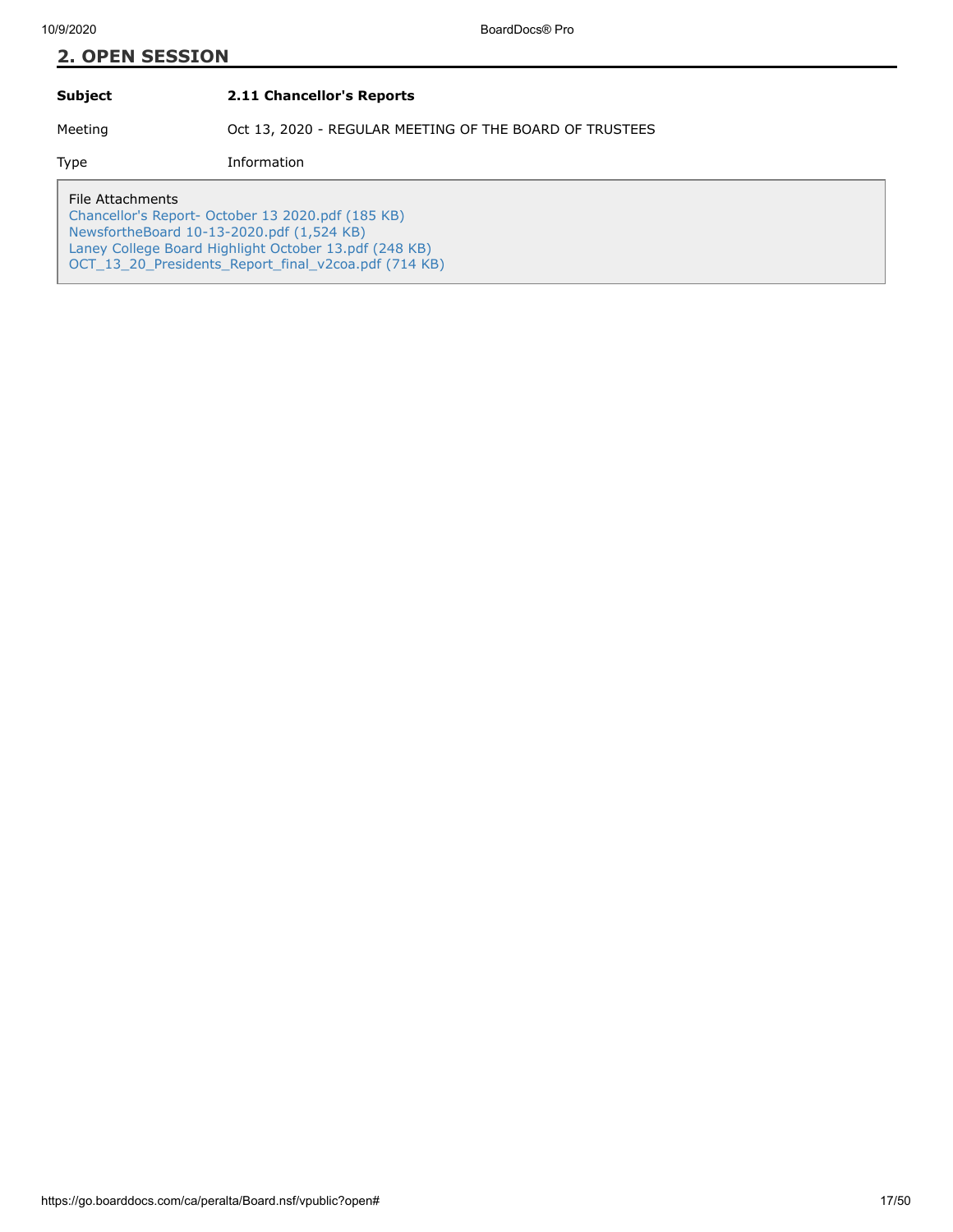| Subject                              | 3.1 Discussion of the Implementation Plan for Board Goals. Presenter: Dr. Helen<br><b>Benjamin</b> |
|--------------------------------------|----------------------------------------------------------------------------------------------------|
| Meetina                              | Oct 13, 2020 - REGULAR MEETING OF THE BOARD OF TRUSTEES                                            |
| Type                                 | Discussion, Information                                                                            |
| Goals                                | D: Strengthen Accountability, Innovation and Collaboration                                         |
| <b>TO:</b> Peralta Board of Trustees |                                                                                                    |
| FROM: Dr. Helen Benjamin             |                                                                                                    |

 **PREPARED BY:** Dr. Helen Benjamin

# **BACKGROUND/ANALYSIS:**

The Board developed and finalized its goals in July and August of this year. Attached for review and discussion by the Board is the implementation plan for said goals covered in two documents:

1. District Governing Board Meeting 2020-21 Meeting Schedule with Selected Topics and Associated Board Goal; and

2. 2020-21 Peralta Board Goals Implementation Plan.

# **DELIVERABLES/SCOPE OF WORK:**

N/A

# **ANTICIPATED COMPLETION DATE:**

N/A

# **EVALUATION AND RECOMMENDED ACTION:**

The Board is asked to provide direction on the (1) suggested actions and activities recommended in the plan and (2) establish study session/retreat dates for key actions.

File Attachments [PCCD 2020-21 GB Schedule with Topics.pdf \(70 KB\)](https://go.boarddocs.com/ca/peralta/Board.nsf/files/BTYQ33673D2D/$file/PCCD%202020-21%20GB%20Schedule%20with%20Topics.pdf) [PCCD 2020-21 Board Goals Implementation Plan with Notes.pdf \(181 KB\)](https://go.boarddocs.com/ca/peralta/Board.nsf/files/BTYQ3U6763E2/$file/PCCD%202020-21%20Board%20Goals%20Implementation%20Plan%20with%20Notes.pdf)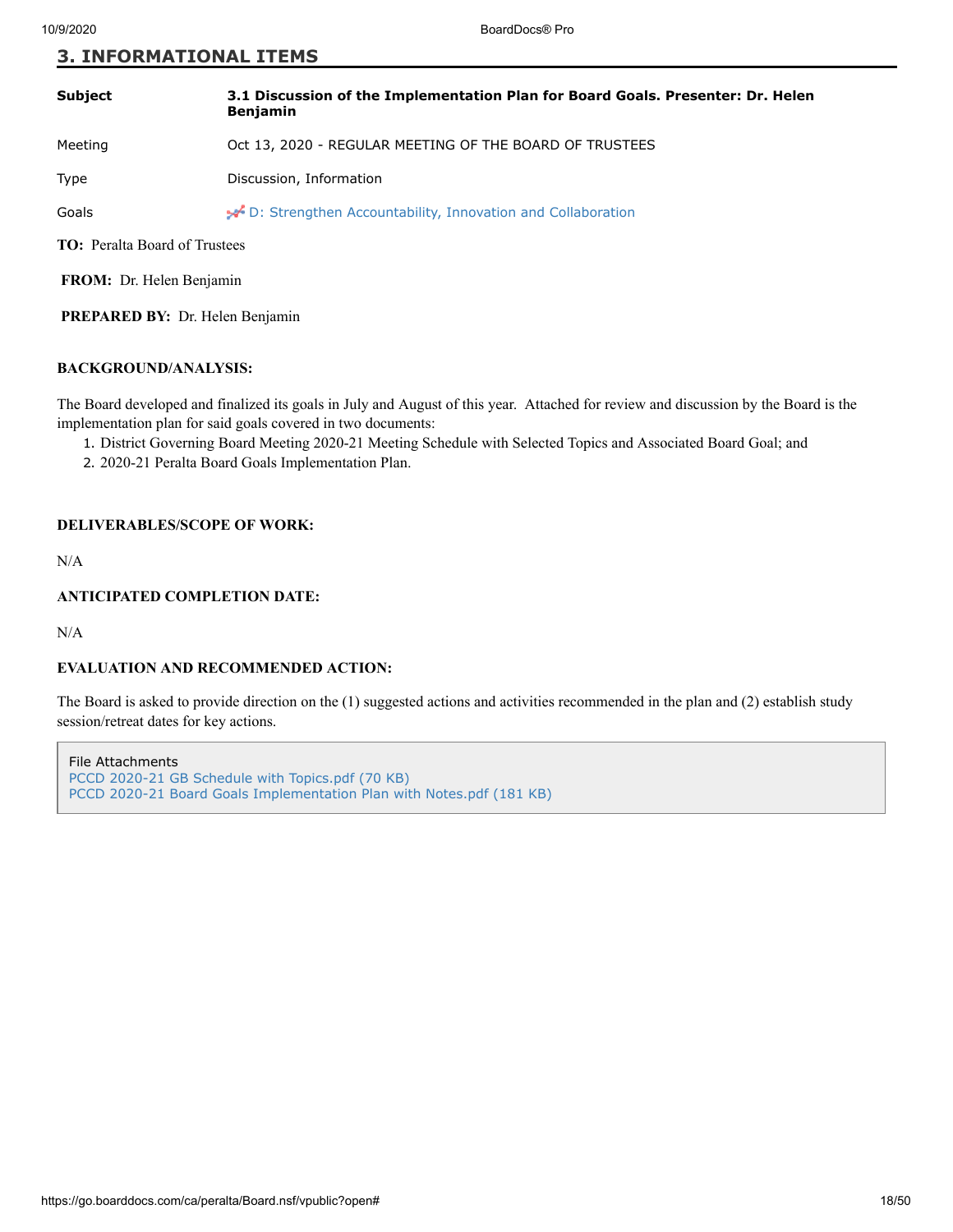| <b>Subject</b>                         | 3.2 Consider Second Reading of the Fiscal Year 2020/21 Adoption Budget. Presenter:<br><b>Acting Vice Chancellor Ahmed</b> |
|----------------------------------------|---------------------------------------------------------------------------------------------------------------------------|
| Meeting                                | Oct 13, 2020 - REGULAR MEETING OF THE BOARD OF TRUSTEES                                                                   |
| Type                                   | Action                                                                                                                    |
| Preferred Date                         | Oct 13, 2020                                                                                                              |
| Absolute Date                          | Oct 13, 2020                                                                                                              |
| Fiscal Impact                          | Yes                                                                                                                       |
| <b>Budgeted</b>                        | Yes                                                                                                                       |
| <b>Budget Source</b>                   | Various                                                                                                                   |
| <b>TO: Peralta Board of Trustees</b>   |                                                                                                                           |
| <b>FROM: Interim Chancellor Walter</b> |                                                                                                                           |

# **PREPARED BY: Acting Vice Chancellor Ahmed**

# **Background/Analysis:**

The proposed 2020-21 Adoption Budget is presented for consideration. The Board of Trustees is requested to complete the review of the Fiscal Year 2020-21 Adoption Budget for all District funds. It provides an operational budget as of July 1, 2020, from the approved Fiscal Year 2020-21 Tentative Budget in order to meet the requirements of Section 58305, Title 5, of the California Code of Regulations, which required a submittal of an annual Tentative Budget by July 1st.

The attached presentation of the Fiscal Year 2020-21 Adoption Budget provides a total District Budget of \$282,551,132 including income, appropriations, and expenses for all District funds.

This is submitted under approval of Resolution 20/21-07, the Continuing Budgetary Authority and based on the State Chancellor's Executive Order 2020-06, which was issued pursuant to California Community Colleges Board of Governors Resolution No. 2020-01 and Section 52020 of Title 5 of the California Code of Regulations, which extended the deadline for community college districts to issue the 2020-2021 Tentative Budget from July 1, 2020 to August 1, 2020. And in accordance to extend the deadline to issue the Fiscal Year 2020-2021 Adopted Budget from September 15, 2020 to October 31, 2020, in addition to extending other related deadlines.

Therefore, the Fiscal Year 2020-21 Final Adoption Budget will be presented for approval on the October 27, 2020 Board of Trustees meeting in accordance with the public notice and executive order.

# **Deliverables and Scope of Work:**

N/A

# **Anticipated Completion Date:**

N/A

# **Evaluation and Recommended Action:**

The presentation and updated budget is being presented for information and review. It will be presented for adoption at the Board's October 27th meeting, at the close of the required public hearing, as required by the California Code of Regulations, Title 5, Section 58301.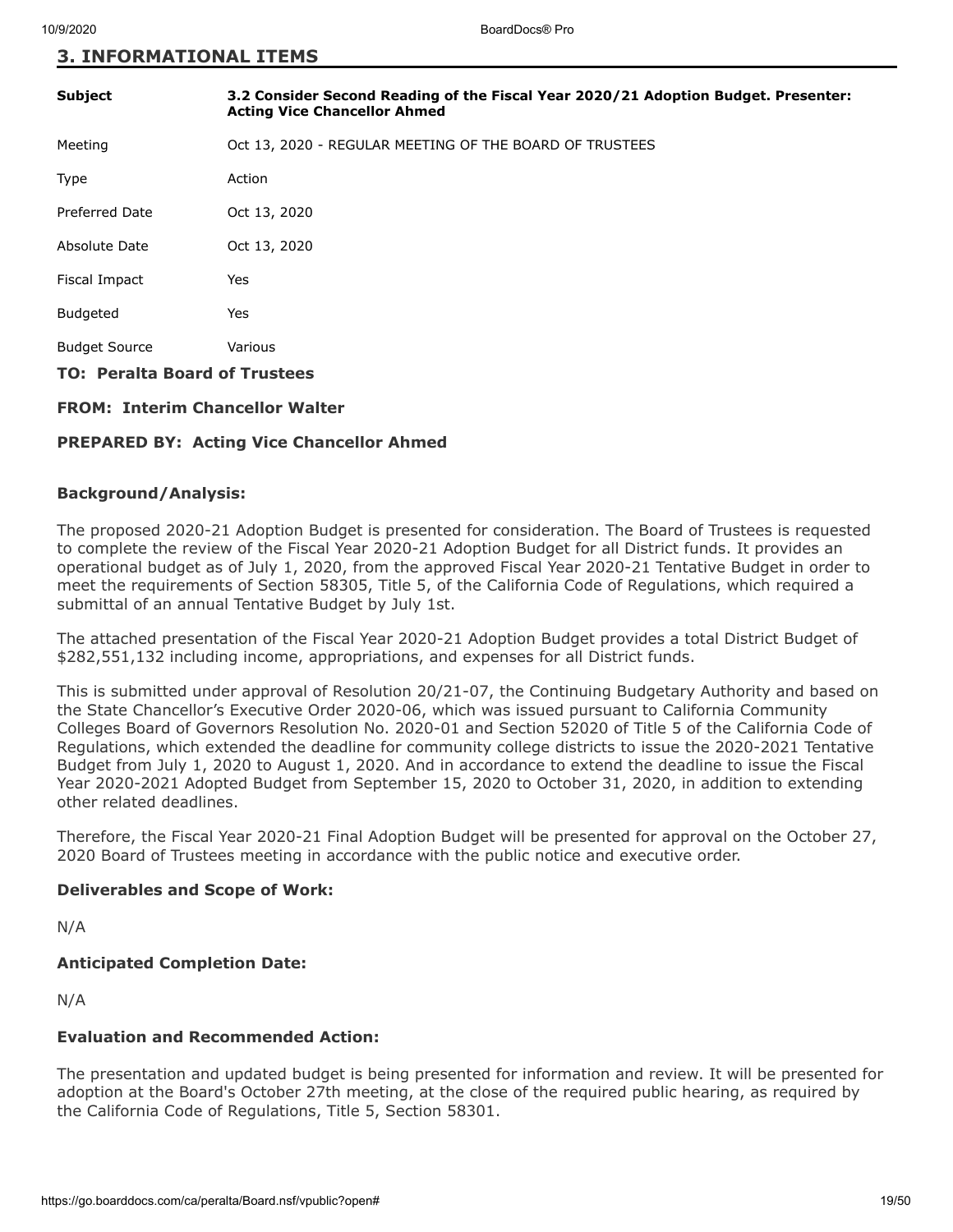File Attachments [FY 2020-21 Adopted Budget Draft.pdf \(19,082 KB\)](https://go.boarddocs.com/ca/peralta/Board.nsf/files/BTZV9L7FA444/$file/FY%202020-21%20Adopted%20Budget%20Draft.pdf) [FY 2020-21 Adopted Budget Revisions Memo 10052020.pdf \(114 KB\)](https://go.boarddocs.com/ca/peralta/Board.nsf/files/BU6RXP70019C/$file/FY%202020-21%20Adopted%20Budget%20Revisions%20Memo%2010052020.pdf) [2020-10-27 BoT REV Adopted Budget 10082020.pdf \(1,208 KB\)](https://go.boarddocs.com/ca/peralta/Board.nsf/files/BU7V9V7FB5C3/$file/2020-10-27%20BoT%20REV%20Adopted%20Budget%2010082020.pdf)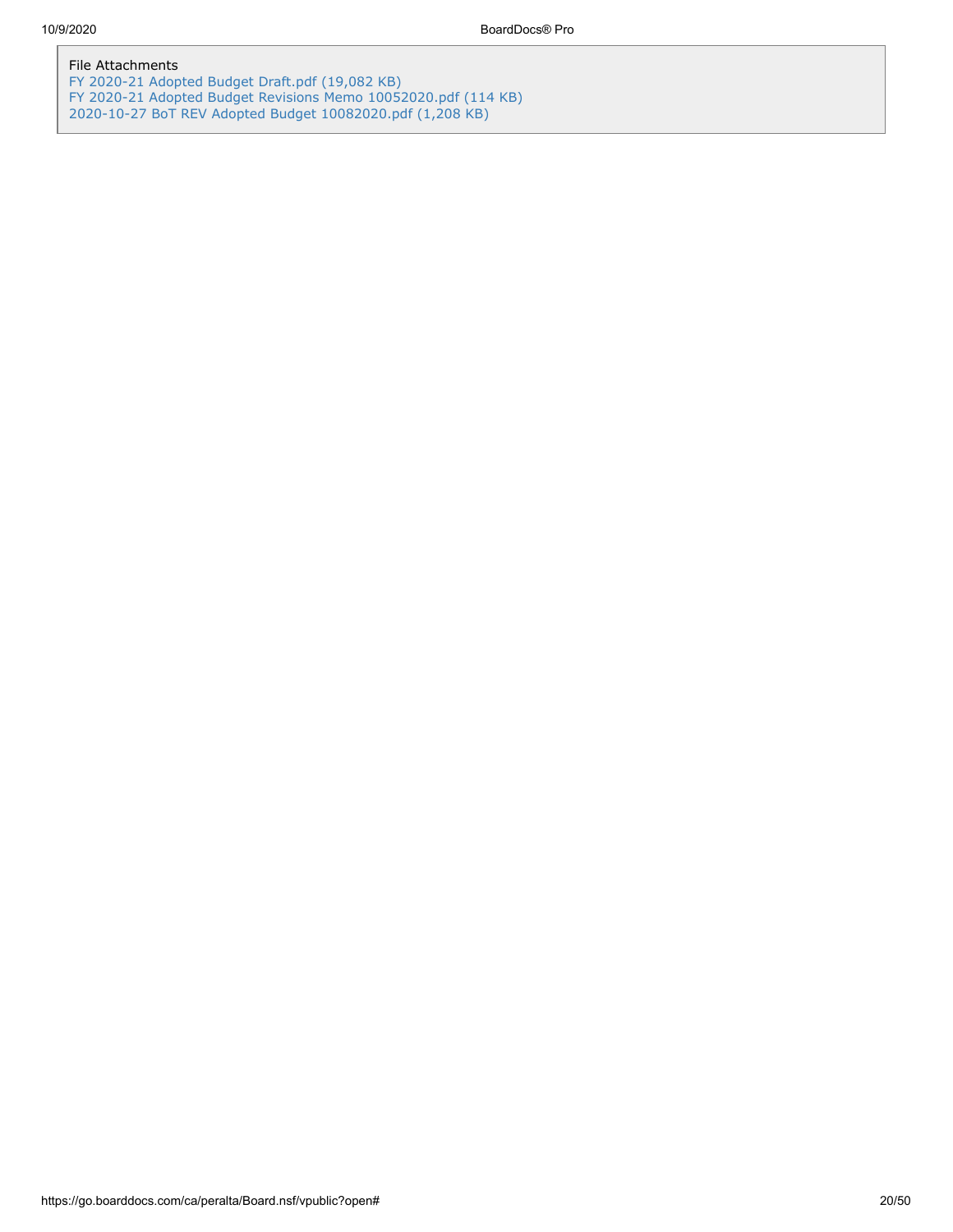| <b>Subject</b>                                              | 3.3 Consider First Reading of Berkeley City College's ACCJC Special Report (November<br>1, 2020 letter). Presenter: President Garcia |
|-------------------------------------------------------------|--------------------------------------------------------------------------------------------------------------------------------------|
| Meeting                                                     | Oct 13, 2020 - REGULAR MEETING OF THE BOARD OF TRUSTEES                                                                              |
| Type                                                        | Information                                                                                                                          |
| Goals                                                       | D: Strengthen Accountability, Innovation and Collaboration                                                                           |
| <b>TO:</b> Peralta Board of Trustees                        |                                                                                                                                      |
| FROM: Dr. Angélica Garcia, President, Berkeley City College |                                                                                                                                      |

**PREPARED BY:** Dr. Angélica Garcia, President, Berkeley City College

# **BACKGROUND/ANALYSIS:**

The Special Report is in response to the January 27, 2020 letter that Berkley City College received from the Accrediting Commission for Community and Junior Colleges. The January 27th letter from the Commission was in response to the Special Report filed by the College in May 2019, and the Five-Year Fiscal Plan submitted in December 2019. After reviewing the Five-Year Integrated Financial Plan and other supporting documentation, the Commission informed Berkeley City College that the report did not provide sufficient evidence to "verify the degree to which the deficiencies have been resolved, addressed, or corrected." The College has been working on their Special Report that is due November 1, 2020. Attached is the initial draft for the Board's review.

# **DELIVERABLES/SCOPE OF WORK:**

N/A

# **ANTICIPATED COMPLETION DATE:**

N/A

# **EVALUATION AND RECOMMENDED ACTION:**

If the Board has comments for consideration, Trustees are encouraged to send those comments to Dr. Walter via email by October 16, 2020 at noon. The updated Special Report will then be presented for reading and approval by the Board at its October 27, 2020, meeting.

File Attachments [10-08-20 Revised BCC DRAFT\\_ACCJC\\_Nov\\_Special\\_Report\\_Appendices.pdf \(8,036 KB\)](https://go.boarddocs.com/ca/peralta/Board.nsf/files/BU7NSU614A8C/$file/10-08-20%20Revised%20BCC%20DRAFT_ACCJC_Nov_Special_Report_Appendices.pdf)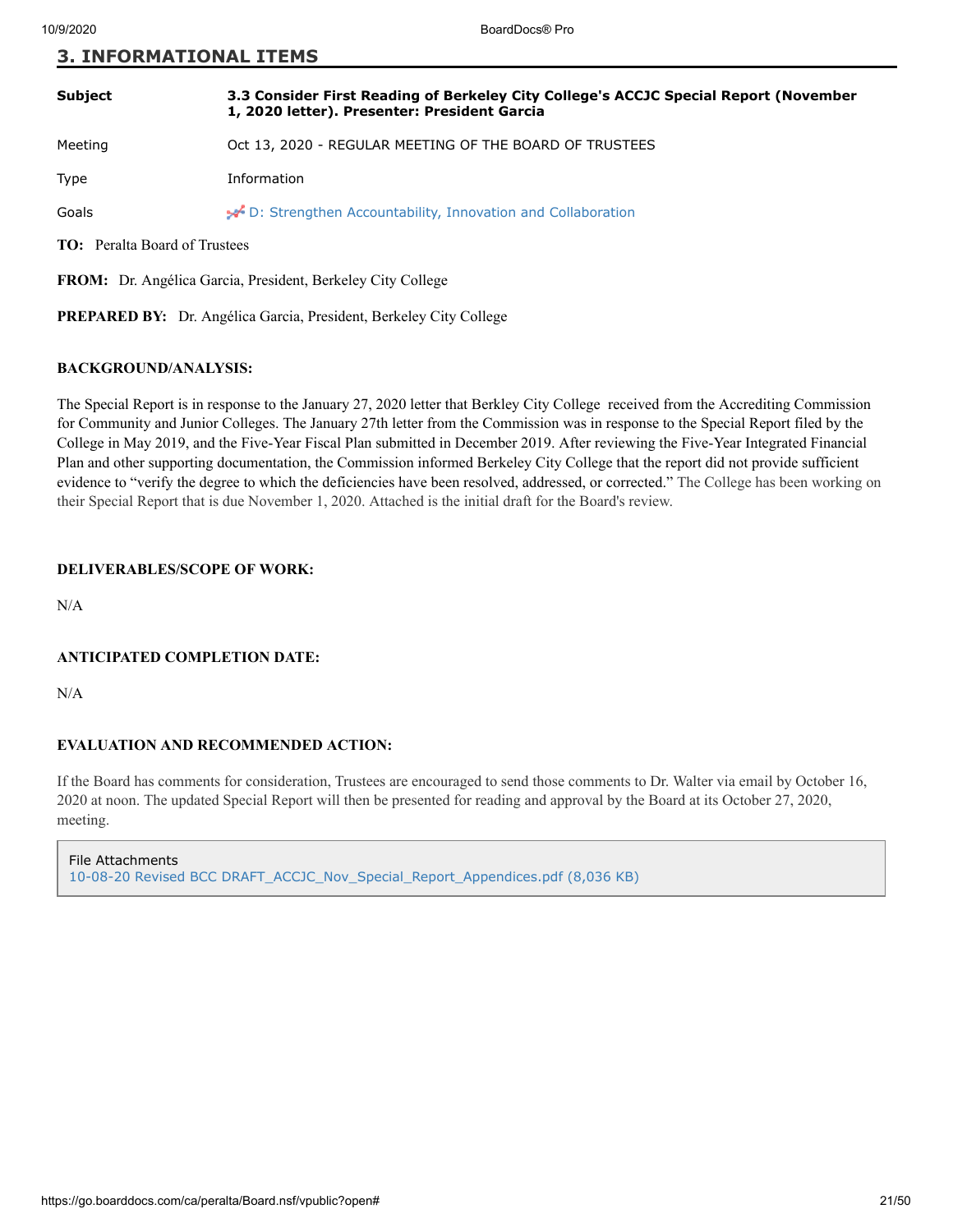| <b>Subject</b>                                                     | 3.4 Consider First Reading of College of Alameda's ACCJC Special Report (November 1,<br>2020 letter). Presenter: Interim President Miller |
|--------------------------------------------------------------------|-------------------------------------------------------------------------------------------------------------------------------------------|
| Meeting                                                            | Oct 13, 2020 - REGULAR MEETING OF THE BOARD OF TRUSTEES                                                                                   |
| Type                                                               | Information                                                                                                                               |
| Goals                                                              | D: Strengthen Accountability, Innovation and Collaboration                                                                                |
| <b>TO:</b> Peralta Board of Trustees                               |                                                                                                                                           |
| <b>FROM:</b> Dr. Don Miller, Interim President, College of Alameda |                                                                                                                                           |

**PREPARED BY:** Dr. Don Miller, Interim President, College of Alameda

# **BACKGROUND/ANALYSIS:**

The Special Report is in response to the January 27, 2020 letter that College of Alameda received from the Accrediting Commission for Community and Junior Colleges. The January 27th letter from the Commission was in response to the Special Report filed by the College in May 2019, and the Five-Year Fiscal Plan submitted in December 2019. After reviewing the Five-Year Integrated Financial Plan and other supporting documentation, the Commission informed College of Alameda that the report did not provide sufficient evidence to "verify the degree to which the deficiencies have been resolved, addressed, or corrected." The College has been working on their Special Report that is due November 1, 2020. Attached is the initial draft for the Board's review.

## **DELIVERABLES/SCOPE OF WORK:**

N/A

# **ANTICIPATED COMPLETION DATE:**

N/A

# **EVALUATION AND RECOMMENDED ACTION:**

If the Board has comments for consideration, Trustees are encouraged to send those comments to Dr. Walter via email by October, 16, 2020 at noon. The updated Special Report will then be presented for reading and approval by the Board at its October 27, 2020, meeting.

# File Attachments [COA Special Report Draft for Board Mtg10-13-20.pdf \(1,980 KB\)](https://go.boarddocs.com/ca/peralta/Board.nsf/files/BU7NSK612E14/$file/COA%20Special%20Report%20Draft%20for%20Board%20Mtg10-13-20.pdf)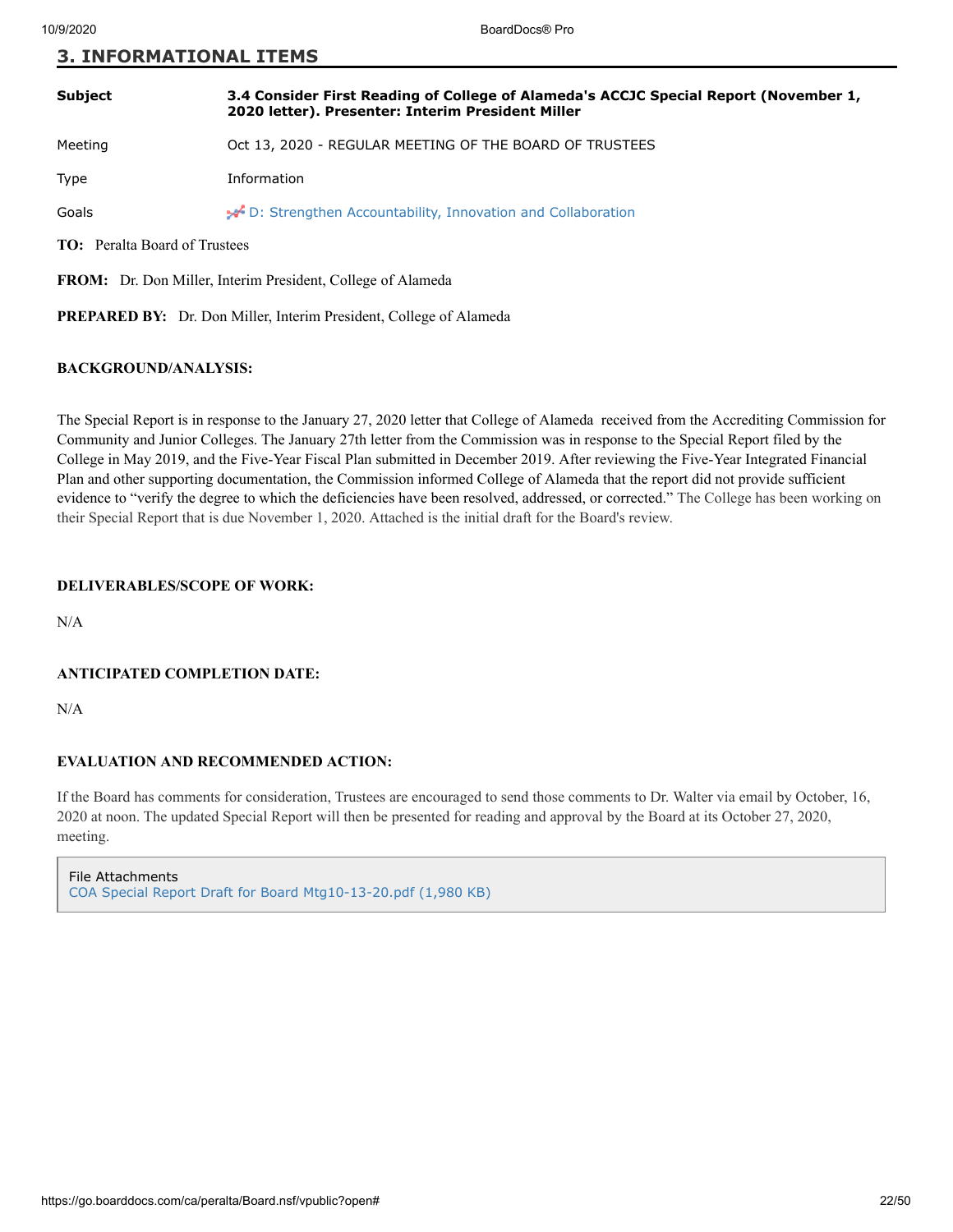| <b>Subject</b>                                                          | 3.5 Consider First Reading of Laney College's ACCJC Special Report (November 1, 2020<br>letter). Presenter: Interim President Besikof |
|-------------------------------------------------------------------------|---------------------------------------------------------------------------------------------------------------------------------------|
| Meeting                                                                 | Oct 13, 2020 - REGULAR MEETING OF THE BOARD OF TRUSTEES                                                                               |
| Type                                                                    | Information                                                                                                                           |
| Goals                                                                   | D: Strengthen Accountability, Innovation and Collaboration                                                                            |
| <b>TO:</b> Peralta Board of Trustees                                    |                                                                                                                                       |
| <b>FROM:</b> Dr. Rudy Besikof, Interim College President, Laney College |                                                                                                                                       |

**PREPARED BY:** Dr. Rudy Besikof, Interim College President, Laney College

# **BACKGROUND/ANALYSIS:**

The Special Report is in response to the January 27, 2020 letter that Laney College received from the Accrediting Commission for Community and Junior Colleges. The January 27th letter from the Commission was in response to the Special Report filed by the College in May 2019, and the Five-Year Fiscal Plan submitted in December 2019. After reviewing the Five-Year Integrated Financial Plan and other supporting documentation, the Commission informed Laney College that the report did not provide sufficient evidence to "verify the degree to which the deficiencies have been resolved, addressed, or corrected." The College has been working on their Special Report that is due November 1, 2020. Attached is the initial draft for the Board's review.

# **DELIVERABLES/SCOPE OF WORK:**

N/A

# **ANTICIPATED COMPLETION DATE:**

N/A

# **EVALUATION AND RECOMMENDED ACTION:**

If the Board has comments for consideration, Trustees are encouraged to send those comments via email to Dr. Walter October 16, 2020 at noon. The updated Special Report will then be presented for reading and approval by the Board at its October 27, 2020, meeting.

File Attachments [Laney College ACCJC November Response 8 October.pdf \(1,553 KB\)](https://go.boarddocs.com/ca/peralta/Board.nsf/files/BU84EZ0B4644/$file/Laney%20College%20ACCJC%20November%20Response%208%20October.pdf)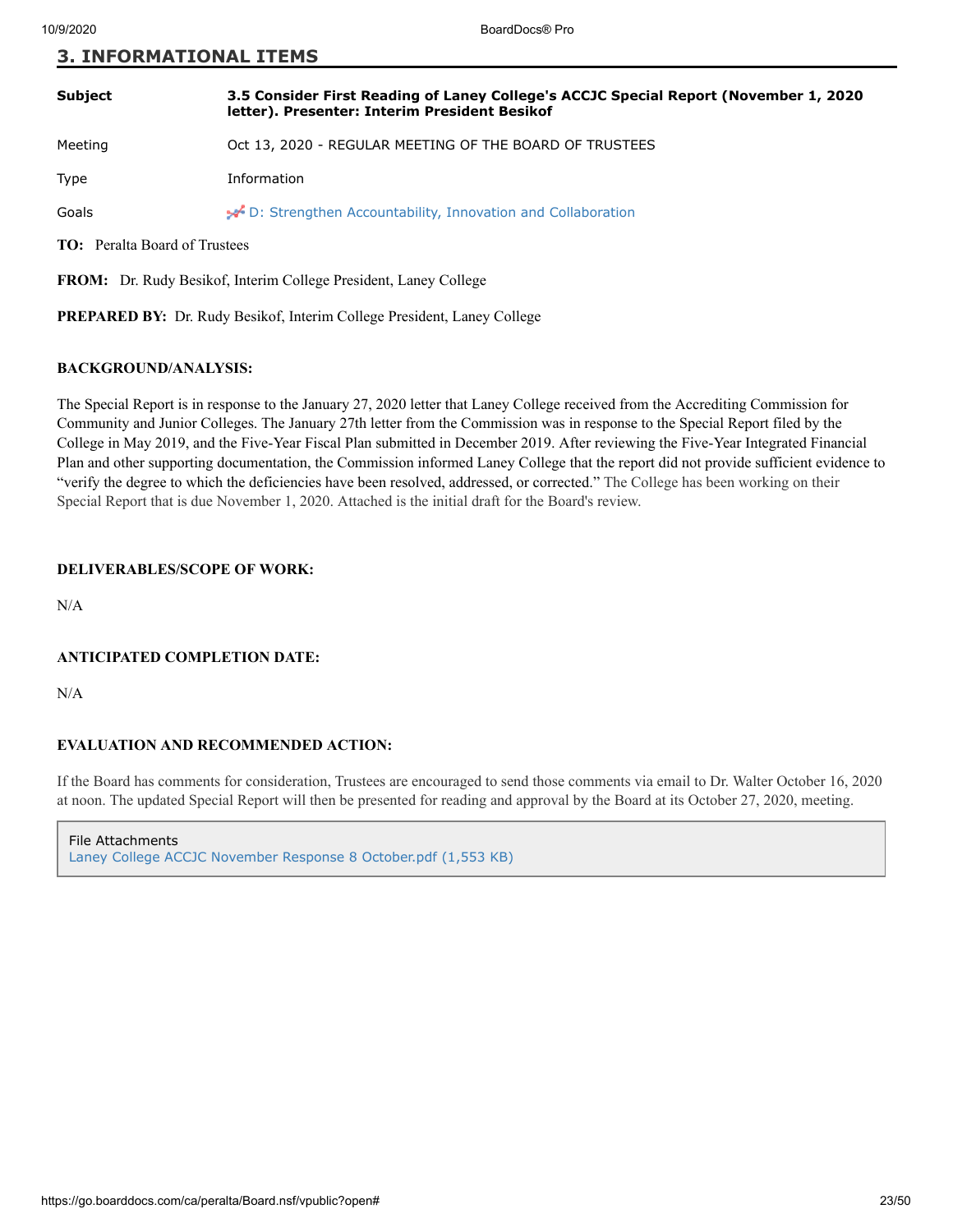| <b>Subject</b>                                      | 3.6 Consider First Reading of Merritt College's ACCJC Special Report (November 1, 2020<br>letter). Presenter: President Johnson |
|-----------------------------------------------------|---------------------------------------------------------------------------------------------------------------------------------|
| Meeting                                             | Oct 13, 2020 - REGULAR MEETING OF THE BOARD OF TRUSTEES                                                                         |
| Type                                                | Information                                                                                                                     |
| Goals                                               | D: Strengthen Accountability, Innovation and Collaboration                                                                      |
| <b>TO:</b> Peralta Board of Trustees                |                                                                                                                                 |
| FROM: Dr. David Johnson, President, Merritt College |                                                                                                                                 |

**PREPARED BY:** Dr. David Johnson, President, Merritt College

# **BACKGROUND/ANALYSIS:**

The Special Report is in response to the January 27, 2020, letter that Merritt College received from the Accrediting Commission for Community and Junior Colleges. The January 27th letter from the Commission was in response to the Special Report filed by the College in May 2019, and the Five-Year Fiscal Plan submitted in December 2019. After reviewing the Five-Year Integrated Financial Plan and other supporting documentation, the Commission informed Merritt College that the report did not provide sufficient evidence to "verify the degree to which the deficiencies have been resolved, addressed, or corrected." The College has been working on their Special Report that is due November 1, 2020. Attached is the initial draft for the Board's review.

# **DELIVERABLES/SCOPE OF WORK:**

N/A

# **ANTICIPATED COMPLETION DATE:**

N/A

# **EVALUATION AND RECOMMENDED ACTION:**

If the Board has comments for consideration, Trustees are encouraged to send those comments via email to Dr. Walter by October 16, 2020 at noon. The updated Special Report will then be presented for reading and approval by the Board at its October 27, 2020, meeting.

File Attachments [MERRITT COLLEGE SPECIAL REPORT.pdf \(2,684 KB\)](https://go.boarddocs.com/ca/peralta/Board.nsf/files/BU7SNN7382D3/$file/MERRITT%20COLLEGE%20SPECIAL%20REPORT.pdf)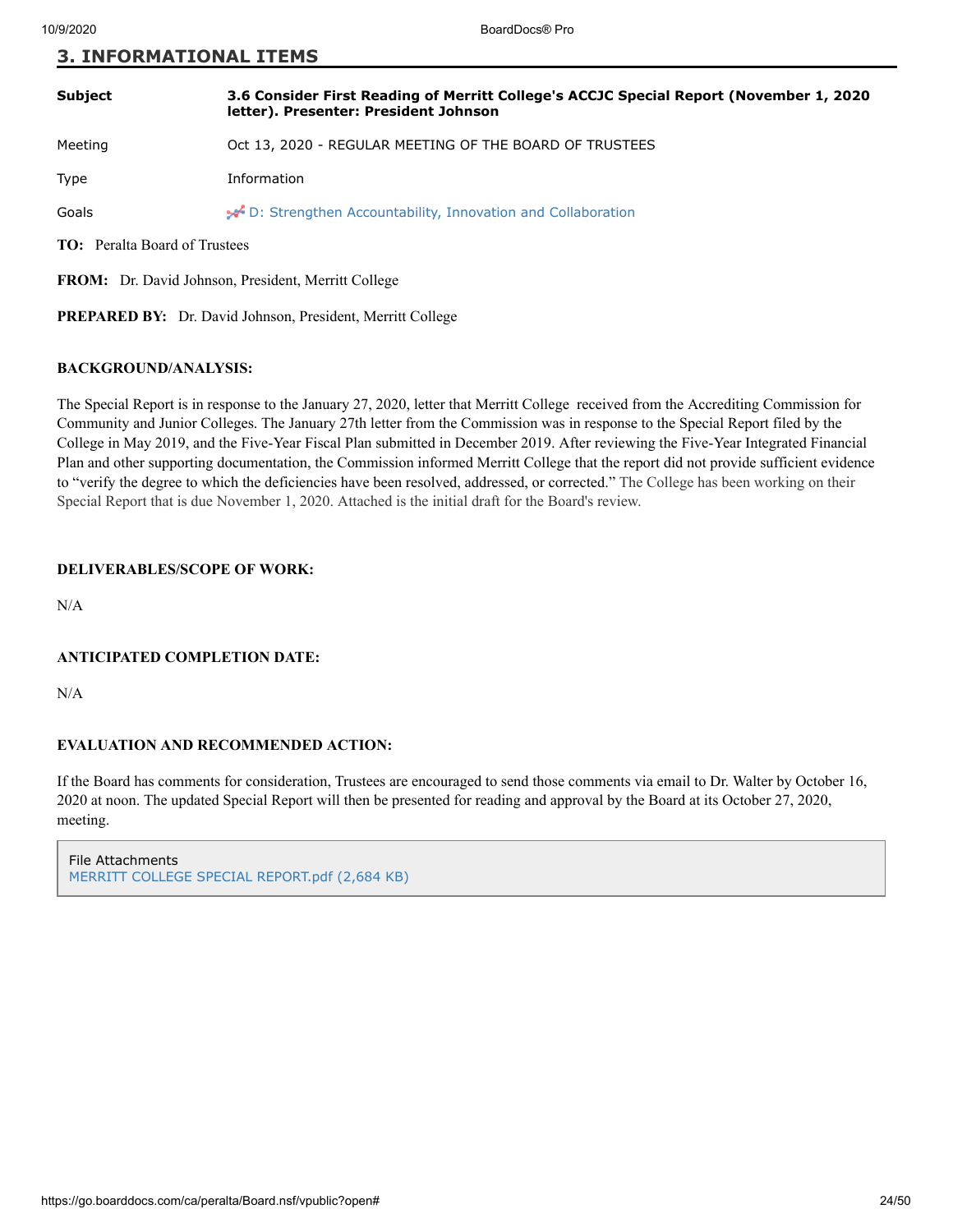| <b>Subject</b>                       | 3.7 Consider First Reading on Proposed Board Policies. Presenter: Interim Chancellor<br>Walter |
|--------------------------------------|------------------------------------------------------------------------------------------------|
| Meeting                              | Oct 13, 2020 - REGULAR MEETING OF THE BOARD OF TRUSTEES                                        |
| Type                                 | Information                                                                                    |
| Goals                                | D: Strengthen Accountability, Innovation and Collaboration                                     |
| <b>TO:</b> Peralta Board of Trustees |                                                                                                |

 **FROM:** Dr. Carla Walter, Interim Chancellor

 **PREPARED BY:** Brandon Christian, Executive Assistant, Chancellor's Office

# **BACKGROUND/ANALYSIS:**

The Board will conduct a first reading of the Board Policies. The following policies are presented for review and will return to a future Board meeting for adoption.

- **BP 3430 Prohibition of Harassment** This policy was last updated in 2019.
- BP 3433 Prohibition of Sexual Harassment under Title IX This is a new policy, created to address the requirements of the new Title IX regulations.
- **BP 3540 Sexual and Other Assaults on Campus** This policy was last updated in 2015.

File Attachments

- [BP 3430 Prohibition of Harassment.pdf \(84 KB\)](https://go.boarddocs.com/ca/peralta/Board.nsf/files/BU7SY4748927/$file/BP%203430%20Prohibition%20of%20Harassment.pdf)
- [BP 3433 Prohibition of Sexual Harassment under Title IX.pdf \(49 KB\)](https://go.boarddocs.com/ca/peralta/Board.nsf/files/BTXRTD6F85D9/$file/BP%203433%20Prohibition%20of%20Sexual%20Harassment%20under%20Title%20IX.pdf)

[BP 3540 Sexual and Other Assaults on Campus.pdf \(46 KB\)](https://go.boarddocs.com/ca/peralta/Board.nsf/files/BU7SY6748BE5/$file/BP%203540%20Sexual%20and%20Other%20Assaults%20on%20Campus.pdf)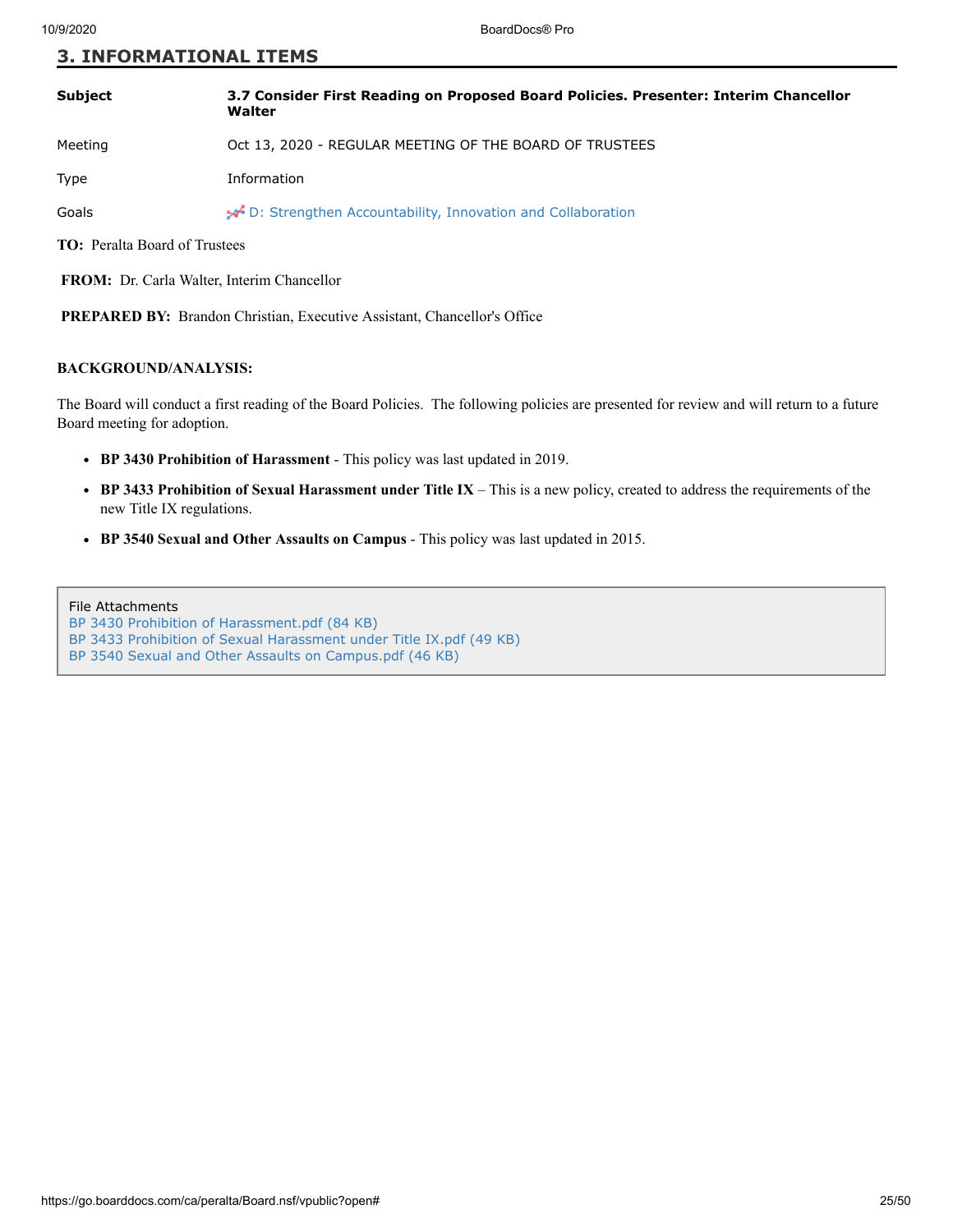# **Subject 3.8 Review the Financial Statements and Cash Flow Summary – Ending September 30, 2020. Presenter: Interim Chancellor Walter**

Meeting  $Oct 13$ , 2020 - REGULAR MEETING OF THE BOARD OF TRUSTEES

Type Information

**TO: Peralta Board of Trustees**

# **FROM: Dr. Carla Walter, Interim Chancellor**

# **PREPARED BY: Adil Ahmed, Acting Vice Chancellor for Finance & Administration**

# **Background/Analysis:**

This summary is presented as a means of communicating Peralta Community College District's Operating Fund net revenue and expenses through September 30, 2020. This is compared to the drafted Adopted Budget. Overall, the District is tracking closely with the drafted Adopted Budget.

# **Revenues and Expenses**

The District revenue as of September 30, 2020 is \$41,064,374, which represents approximately 18.7% of actual General Fund revenues received. Expenses are at \$26,549,105 or, 17.5% of expenses and encumbrances.

# **Cash Flow**

The projected ending cash balance for the District is \$12,826,070 as of September 30, 2020. At this point in time, on average, the District's cash disbursements total \$12,220,828, and cash receipts total \$12,290,220 each month.

# **Deliverables and Scope of Work:**

N/A

**Anticipated Completion Date:**

N/A

# **Evaluation and Recommended Action:**

The Chancellor recommends review.

```
File Attachments
Financial Report 09.30.2020.pdf (31 KB)
Cash Flow Report 2020-21 09.30.2020.pdf (88 KB)
```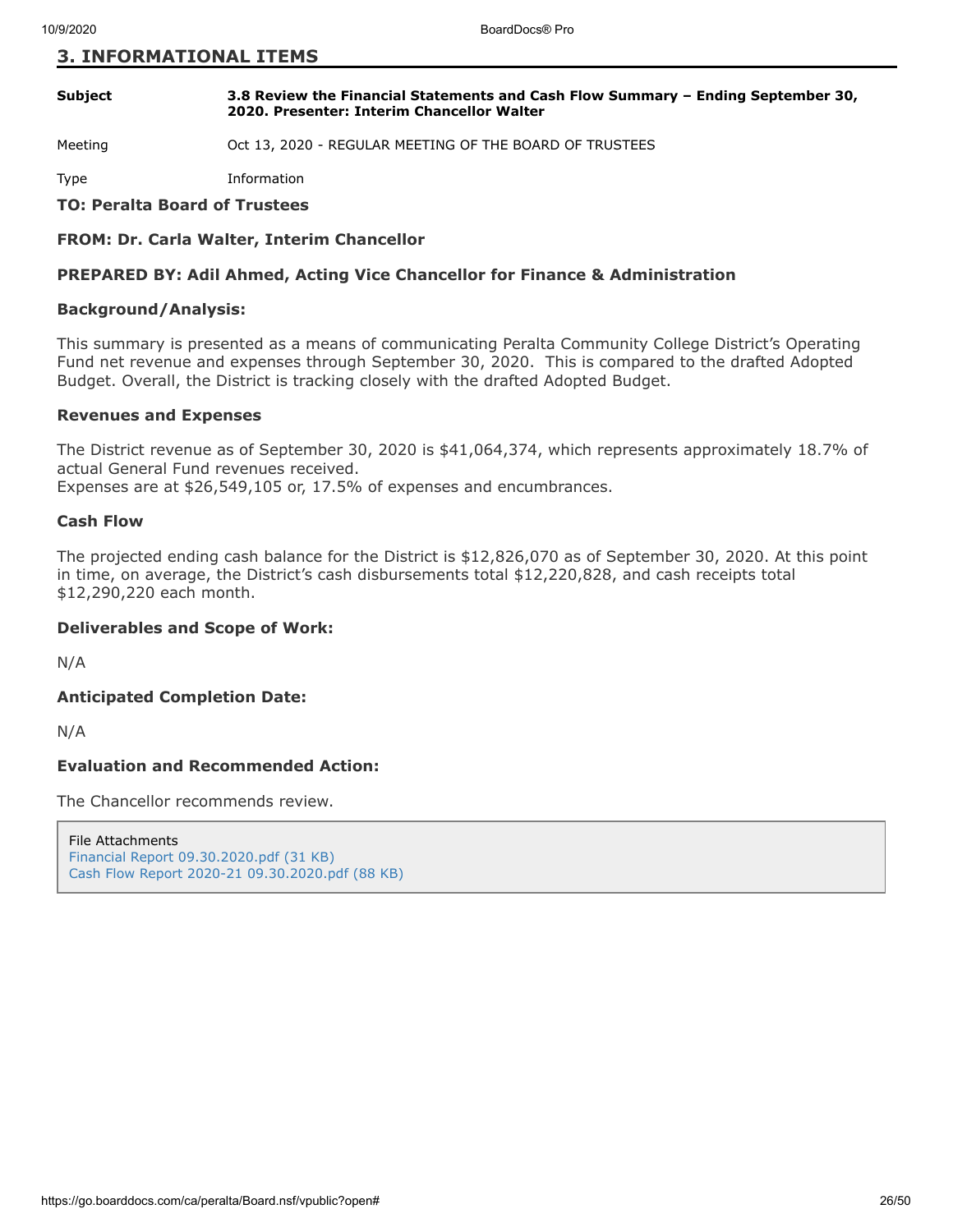# **4. CONSENT CALENDAR - CHANCELLOR'S OFFICE**

| <b>Subject</b>                                    | 4.1 Consider Ratification of Monthly Contract Report in accordance with Administrative<br>Policy 6340. Presenter: Interim Chancellor Walter |  |
|---------------------------------------------------|---------------------------------------------------------------------------------------------------------------------------------------------|--|
| Meeting                                           | Oct 13, 2020 - REGULAR MEETING OF THE BOARD OF TRUSTEES                                                                                     |  |
| Type                                              | Action                                                                                                                                      |  |
| Preferred Date                                    | Oct 13, 2020                                                                                                                                |  |
| Absolute Date                                     | Oct 13, 2020                                                                                                                                |  |
| <b>TO:</b> Peralta Board of Trustees              |                                                                                                                                             |  |
| <b>FROM:</b> Dr. Carla Walter, Interim Chancellor |                                                                                                                                             |  |

 **PREPARED BY:** Brandi Howard, Contracts & Legal Affairs Coordinator

**BACKGROUND/ANALYSIS:** Consider Ratification of the Monthly Report of Contracts for the period of September 22, 2020, through October 5, 2020. In accordance with Administrative Policy 6340, all contracts and amendments regardless of dollar amount must be ratified by the Board of Trustees within 60 days, if not approved in advance as otherwise required herein.

**DELIVERABLES/SCOPE OF WORK:** Scope of Work and budget source for each contract can be found in the monthly report.

# **ANTICIPATED COMPLETION DATE: N/A**

**EVALUATION AND RECOMMENDED ACTION:** The Interim Chancellor recommends ratification.

File Attachments [BOT Contract Ratification for 10.13.2020.pdf \(128 KB\)](https://go.boarddocs.com/ca/peralta/Board.nsf/files/BU4UNF7CDD26/$file/BOT%20Contract%20Ratification%20for%2010.13.2020.pdf)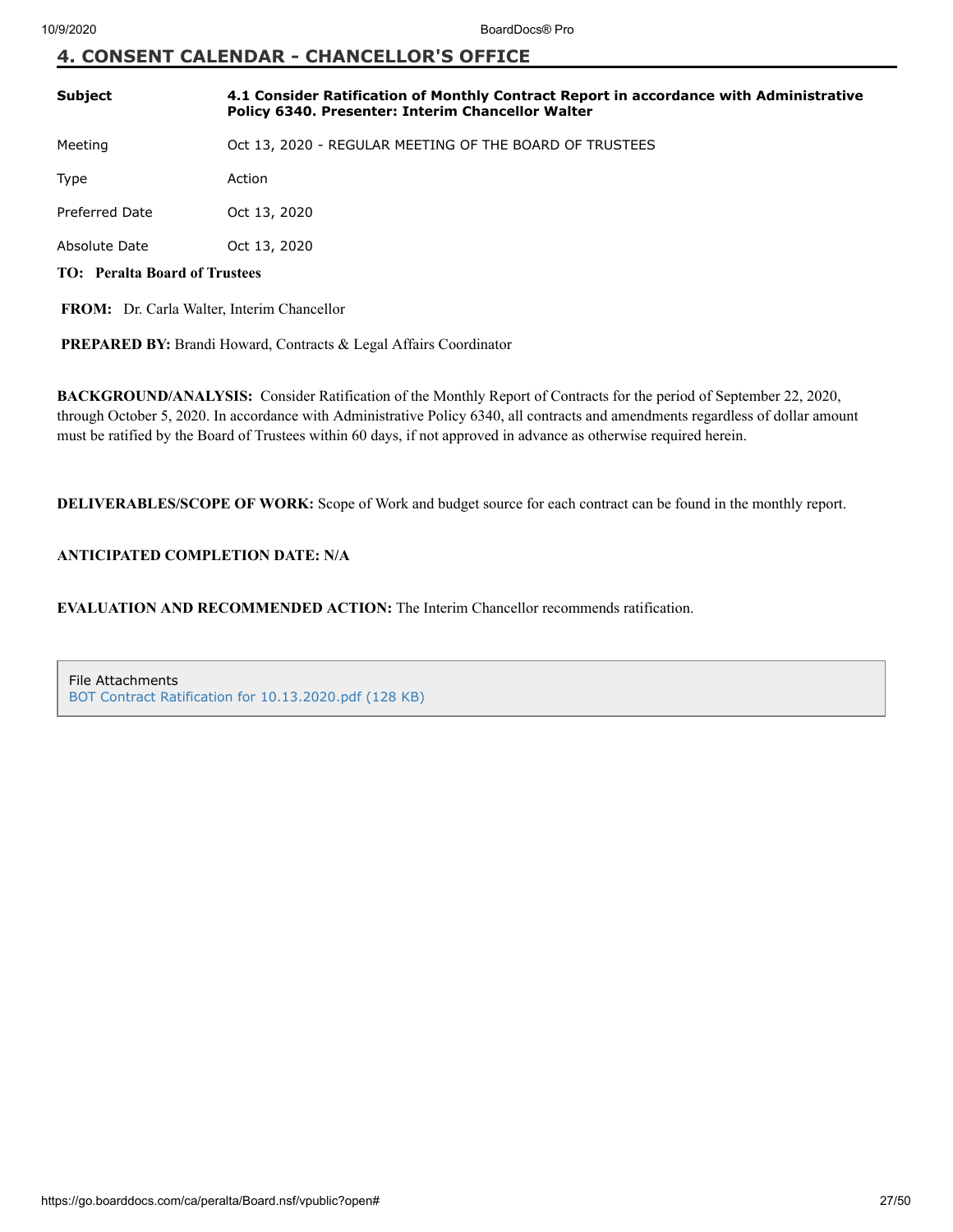# **5. CONSENT CALENDAR - ACADEMIC AFFAIRS**

| <b>Subject</b>                       | 5.1 Consider Approval of Course and Program Additions, Deactivations and Changes.<br><b>Presenter: Vice Chancellor Brown</b> |  |
|--------------------------------------|------------------------------------------------------------------------------------------------------------------------------|--|
| Meeting                              | Oct 13, 2020 - REGULAR MEETING OF THE BOARD OF TRUSTEES                                                                      |  |
| Type                                 | Action (Consent)                                                                                                             |  |
| <b>Preferred Date</b>                | Oct 13, 2020                                                                                                                 |  |
| Absolute Date                        | Oct 13, 2020                                                                                                                 |  |
| Fiscal Impact                        | No                                                                                                                           |  |
| <b>Budgeted</b>                      | No                                                                                                                           |  |
| <b>Budget Source</b>                 | N/A                                                                                                                          |  |
| <b>TO:</b> Peralta Board of Trustees |                                                                                                                              |  |

 **FROM:** Department of Academic Affairs

 **PREPARED BY:** Amany Elmasry, Curriculum and System Tech Analyst

# **BACKGROUND/ANALYSIS:**

The role of Council on Instruction, Planning and Development (CIPD) is to review college curriculum additions, deletions, or modifications and submit them to the Board of Trustees for approval. CIPD meets monthly throughout the academic year and is composed of college curriculum chairs (appointed by the Academic Senate), curriculum specialists, matriculation officers, the District Academic Senate President, the Vice Chancellor of Academic Affairs & Student Success, Deans and Vice Presidents of Instruction.

# **DELIVERABLES/SCOPE OF WORK:**

N/A

### **ANTICIPATED COMPLETION DATE:**

All curriculum additions, deletions and modifications is work that occurs on an ongoing basis.

# **EVALUATION AND RECOMMENDED ACTION:**

The attached PDF entitled "Sept 2020 CIPD Report" and "Sept 2020 Program Proposals" contains course and program additions, changes and deactivations as approved by the colleges' curriculum committees and The Council for Instruction, Planning and Development (CIPD).

The Chancellor and Vice Chancellor of Academic Affairs and Student Success recommends approval.

File Attachments [Sept 2020 CIPD Reports.pdf \(682 KB\)](https://go.boarddocs.com/ca/peralta/Board.nsf/files/BTQQVS6AF45E/$file/Sept%202020%20CIPD%20Reports.pdf) [Sept 2020 Program Proposals.pdf \(2,639 KB\)](https://go.boarddocs.com/ca/peralta/Board.nsf/files/BTQQW56AFFF0/$file/Sept%202020%20Program%20Proposals.pdf)

*All matters listed under the Consent Calendar are considered by the Board of Trustees to be routine or sufficiently supported by back-up information as to not require additional discussion. Consent Calendar items will be enacted by one motion. There will be no separate discussion on these items prior to the time the Board votes on them, unless a Board member requests that a specific item be removed from the Consent Calendar for action and a separate vote. Public comment on Consent Calendar items from anyone completing a card will be heard prior to the Board's vote on the Consent Calendar. All Board approved contracts are subject to final negotiation and execution by the Chancellor.*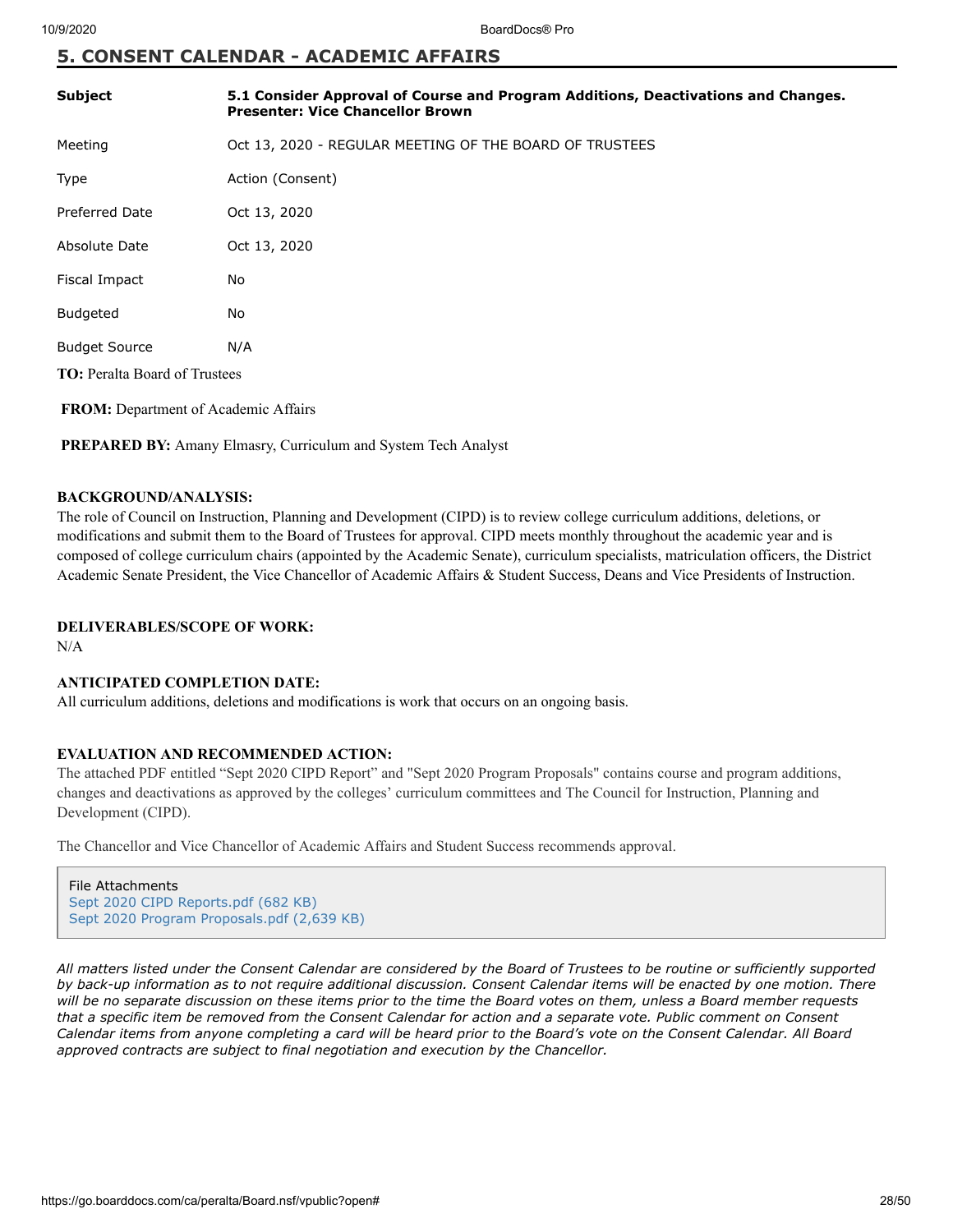# **6. CONSENT CALENDAR - FACILITIES**

| <b>Subject</b>                       | 6.1 Consider Approval of Amendment No. 3 to the CMAS Purchase Agreement with<br>GonLED, to Increase the Purchase Price in an Amount Not-To-Exceed \$2,631.11 in<br>Order to Purchase LED Lighting Materials and Installation Services for Additional<br>Exterior Stairwell Lighting and Baseball Field Lighting at Laney College, to Memorialize<br>a Labor Credit from the Contractor, and to Extend the Delivery and Installation<br>Schedule in the Agreement by 95 Days. Presenter: Vice Chancellor Leigh Sata |  |
|--------------------------------------|--------------------------------------------------------------------------------------------------------------------------------------------------------------------------------------------------------------------------------------------------------------------------------------------------------------------------------------------------------------------------------------------------------------------------------------------------------------------------------------------------------------------|--|
| Meeting                              | Oct 13, 2020 - REGULAR MEETING OF THE BOARD OF TRUSTEES                                                                                                                                                                                                                                                                                                                                                                                                                                                            |  |
| Type                                 | Action (Consent)                                                                                                                                                                                                                                                                                                                                                                                                                                                                                                   |  |
| Preferred Date                       | Oct 13, 2020                                                                                                                                                                                                                                                                                                                                                                                                                                                                                                       |  |
| Absolute Date                        | Oct 13, 2020                                                                                                                                                                                                                                                                                                                                                                                                                                                                                                       |  |
| Fiscal Impact                        | Yes                                                                                                                                                                                                                                                                                                                                                                                                                                                                                                                |  |
| Dollar Amount                        | \$2,631.11                                                                                                                                                                                                                                                                                                                                                                                                                                                                                                         |  |
| <b>Budgeted</b>                      | Yes                                                                                                                                                                                                                                                                                                                                                                                                                                                                                                                |  |
| <b>Budget Source</b>                 | 1-43-391-6206-1-710000-1960-09 (Measure G Funds)                                                                                                                                                                                                                                                                                                                                                                                                                                                                   |  |
| <b>TO: Peralta Board of Trustees</b> |                                                                                                                                                                                                                                                                                                                                                                                                                                                                                                                    |  |

# **FROM: Department of General Services**

# **PREPARED BY: Kitchell CEM**

# **BACKGROUND/ANALYSIS:**

On March 24, 2020, the Governing Board approved a CMAS Purchase Agreement with GonLED, for the purchase of LED Lighting materials and installation for the Peralta CCD in the amount of \$1,530,811.19 ("Agreement"). This project will fulfill the Proposition 39 Energy Incentive project. Following the award of the contract, GonLED commenced work on the project.

Following the Board's approval of the Agreement, additional non-operational lights were discovered throughout the exterior of the Laney College campus and on the Athletic Fields. In response to the discovery of the additional repair work, the Board approved Amendment No. 2 to the Agreement.

Subsequent to the Board's approval of Amendment No. 2, additional non-operational lights have been discovered at the exterior of ten stairwells and on the baseball field at the Laney College campus. This Amendment No. 3 increases the Purchase Price in the Agreement in order to allow the District to purchase the additional LED materials and the associated installation services required to ensure that the identified broken campus lights are operational. This is imperative as the lights serve to provide security and safety for the students as well as for the public. This Amendment No. 3 also memorializes a labor credit the Contractor provided to the District for previously performed installation services that were completed by individuals working regular shift hours in lieu of swing shift hours originally anticipated. Lastly, the Amendment extends the delivery and installation schedule in the Agreement by 95 days to account for the time required to perform the additional services.

| Contract           | <b>Description</b>         | Amount         | <b>Board Approved</b> |  |
|--------------------|----------------------------|----------------|-----------------------|--|
| GonLED CMAS        | LED lighting               |                |                       |  |
| Purchase Agreement | replacement at Laney       | \$1,530,811.19 | 3/24/20               |  |
| (Base Contract)    | and DAC                    |                |                       |  |
| Amendment No. 1    | Inclusion of force         | \$0.00         | 5/12/20               |  |
|                    | majeure provision.         |                |                       |  |
|                    | <b>Additional Exterior</b> |                |                       |  |
| Amendment No. 2    | Lighting at Laney          | \$311,832.06   | 6/23/20               |  |
|                    | College.                   |                |                       |  |
| Amendment No. 3    | Additional Stairwell and   | \$2,631.11     | <b>This Item</b>      |  |
|                    | Baseball Field Lighting    |                |                       |  |
|                    |                            |                |                       |  |

Contract Summary for GonLED:

https://go.boarddocs.com/ca/peralta/Board.nsf/vpublic?open# 29/50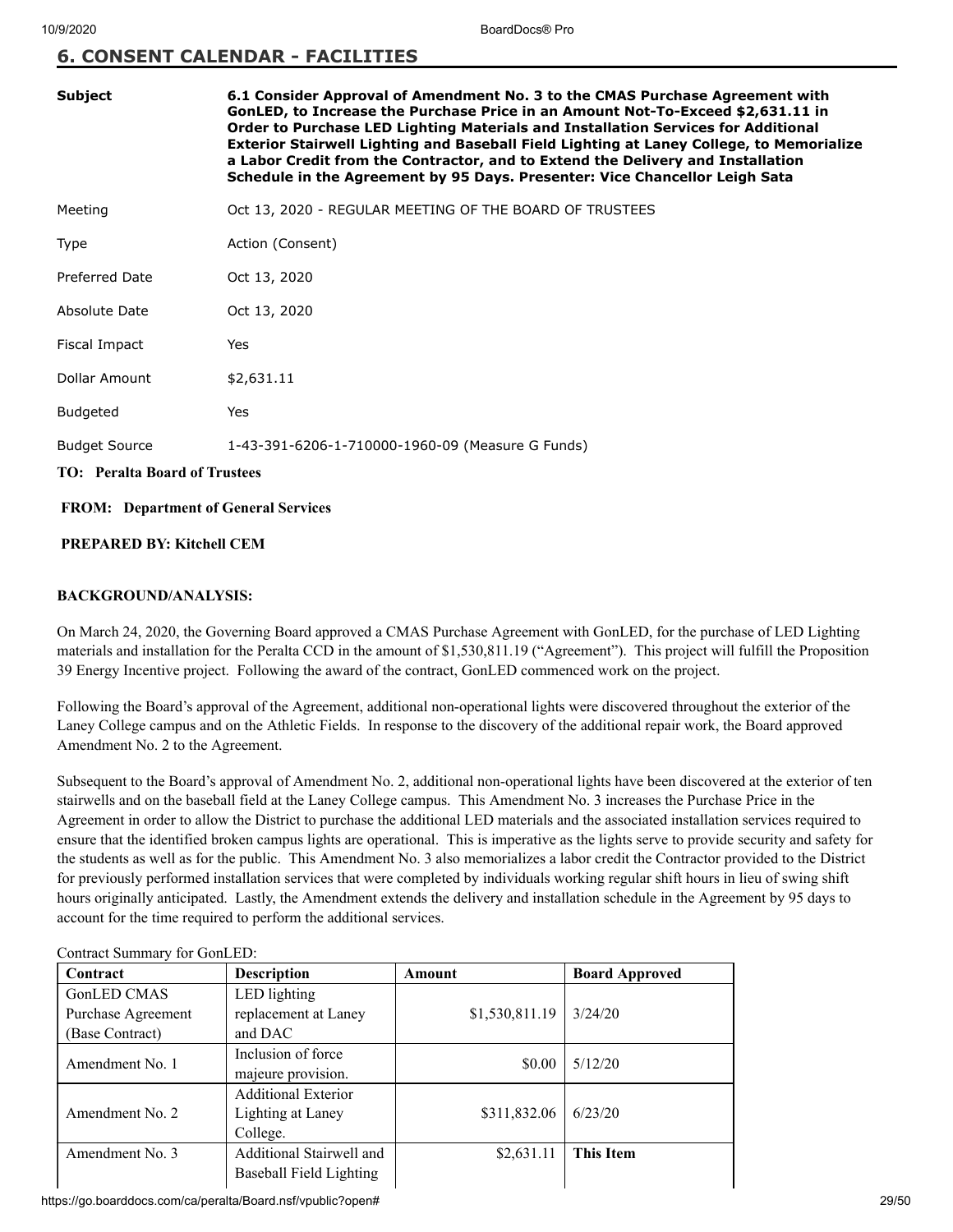10/9/2020 BoardDocs® Pro

| at Laney College.<br>Labor Total Net Change.<br>Term extension. |                |  |
|-----------------------------------------------------------------|----------------|--|
|                                                                 | \$1,845,274.36 |  |

GonLED, is located at: 1835 Whittier Ave. D-12 Costa Mesa, CA 92627 Justin Swedlow is the President and main contact for the company.

# **DELIVERABLES/SCOPE OF WORK:**

Amendment No. 3 provides funds to ensure LED lighting repairs will be completed by GonLED at the exterior of the Laney College campus and around the baseball field facilities located on that campus as detailed further below:

- 1. Laney College Campus Exterior Stairwells (qty 10)
- 2. Laney College Campus fixture at Art Building (qty 1)
- 3. Laney College Baseball dugout/support area at Field

Amendment No. 3 also formally memorizes the \$19,400.65 labor credit the Contractor issued to the District leaving a total net change of \$2,631.11.

# **ANTICIPATED COMPLETION DATE:**

GonLED will complete the lighting repairs and associated installation services on or before November 30, 2020.

# **EVALUATION AND RECOMMENDED ACTION:**

The Project Manager, Facilities Planning and Development Director and Interim Chancellor recommend approval of Amendment No. 3 of CMAS Purchase Agreement with GonLED to increase the purchase price in an amount not-to-exceed \$2,631.11 in order to purchase LED lighting materials and installation services for additional exterior stairwell lighting and baseball field lighting at Laney College, to memorialize a labor credit from the Contractor, and to extend the delivery and installation schedule in the agreement by 95 days.

File Attachments [GonLED Amend. #3 MARC\\_signed.pdf \(11,174 KB\)](https://go.boarddocs.com/ca/peralta/Board.nsf/files/BTXMTB5CB4E9/$file/GonLED%20Amend.%20%233%20MARC_signed.pdf) [200903 GonLED Amend#3\\_\\_LEDLightingProject\\_\(Final\)\\_3605475\\_1\(DMS\).pdf \(403 KB\)](https://go.boarddocs.com/ca/peralta/Board.nsf/files/BTXMTV5CD899/$file/200903%20GonLED%20Amend%233__LEDLightingProject_(Final)_3605475_1(DMS).pdf)

*All matters listed under the Consent Calendar are considered by the Board of Trustees to be routine or sufficiently supported by back-up information as to not require additional discussion. Consent Calendar items will be enacted by one motion. There will be no separate discussion on these items prior to the time the Board votes on them, unless a Board member requests that a specific item be removed from the Consent Calendar for action and a separate vote. Public comment on Consent Calendar items from anyone completing a card will be heard prior to the Board's vote on the Consent Calendar. All Board approved contracts are subject to final negotiation and execution by the Chancellor.*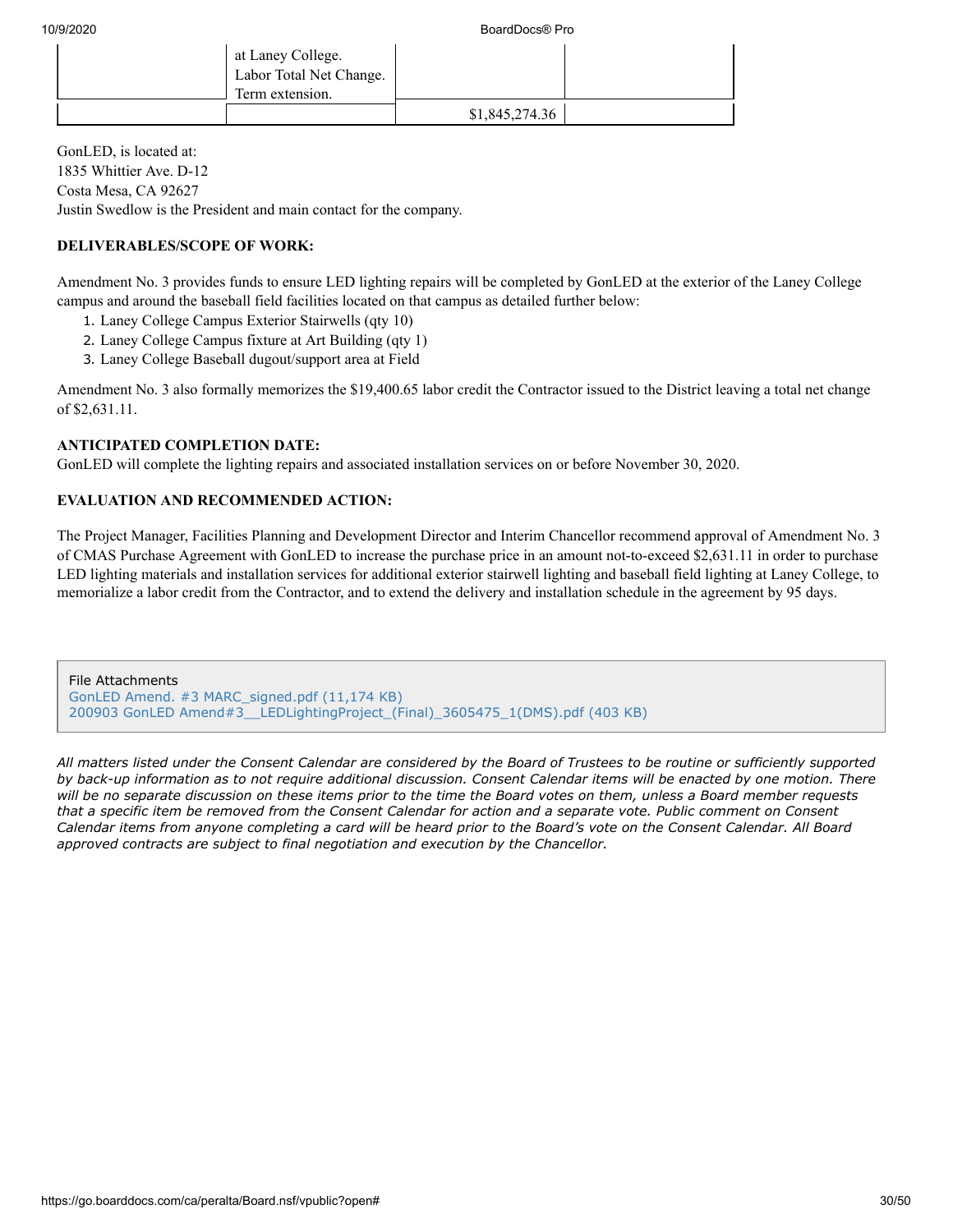# **6. CONSENT CALENDAR - FACILITIES**

| <b>Subject</b>                       | 6.2 Consider Approval of Amendment No. 1 to the Independent Consultant Agreement<br>for Geotechnical Services with Terraphase Engineering, Inc. to Increase the Not-To-<br>Exceed Fee for Services by \$11,560 to Cover Hazardous Materials Testing and Reporting<br>Services Required for the Demolition of Building B and Building E on the College of<br>Alameda Campus. Presenter: Vice Chancellor Leigh Sata |  |
|--------------------------------------|-------------------------------------------------------------------------------------------------------------------------------------------------------------------------------------------------------------------------------------------------------------------------------------------------------------------------------------------------------------------------------------------------------------------|--|
| Meeting                              | Oct 13, 2020 - REGULAR MEETING OF THE BOARD OF TRUSTEES                                                                                                                                                                                                                                                                                                                                                           |  |
| Type                                 | Action (Consent)                                                                                                                                                                                                                                                                                                                                                                                                  |  |
| <b>Preferred Date</b>                | Sep 29, 2020                                                                                                                                                                                                                                                                                                                                                                                                      |  |
| Absolute Date                        | Oct 13, 2020                                                                                                                                                                                                                                                                                                                                                                                                      |  |
| Fiscal Impact                        | Yes                                                                                                                                                                                                                                                                                                                                                                                                               |  |
| Dollar Amount                        | \$11,560.00                                                                                                                                                                                                                                                                                                                                                                                                       |  |
| <b>Budgeted</b>                      | Yes                                                                                                                                                                                                                                                                                                                                                                                                               |  |
| <b>Budget Source</b>                 | 1-43-391-5105-1-710000-2404-00 (Measure G Funds)                                                                                                                                                                                                                                                                                                                                                                  |  |
| <b>TO: Peralta Board of Trustees</b> |                                                                                                                                                                                                                                                                                                                                                                                                                   |  |

# **FROM: Department of General Services**

# **PREPARED BY: Roebbelen**

# **BACKGROUND/ANALYSIS:**

As part of the construction process for the planned New Transportation Technology Center Project ("Project"), the existing Building B and Auto Mechanic Building located at the College of Alameda campus will be demolished. Additional geotechnical engineering services are required in order to ensure the buildings are safely demolished. As the District is currently under contract with a vendor to provide geotechnical services for the project, by this amendment, it seeks to increase the existing scope of services to include hazardous materials testing and reporting related to the planned demolition of the aforementioned buildings on the College of Alameda campus.

Previously, the Department of General Services (DGS) solicited four organizations for the provisions of geotechnical engineering services for Geotechnical Hazards Reports needed in connection with the Merritt College Horticulture, Laney College Theater Modernization, College of Alameda Aviation Complex, and Auto/Diesel Projects. The Geotechnical Hazards Reports must assess the geological hazards of the identified site and include seismic and fault hazards that may impact the project sites.

On February 25, 2020, three of the four geotechnical engineering companies responded. Based on the solicitation results, Terraphase Engineering, Inc. ("Terraphase") proposed the most competitive fees on all four projects. On April 21, 2020, the Board of Trustees approved the Independent Consultant Agreement for Geotechnical Services ("Agreement") with Terraphase in the amount of \$134,262.00.

Pursuant to the Agreement, Terraphase provided geotechnical investigation and foundation recommendations for the existing College of Alameda Auto Diesel Building, among others. Prior to the construction of the Project, which includes Project includes new classrooms, an auto body shop and a diesel mechanic shop, two existing building must be demolished. This amendment covers the additional geotechnical services required to ensure the demolition is performed in a safe manner and any hazardous material contained in either building are definitely identified.

This is the first Amendment to Independent Consultant Agreement. See Table 1.1 below for the history of this agreement.

| Contract                         | Approved Amount | <b>Board Approval Date</b> |
|----------------------------------|-----------------|----------------------------|
| Independent Consultant Agreement | \$134,262.00    | 4/21/2020                  |
| Amendment No. 1                  | \$11,560.00     | This item.                 |
| <b>New Contract Total</b>        | \$145,822.00    |                            |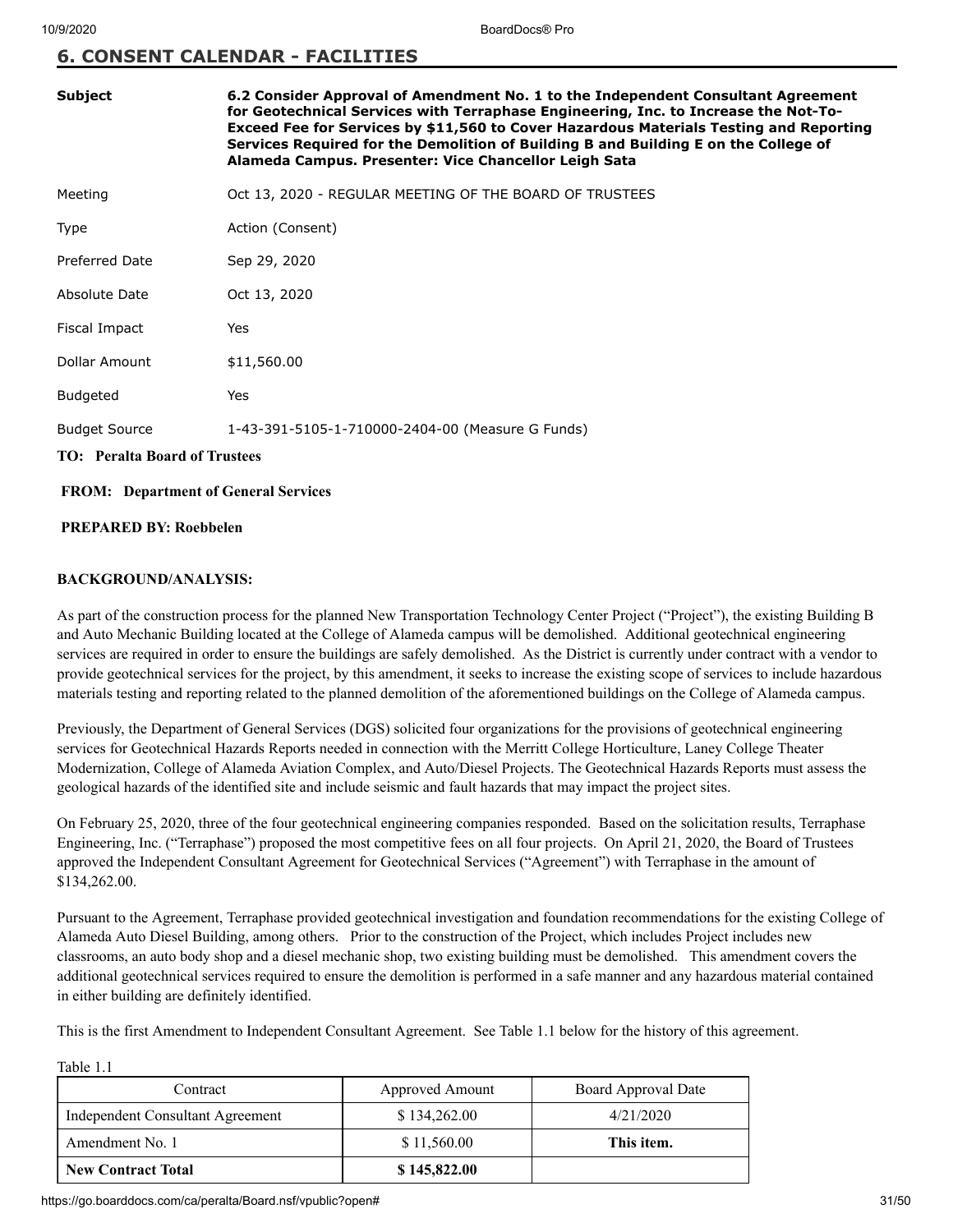In the 2020-21 Fiscal Year, Terraphase has been awarded the following additional contracts or contract amendments with the District:

| <b>Contract Type</b>                                                                                                                                                                                                                                           | <b>Entity Using</b><br><b>Vendor</b> | Amount      | <b>Board Approval</b>            |
|----------------------------------------------------------------------------------------------------------------------------------------------------------------------------------------------------------------------------------------------------------------|--------------------------------------|-------------|----------------------------------|
| Agreement for Professional Services with<br>Terraphase Engineering, Inc. for Phase II<br>Environmental Site Assessment – Hazmat<br>Building Material Assessment and Surficial Soil<br>Sampling for the New Landscape Horticulture<br>Complex.                  | Merritt College                      | \$13,900.00 | Pending<br>September 29,<br>2020 |
| Amendment No. 1 Professional Services – New<br>Transportation Technology Center for<br>Geotechnical and Hazardous Material and<br>reporting services. (This Item)                                                                                              | College of Alameda                   | \$11,560.00 | Pending<br>September 29,<br>2020 |
| Amendment No. 1 Professional Services -<br>additional environmental consulting services<br>including a soil gas survey, incremental sampling<br>at the Laney Child Development Center and<br>Regulatory interface with the Alameda County<br>Health Department | Laney College                        | \$33,225.00 | July 28, 2020                    |
| Agreement for Professional Services for the<br>Landscape Horticulture Complex for percolation<br>testing.                                                                                                                                                      | Merritt College                      | \$5,440.00  | <b>NA</b>                        |
| TOTAL                                                                                                                                                                                                                                                          |                                      | \$64,125    |                                  |

## **Contact Information**

Terraphase Engineering Inc. 1404 Franklin St. Ste 600 Oakland, CA 94612 Ph: (510) 645-1850

# **DELIVERABLES/SCOPE OF WORK:**

The increase in compensation by \$11,560 allows Terraphase to immediately perform a Hazardous Building Material Assessment (i.e. asbestos-containing material [ACM], lead-based paint [LBP], polychlorinated biphenyls [PCBs], and visual assessment for mold) for both Building B and the Mechanic Building. As part of the increase scope of services, Terraphase will provide reports that comply with federal, state and local regulations, and to carry out monitoring during the demolition process.

# **ANTICIPATED COMPLETION DATE:**

Terraphase will complete the services on or before January 19, 2023.

# **EVALUATION AND RECOMMENDED ACTION:**

The Project Manager, the Facilities Planning and Development Director and Interim Chancellor recommend approval of Amendment No. 1 to the Independent Consultant Agreement for Geotechnical Services with Terraphase Engineering, Inc. to increase the not-toexceed fee for services by \$11,560 to cover hazardous materials testing and reporting services required for the demolition of Building B and Building E on the College of Alameda campus.

File Attachments [Terraphase - COA Auto Diesel MARC- signed.pdf \(1,978 KB\)](https://go.boarddocs.com/ca/peralta/Board.nsf/files/BTWSG663E7AF/$file/Terraphase%20-%20COA%20Auto%20Diesel%20MARC-%20signed.pdf) [Amendment #1\\_COA NTTC\\_Terraphase \(Clean\)\\_3601917\\_1\(DMS\).pdf \(142 KB\)](https://go.boarddocs.com/ca/peralta/Board.nsf/files/BTWSGB63F4EE/$file/Amendment%20%231_COA%20NTTC_Terraphase%20(Clean)_3601917_1(DMS).pdf) [Terraphase Engineering NTTC\\_Executed Original Contract\\_20200624\\_Signed.pdf \(18,635 KB\)](https://go.boarddocs.com/ca/peralta/Board.nsf/files/BTWSGQ640D37/$file/Terraphase%20Engineering%20NTTC_Executed%20Original%20Contract_20200624_Signed.pdf)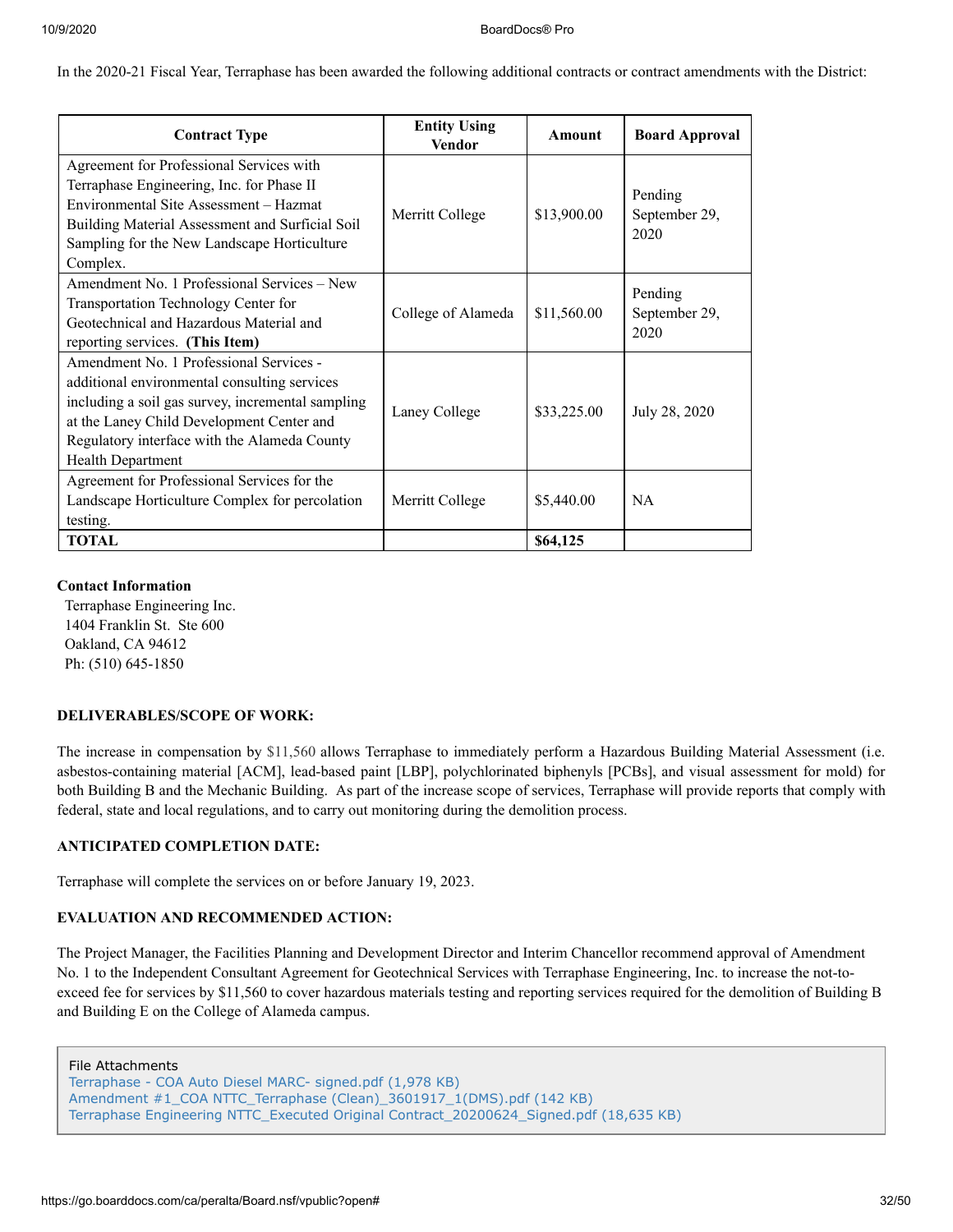#### 10/9/2020 BoardDocs® Pro

*All matters listed under the Consent Calendar are considered by the Board of Trustees to be routine or sufficiently supported by back-up information as to not require additional discussion. Consent Calendar items will be enacted by one motion. There will be no separate discussion on these items prior to the time the Board votes on them, unless a Board member requests that a specific item be removed from the Consent Calendar for action and a separate vote. Public comment on Consent Calendar items from anyone completing a card will be heard prior to the Board's vote on the Consent Calendar. All Board approved contracts are subject to final negotiation and execution by the Chancellor.*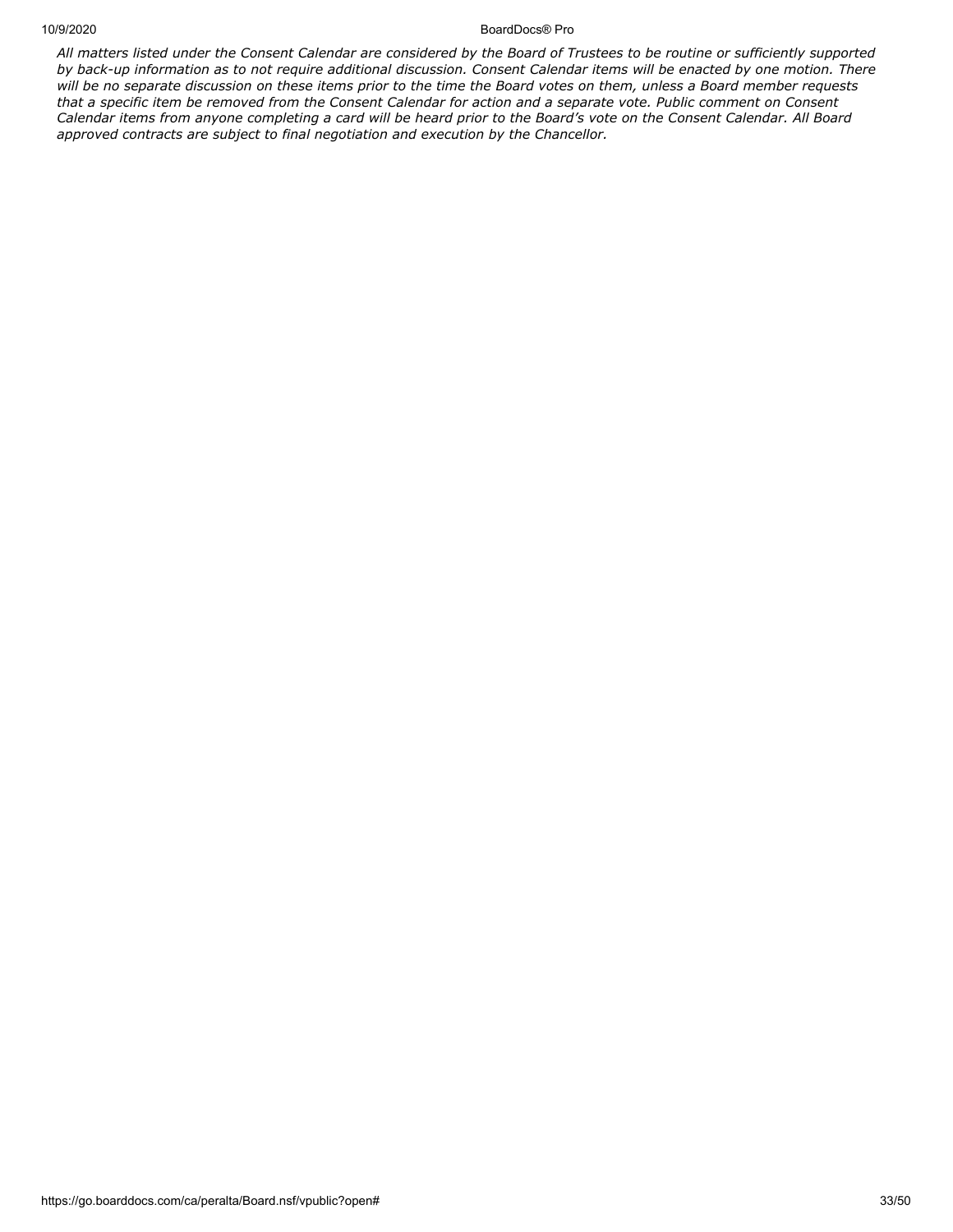# **7. CONSENT CALENDAR - FINANCE**

| <b>Subject</b>       | 7.1 Consider Ratification of the Warrant/Payment Report for the period covering<br>September 1, 2020 through September 30, 2020. Presenter: Acting Vice Chancellor<br><b>Ahmed</b> |
|----------------------|------------------------------------------------------------------------------------------------------------------------------------------------------------------------------------|
| Meeting              | Oct 13, 2020 - REGULAR MEETING OF THE BOARD OF TRUSTEES                                                                                                                            |
| Type                 | Action (Consent)                                                                                                                                                                   |
| Preferred Date       | Oct 13, 2020                                                                                                                                                                       |
| Absolute Date        | Oct 13, 2020                                                                                                                                                                       |
| Fiscal Impact        | Yes                                                                                                                                                                                |
| <b>Budgeted</b>      | Yes                                                                                                                                                                                |
| <b>Budget Source</b> | N/A                                                                                                                                                                                |

# **TO: Members of the Board of Trustees**

#### **FROM: Adil Ahmed, Acting Vice Chancellor for Finance & Administration**

#### **PREPARED BY: Richard Ferreira, Executive Assistant**

#### **Background/Analysis:**

Consider ratification of the AP, Travel, and Consulting Contract Warrant Register from September 1, 2020 through September 30, 2020. Recent AP, Travel and Consulting Contract warrant registers are brought to the Board for ratification purposes only.

# **Deliverables and Scope of Work:**

N/A

#### **Anticipated Completion Date:** N/A

# **Evaluation and Recommended Action:**

The Chancellor recommends ratification.

File Attachments [Warrant Report 09302020.pdf \(321 KB\)](https://go.boarddocs.com/ca/peralta/Board.nsf/files/BU6RL36D8BC9/$file/Warrant%20Report%2009302020.pdf)

*All matters listed under the Consent Calendar are considered by the Board of Trustees to be routine or sufficiently supported by back-up information as to not require additional discussion. Consent Calendar items will be enacted by one motion. There will be no separate discussion on these items prior to the time the Board votes on them, unless a Board member requests that a specific item be removed from the Consent Calendar for action and a separate vote. Public comment on Consent Calendar items from anyone completing a card will be heard prior to the Board's vote on the Consent Calendar. All Board approved contracts are subject to final negotiation and execution by the Chancellor.*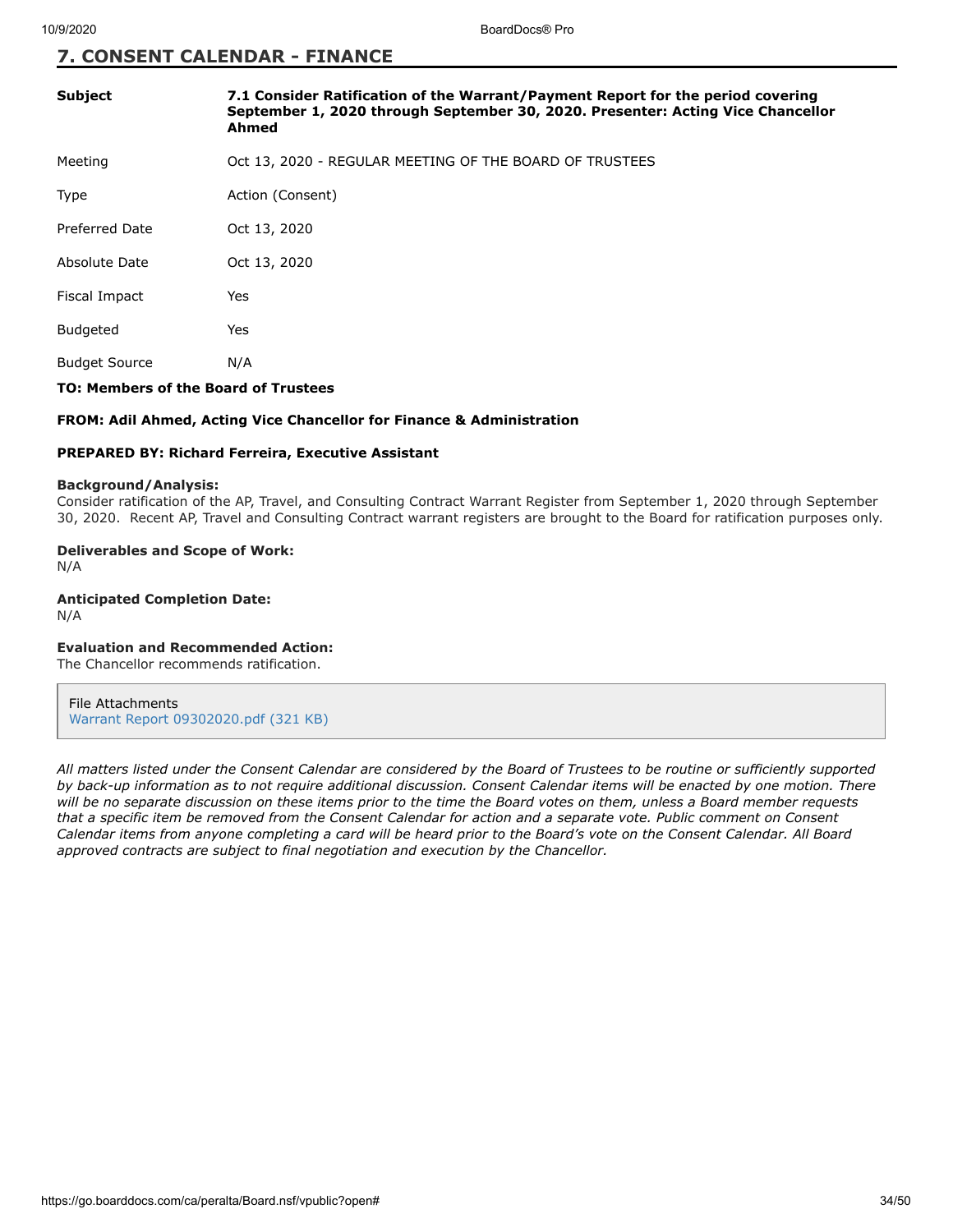# **7. CONSENT CALENDAR - FINANCE**

| <b>Subject</b>                              | 7.2 Review of Purchase Order Report for the period covering from September 1, 2020<br>through September 30, 2020. Presenter: Acting Vice Chancellor Ahmed |  |
|---------------------------------------------|-----------------------------------------------------------------------------------------------------------------------------------------------------------|--|
| Meeting                                     | Oct 13, 2020 - REGULAR MEETING OF THE BOARD OF TRUSTEES                                                                                                   |  |
| Type                                        | Action (Consent)                                                                                                                                          |  |
| <b>Preferred Date</b>                       | Oct 13, 2020                                                                                                                                              |  |
| Absolute Date                               | Oct 13, 2020                                                                                                                                              |  |
| Fiscal Impact                               | Yes                                                                                                                                                       |  |
| <b>Budgeted</b>                             | Yes                                                                                                                                                       |  |
| <b>Budget Source</b>                        | N/A                                                                                                                                                       |  |
| <b>TO: Members of the Board of Trustees</b> |                                                                                                                                                           |  |

# **FROM: Adil Ahmed, Acting Vice Chancellor for Finance & Administration**

# **PREPARED BY: Richard Ferreira, Executive Assistant Background/Analysis:**

All payments from the funds of a community college district are made by the use of Purchase Orders and within the parameters prescribed in Board Policy 6330 and Administrative Procedures 6330 & 6340. The Purchase Order Report presented for review is being done so in accordance with Education Code Section 81656 which states, "All transactions entered into by the officer or employee shall be reviewed by the governing board every 60 days."

The table below provides a summary by funding source of number of orders issued and total dollar value.

| <b>Fund</b>                                          | <b>Number</b><br>of Orders<br>Issued | <b>Total Dollar</b><br><b>Value</b> |
|------------------------------------------------------|--------------------------------------|-------------------------------------|
| Fund Code: 01 General Unrestricted<br>Operating      | 222                                  | \$1,382,114.64                      |
| Fund Code: 03 Comm. Service-Fee Based<br>Course      | 3                                    | \$1,496.91                          |
| Fund Code: 10 College Designated Funds               | 14                                   | \$98,045.75                         |
| Fund Code: 11 General Restricted Fund                | 397                                  | \$1,094,393.14                      |
| Fund Code: 30 Contract Education                     | 7                                    | \$5,156.09                          |
| Fund Code: 43 General Obligation Bond<br>Meas. G     | 8                                    | \$4,131,831.08                      |
| Fund Code: 61 Cap. Out. Proj. Funds-<br><b>State</b> | 5                                    | \$13,005.01                         |
| Fund Code: 63 Bond Measure A                         | 14                                   | \$71,282.66                         |
| Fund Code: 68 Child Development Fund                 | 8                                    | \$7,944.02                          |
| Fund Code: 69 Sp Reserve Fd #2 Redev<br>&, Healt     | $\overline{2}$                       | \$2,615,896.90                      |
| Fund Code: 80 Self-Insurance Fund                    | 5                                    | \$1,488,922.00                      |
| <b>Total</b>                                         | 685                                  | \$10,910,088.20                     |

#### **Deliverables and Scope of Work:**

N/A

**Anticipated Completion Date:**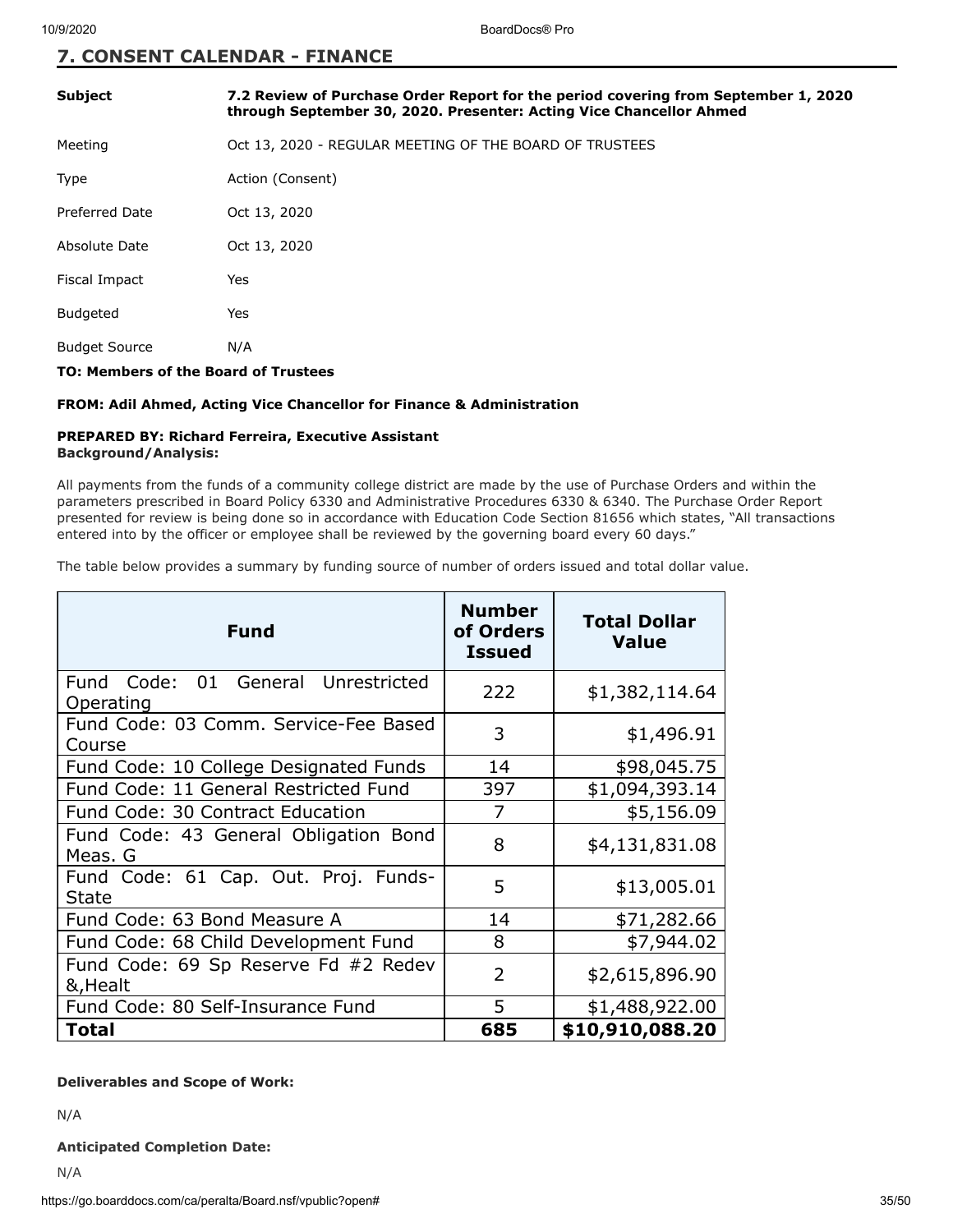# **Evaluation and Recommended Action:**

The Chancellor recommends review.

# File Attachments [Purchase Order Report 09302020.pdf \(299 KB\)](https://go.boarddocs.com/ca/peralta/Board.nsf/files/BU6RM76E2A43/$file/Purchase%20Order%20Report%2009302020.pdf)

*All matters listed under the Consent Calendar are considered by the Board of Trustees to be routine or sufficiently supported by back-up information as to not require additional discussion. Consent Calendar items will be enacted by one motion. There will be no separate discussion on these items prior to the time the Board votes on them, unless a Board member requests that a specific item be removed from the Consent Calendar for action and a separate vote. Public comment on Consent Calendar items from anyone completing a card will be heard prior to the Board's vote on the Consent Calendar. All Board approved contracts are subject to final negotiation and execution by the Chancellor.*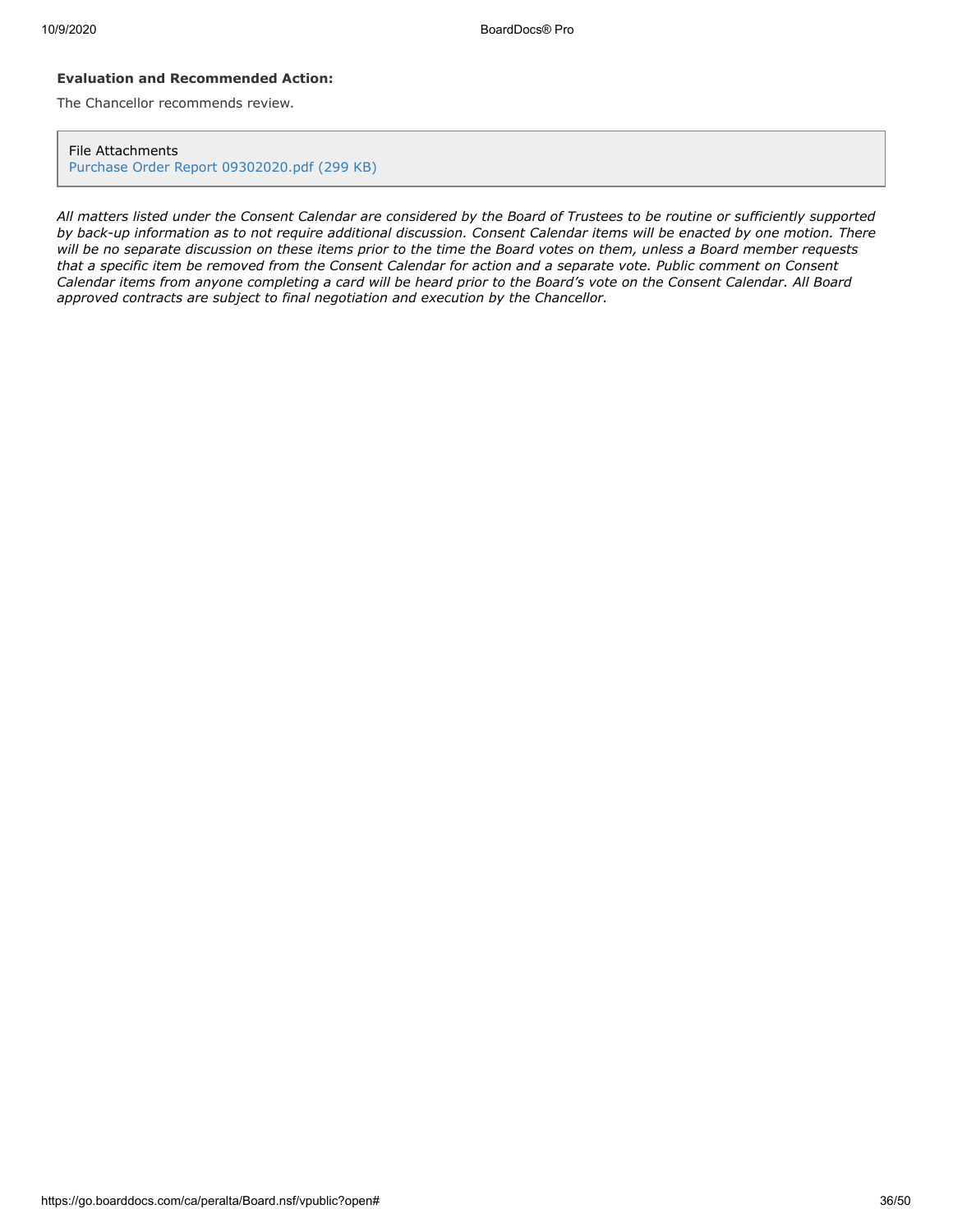# **7. CONSENT CALENDAR - FINANCE**

| <b>Subject</b>                           | 7.3 Consider Approval of Budget Transfer Report for the period covering from<br>September 1, 2020 through September 30, 2020. Presenter: Acting Vice Chancellor<br><b>Ahmed</b> |
|------------------------------------------|---------------------------------------------------------------------------------------------------------------------------------------------------------------------------------|
| Meeting                                  | Oct 13, 2020 - REGULAR MEETING OF THE BOARD OF TRUSTEES                                                                                                                         |
| Type                                     | Action (Consent)                                                                                                                                                                |
| Preferred Date                           | Oct 13, 2020                                                                                                                                                                    |
| Absolute Date                            | Oct 13, 2020                                                                                                                                                                    |
| Fiscal Impact                            | No                                                                                                                                                                              |
| <b>Budgeted</b>                          | No                                                                                                                                                                              |
| <b>Budget Source</b><br>________________ | N/A                                                                                                                                                                             |

# **TO: Members of the Board of Trustees**

### **FROM: Adil Ahmed, Acting Vice Chancellor for Finance & Administration**

### **PREPARED BY: Richard Ferreira, Executive Assistant**

#### **Background/Analysis:**

The sum of budget transfers is within the board-approved total budget for the fiscal year. These changes are required in order to be in compliance with the [Community Colleges Budget and Accounting Manual](https://www.cccco.edu/-/media/CCCCO-Website/Files/Finance-and-Facilities/budget-and-accounting-manual-2012-edition-ada.ashx?la=en&hash=8D0B20749805F8DFEA3C3AFD2FDF0096A5361EB2) in order to make major object code adjustments or adjustments to TOP codes.

Chapter 4 of the California Community Colleges Budget and Accounting Manual, 12th Edition (2012) explains classifications of expenditures by account codes. The Budget Transfer Report is presented in light of the California Community College Budget [and Accounting Manual, page I – 10 https://www.cccco.edu/-/media/CCCCO-Website/Files/Finance-and-Facilities/budget-and](https://www.cccco.edu/-/media/CCCCO-Website/Files/Finance-and-Facilities/budget-and-accounting-manual-2012-edition-ada.ashx)accounting-manual-2012-edition-ada.ashx

Once the budget is adopted, the total amount designated as proposed expenditure for each major object of expenditure classification is the maximum allowed without additional governing board authorization for transfers between major classifications or from the reserve for contingencies in accordance with California Code of Regulations Section 58307. CCR §58307 limits district expenditures to the amount appropriated for each major expenditure classification as approved by the district governing board through adoption of the district budget (CCR §58305) or as amended by subsequent intra-budget transfers or other budget revisions.

# For PCCDs Budget Transfer Reports:

The total of all the changes are within the board-approved total budget. Many of the changes are required to be in compliance with the extreme detail in the Community Colleges Budget and Accounting Manual, for example:

1. When the academic schedule of classes must be modified to reflect actual enrollments and resulting specific TOP (Taxonomy of Program) code changes each change requires moving budget to reflect the faculty reassignments.

2. Within a major object code there is so much finite detail that many minor adjustments must be made. For example, within the major 4000 object code if during the course of a year a department needs a little more printing (4531) but it can save on supplies (4521) that requires a budget transfer to allow the encumbrance.

# **Deliverables and Scope of Work:**

N/A

# **Anticipated Completion Date:**

N/A

#### **Evaluation and Recommended Action:**

Consider approval of Budget Transfer Report covering the period from September 1, 2020 through September 30, 2020. The Chancellor recommends approval.

File Attachments [Budget Transfer Report 09302020.pdf \(463 KB\)](https://go.boarddocs.com/ca/peralta/Board.nsf/files/BU6RN96E76DF/$file/Budget%20Transfer%20Report%2009302020.pdf)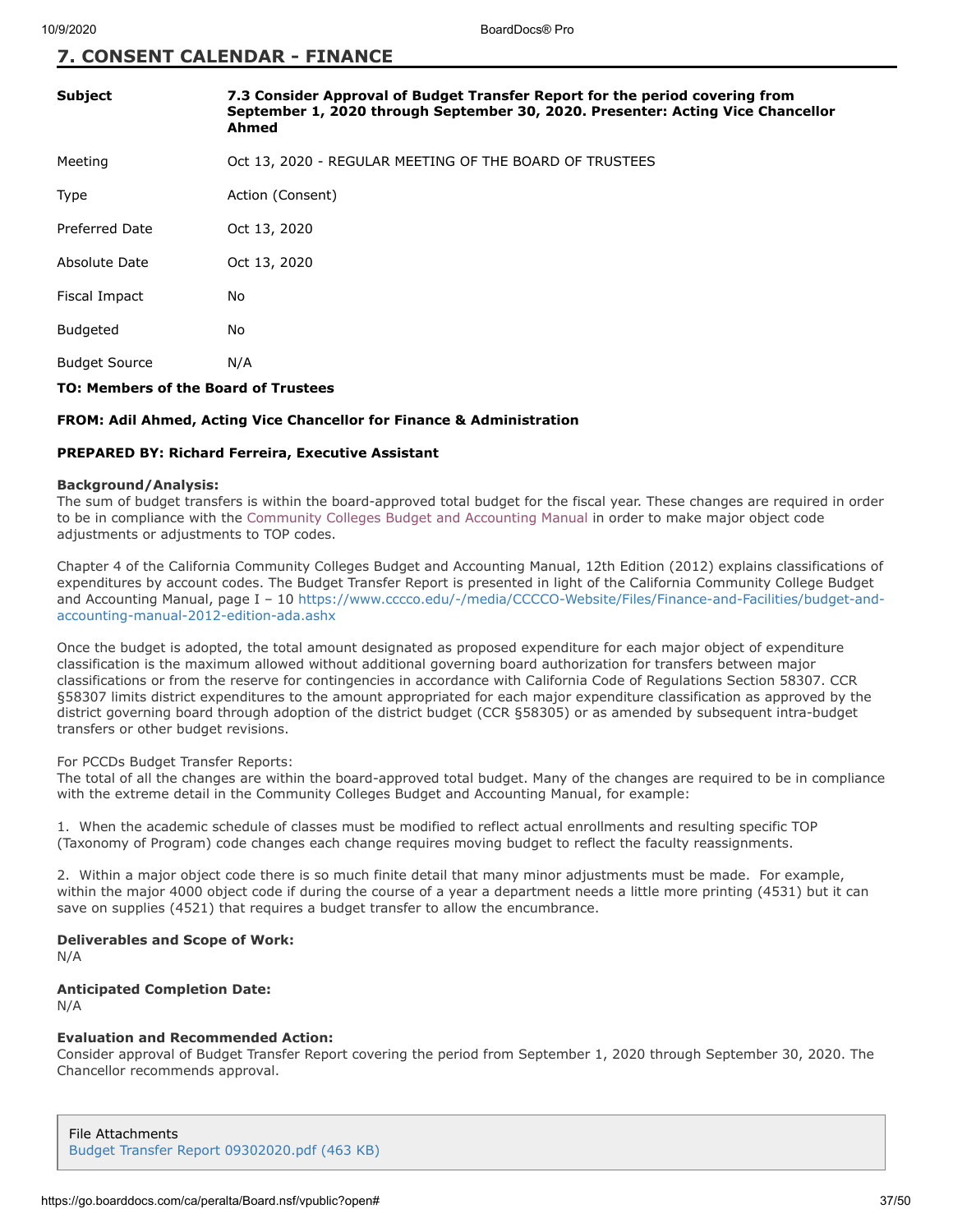#### 10/9/2020 BoardDocs® Pro

*All matters listed under the Consent Calendar are considered by the Board of Trustees to be routine or sufficiently supported by back-up information as to not require additional discussion. Consent Calendar items will be enacted by one motion. There will be no separate discussion on these items prior to the time the Board votes on them, unless a Board member requests that a specific item be removed from the Consent Calendar for action and a separate vote. Public comment on Consent Calendar items from anyone completing a card will be heard prior to the Board's vote on the Consent Calendar. All Board approved contracts are subject to final negotiation and execution by the Chancellor.*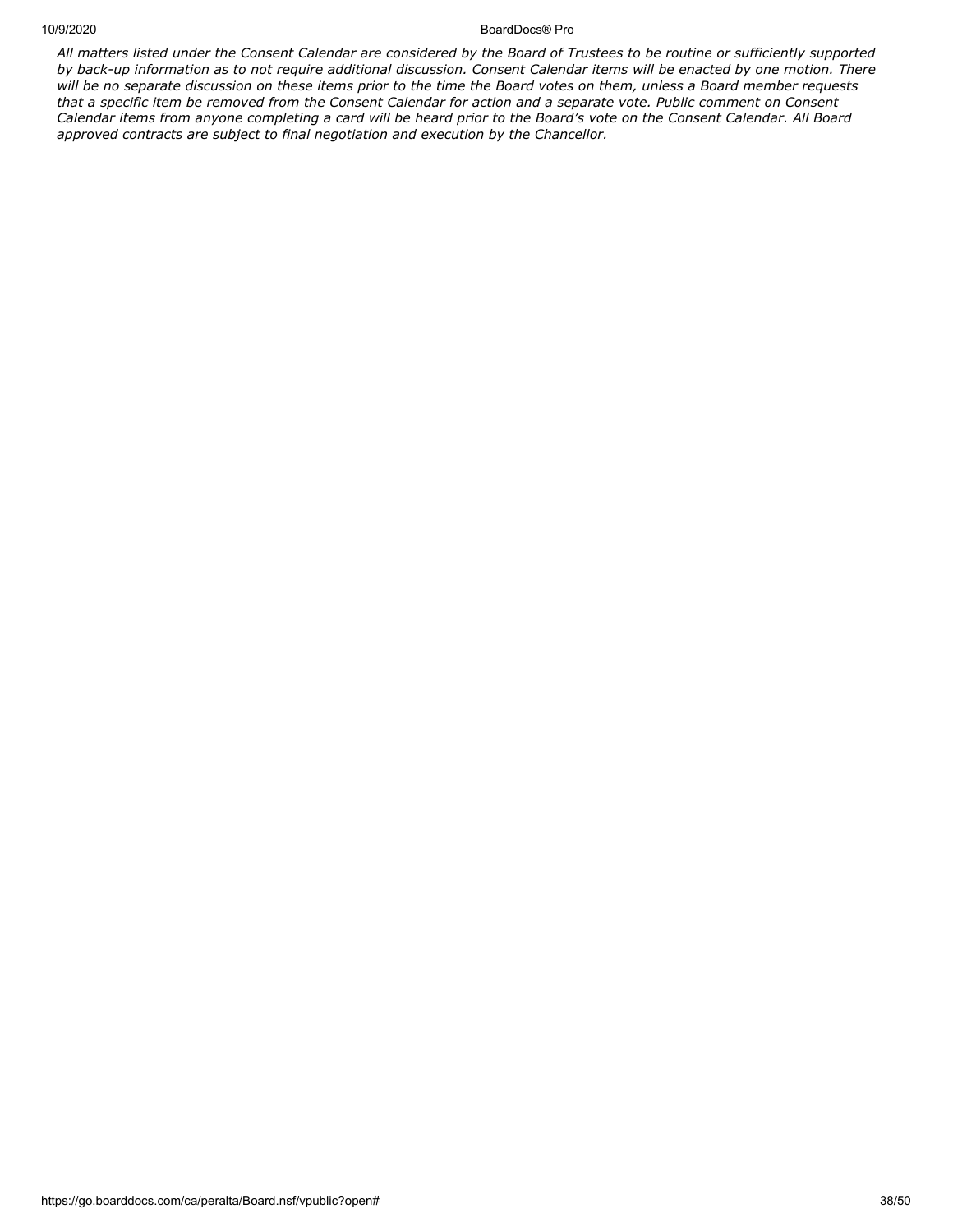# **7. CONSENT CALENDAR - FINANCE**

| <b>Subject</b>                       | 7.4 Consider Approval of two (2) Agreements with Cambridge West Partnership, LLC to<br>improve the district wide impact of the SCFF. Presenter: Acting Vice Chancellor Ahmed |
|--------------------------------------|------------------------------------------------------------------------------------------------------------------------------------------------------------------------------|
| Meeting                              | Oct 13, 2020 - REGULAR MEETING OF THE BOARD OF TRUSTEES                                                                                                                      |
| Type                                 | Action (Consent)                                                                                                                                                             |
| Preferred Date                       | Oct 13, 2020                                                                                                                                                                 |
| Absolute Date                        | Oct 27, 2020                                                                                                                                                                 |
| Fiscal Impact                        | Yes                                                                                                                                                                          |
| Dollar Amount                        | \$147,250.00                                                                                                                                                                 |
| <b>Budgeted</b>                      | Yes                                                                                                                                                                          |
| <b>Budget Source</b>                 | General Fund (01) Budget Code 1-01-141-5105-1-672000-0000-00                                                                                                                 |
| <b>TO:</b> Peralta Board of Trustees |                                                                                                                                                                              |

**FROM: Adil Ahmed, Acting Vice Chancellor for Finance & Administration**

# **PREPARED BY: Richard Ferreira, Executive Assistant**

#### **BACKGROUND/ANALYSIS:**

The Peralta Community College District seeks to better utilize and understand the impact of the Student Centered Funding Formula (SCFF). Also, to improve upon and receive assistance with data integrity and related processes to optimize student success and the alignment with the Student Centered Funding Formula.

#### **DELIVERABLES/SCOPE OF WORK:**

Under Agreement 2021120 (SCFF) Cambridge West Partnership, LLP will assist the District with the development of a Multi-college district internal revenue allocation model and will provide the budget committee members with an understanding of the Student Centered Funding Formula (SCFF), as well as, identifying focus areas to improve outcome elements at the college level. Aligning validated enrollment and outcomes data to revenue at the college and district wide levels will also be performed. Additional detailed information available in the Scope of Work.

Under Agreement 2021121 Cambridge West Partnership, LLP will assist the District with data integrity and related processes to optimize student success and the alignment with the Student-Centered Funding Formula. The focus will be to work directly with the District and college staff to evaluate the current MIS workflow process, review current policies and procedures and develop data map/dictionary documents. A comprehensive look at all student information systems used and the documents used to populate these systems will be conducted. An emphasis on comparing best practices at similar California Community Colleges will be done throughout the project. Additional detailed information available in the Scope of Work.

#### **ANTICIPATED COMPLETION DATE:**

The work for both agreements is to be completed by June 30, 2021.

#### **EVALUATION AND RECOMMENDED ACTION:**

The District's Finance Department has evaluated the deliverables for Cambridge West Partnership, LLC.

The Chancellor recommends approval.

```
File Attachments
Memorandum Approval Request for Contracts - MARC - Cambridge West Partnership Data Integrity 2021121 - Printed -
signed.pdf (1,281 KB)
Memorandum Approval Request for Contracts - MARC - Cambridge West Partnership SCFF 2021120 - Printed - signed.pdf
(1,283 KB)
```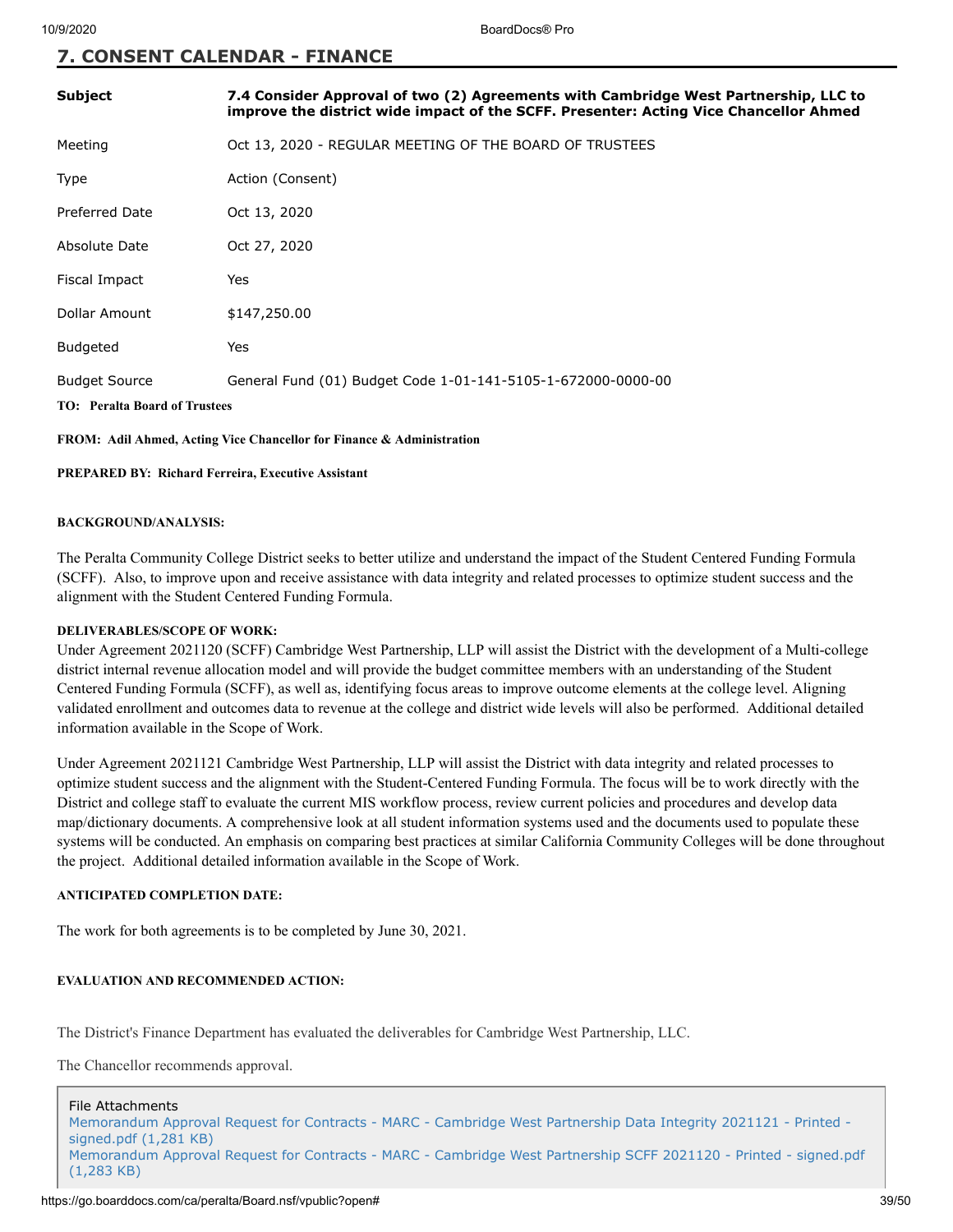*All matters listed under the Consent Calendar are considered by the Board of Trustees to be routine or sufficiently supported by back-up information as to not require additional discussion. Consent Calendar items will be enacted by one motion. There will be no separate discussion on these items prior to the time the Board votes on them, unless a Board member requests that a specific item be removed from the Consent Calendar for action and a separate vote. Public comment on Consent Calendar items from anyone completing a card will be heard prior to the Board's vote on the Consent Calendar. All Board approved contracts are subject to final negotiation and execution by the Chancellor.*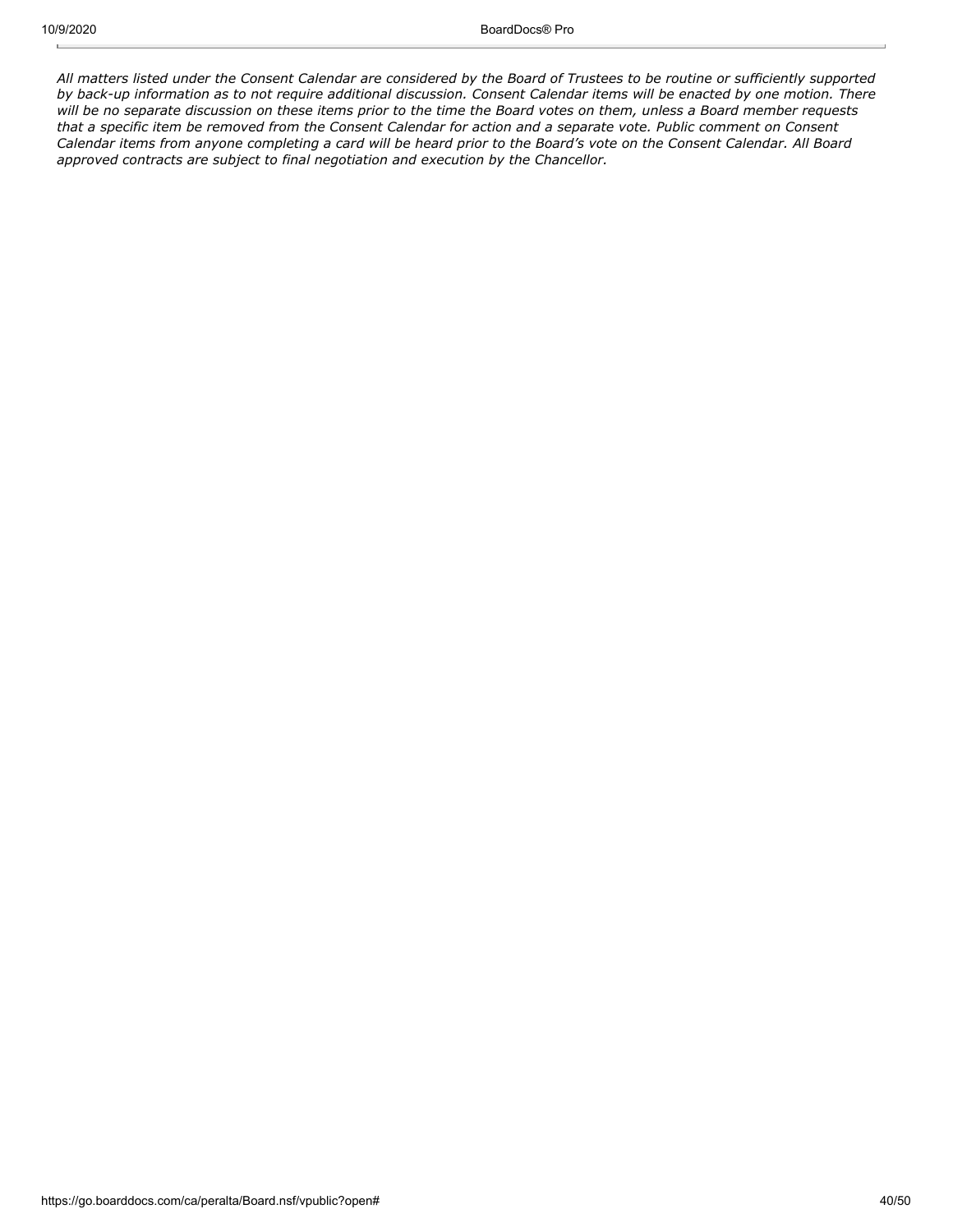# **8. ACTION ITEMS**

# **TO: Peralta Board of Trustees Subject 8.1 Consider Approval of Return to Campus Planning Guide. Presenter: Interim Chancellor Walter** Meeting  $Oct 13$ , 2020 - REGULAR MEETING OF THE BOARD OF TRUSTEES Type **Action**

 **FROM: Dr. Carla Walter, Interim Chancellor**

# **PREPARED BY: Royl Roberts**

**BACKGROUND/ANALYSIS:** Institutions of higher education, working together with local health departments, have an essential role to fulfill in slowing the spread of diseases and protecting students and employees to ensure a safe and healthy learning environment. This guide is being presented for a second reading.

Peralta Community College District has developed a framework which aims to facilitate the safe return of employees and students into workspaces and designated lab classes for in-person instruction. The plan is drawn from the guidance provided by government entities, public health departments, and trends across higher education and similar industries. The outline will serve as guidance to set protocol, procedures, and guidelines to promote health and safety in the colleges' and district communities. As information regarding COVID-19 is constantly changing, this is a living document.

# **DELIVERABLES/SCOPE OF WORK:**

N/A

# **ANTICIPATED COMPLETION DATE:**

N/A

# **EVALUATION AND RECOMMENDED ACTION:**

File Attachments [PCCD COVID-19 Protocol Guidelines Oct 2020.pdf \(2,944 KB\)](https://go.boarddocs.com/ca/peralta/Board.nsf/files/BU2QW36B3A76/$file/PCCD%20COVID-19%20Protocol%20Guidelines%20Oct%202020.pdf)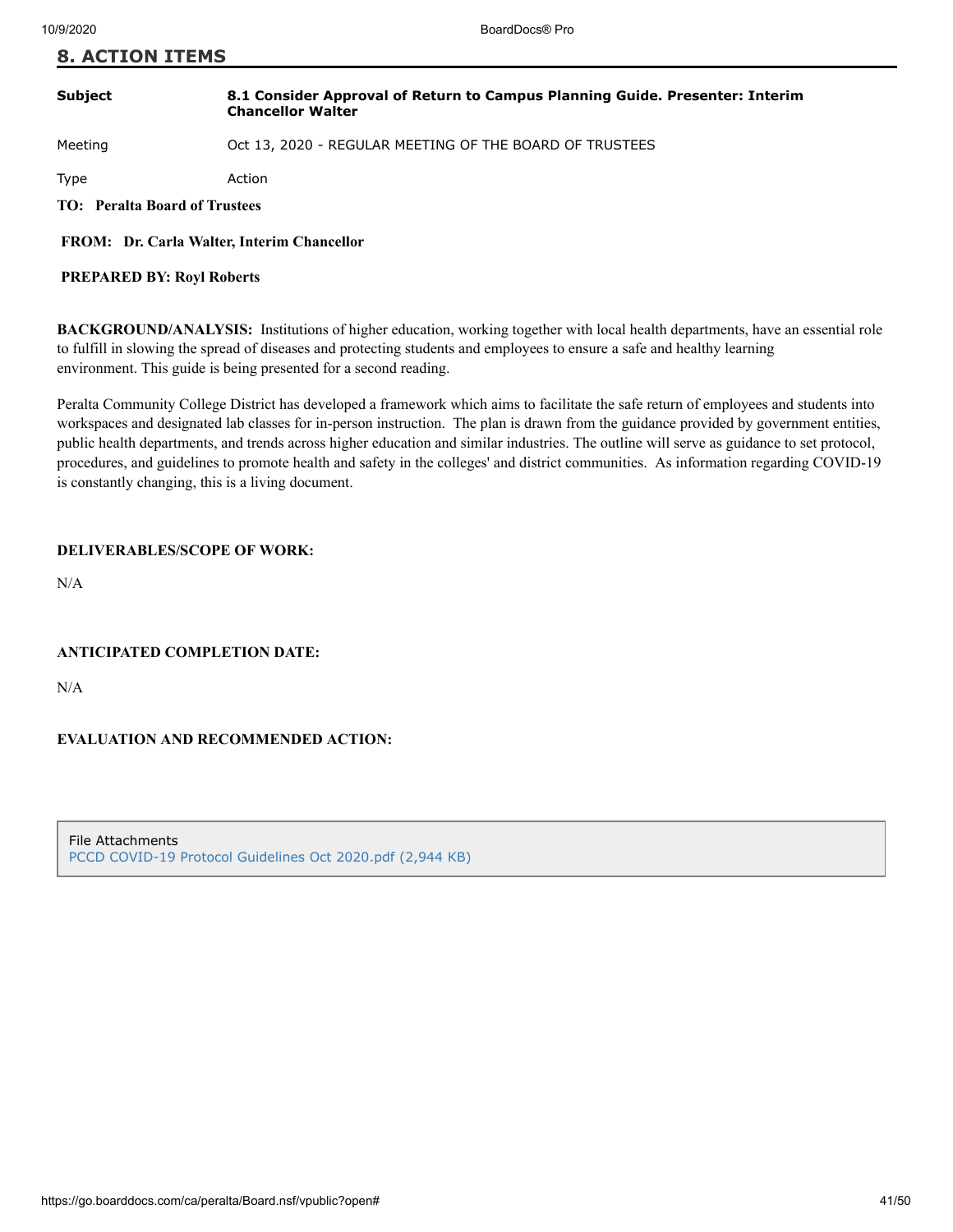# **8. ACTION ITEMS**

| <b>Subject</b>                       | 8.2 Consider Approval of Classified Personnel Items. Presenter: Interim Vice Chancellor<br>Whittaker |  |
|--------------------------------------|------------------------------------------------------------------------------------------------------|--|
| Meeting                              | Oct 13, 2020 - REGULAR MEETING OF THE BOARD OF TRUSTEES                                              |  |
| Type                                 | Action                                                                                               |  |
| <b>Preferred Date</b>                | Oct 13, 2020                                                                                         |  |
| Absolute Date                        | Oct 13, 2020                                                                                         |  |
| Fiscal Impact                        | No                                                                                                   |  |
| Budgeted                             | Yes                                                                                                  |  |
| <b>TO: Peralta Board of Trustees</b> |                                                                                                      |  |
| <b>FROM: Chanelle Whittaker</b>      |                                                                                                      |  |
| <b>PREPARED BY: Socorro Taylor</b>   |                                                                                                      |  |

**BACKGROUND/ANALYSIS: (Please discuss this item. If a Vendor is Involved, please include the company name as well as the individual.)**

# **RATIFICATION OF CLASSIFIED PERSONNEL ITEMS**

New employment; changes in assignment, compensation, and placement; leaves of absence; changes in staff allocation and cl of classified personnel; retirements, phase-in retirements and resignations; and short-term temporary classified positions.

# **A. CLASSIFIED EMPLOYMENT**

( $NP = New Position * = New Empire)$ )

| <b>Name</b>                                          | <b>Location</b>              | Department/Reports to: |
|------------------------------------------------------|------------------------------|------------------------|
|                                                      | <b>Berkeley City College</b> |                        |
| None                                                 |                              |                        |
|                                                      | <b>College of Alameda</b>    |                        |
| None                                                 | <b>District Office</b>       |                        |
| None                                                 |                              |                        |
|                                                      | <b>Laney College</b>         |                        |
| None                                                 |                              |                        |
| None                                                 | <b>Merritt College</b>       |                        |
|                                                      |                              |                        |
| <b>B. PHASE-IN RETIREMENT</b>                        |                              |                        |
| None                                                 |                              |                        |
|                                                      |                              |                        |
| <b>C. LEAVE OF ABSENCE</b>                           |                              |                        |
| None                                                 |                              |                        |
| <b>D. PUBLIC EMPLOYEE RETIREMENT AND RESIGNATION</b> |                              |                        |
| 1. Retirement                                        |                              |                        |
| <b>Name</b>                                          | Location                     | Department/Reports to: |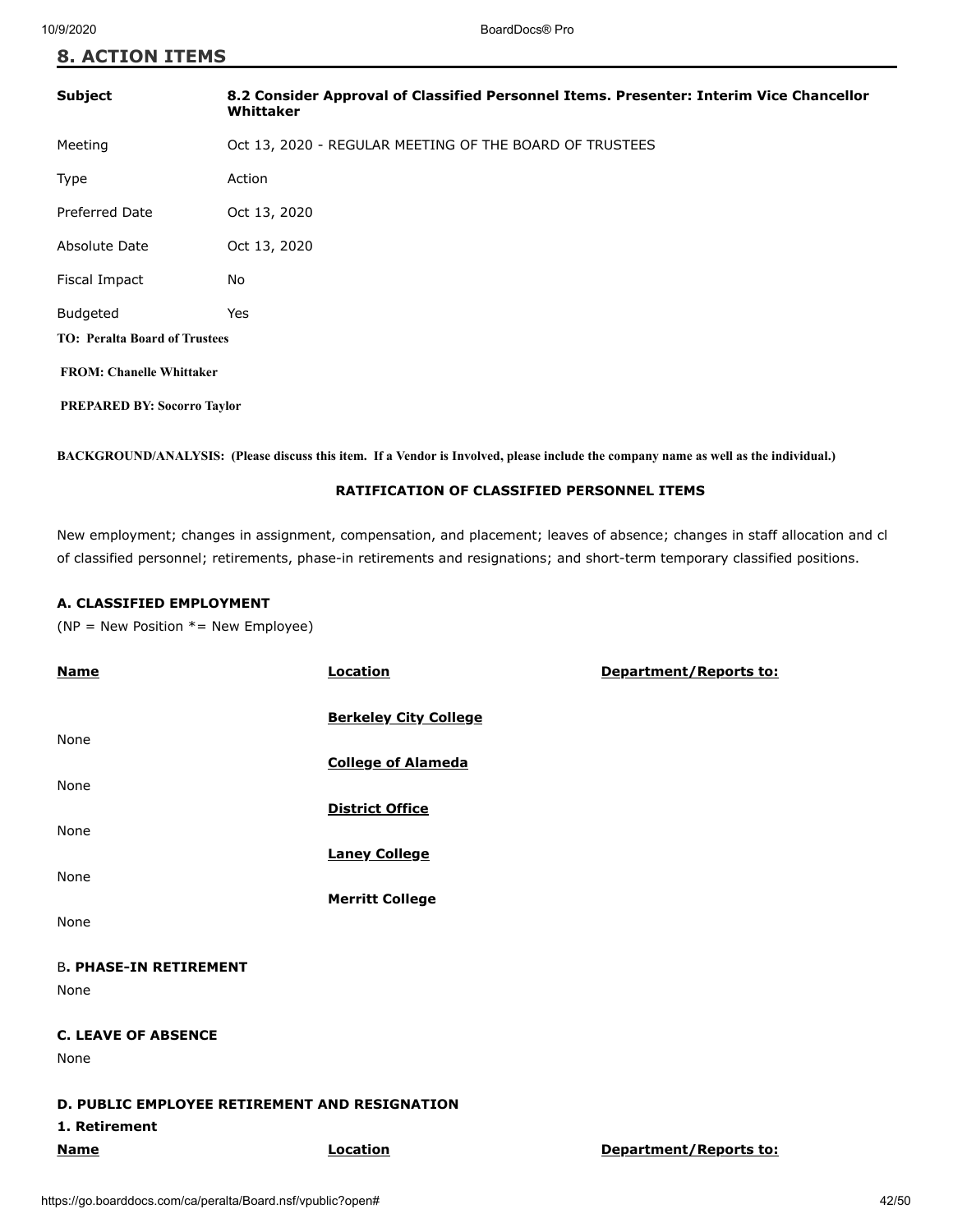| 10/9/2020                                                  | BoardDocs® Pro               |                                              |
|------------------------------------------------------------|------------------------------|----------------------------------------------|
|                                                            | <b>Berkeley City College</b> |                                              |
| None                                                       |                              |                                              |
|                                                            | <b>College of Alameda</b>    |                                              |
| None                                                       |                              |                                              |
|                                                            | <b>District Office</b>       |                                              |
| None                                                       |                              |                                              |
|                                                            | <b>Laney College</b>         |                                              |
| None                                                       |                              |                                              |
|                                                            | <b>Merritt College</b>       |                                              |
| None                                                       |                              |                                              |
|                                                            |                              |                                              |
| 2. Resignation                                             |                              |                                              |
|                                                            | <b>Berkeley City College</b> |                                              |
| None                                                       |                              |                                              |
|                                                            | <b>College of Alameda</b>    |                                              |
| None                                                       |                              |                                              |
|                                                            | <b>District Office</b>       |                                              |
| <b>Brenda Martinez</b>                                     | Assistant to the Chancellor  | Chancellor's Office/Interim Chancellor Carla |
| Ratify Brenda Martinez' resignation as                     |                              |                                              |
| Assistant to the Chancellor, effective<br>October 2, 2020. |                              |                                              |
|                                                            |                              |                                              |
|                                                            | <b>Laney College</b>         |                                              |
| None                                                       |                              |                                              |
|                                                            | <b>Merritt College</b>       |                                              |
| None                                                       |                              |                                              |
|                                                            |                              |                                              |
| E. SHORT-TERM NON-CONTINUING POSITIONS                     |                              |                                              |
| <b>Name</b>                                                | Location                     | Department/Reports to:                       |
|                                                            |                              |                                              |
|                                                            | <b>Berkeley City College</b> |                                              |
|                                                            |                              |                                              |
| None                                                       |                              |                                              |
|                                                            | <b>College of Alameda</b>    |                                              |
| None                                                       |                              |                                              |
|                                                            | <b>District Office</b>       |                                              |
| None                                                       |                              |                                              |
|                                                            | <b>Laney College</b>         |                                              |
| None                                                       |                              |                                              |
|                                                            | <b>Merritt College</b>       |                                              |
| None                                                       |                              |                                              |
|                                                            |                              |                                              |
| <b>DELIVERABLES/SCOPE OF WORK:</b>                         |                              |                                              |
|                                                            |                              |                                              |
| N/A                                                        |                              |                                              |
| <b>ANTICIPATED COMPLETION DATE:</b>                        |                              |                                              |
|                                                            |                              |                                              |
| N/A                                                        |                              |                                              |
| <b>EVALUATION AND RECOMMENDED ACTION:</b>                  |                              |                                              |
| N/A                                                        |                              |                                              |
| The Interim Chancellor recommends approval.                |                              |                                              |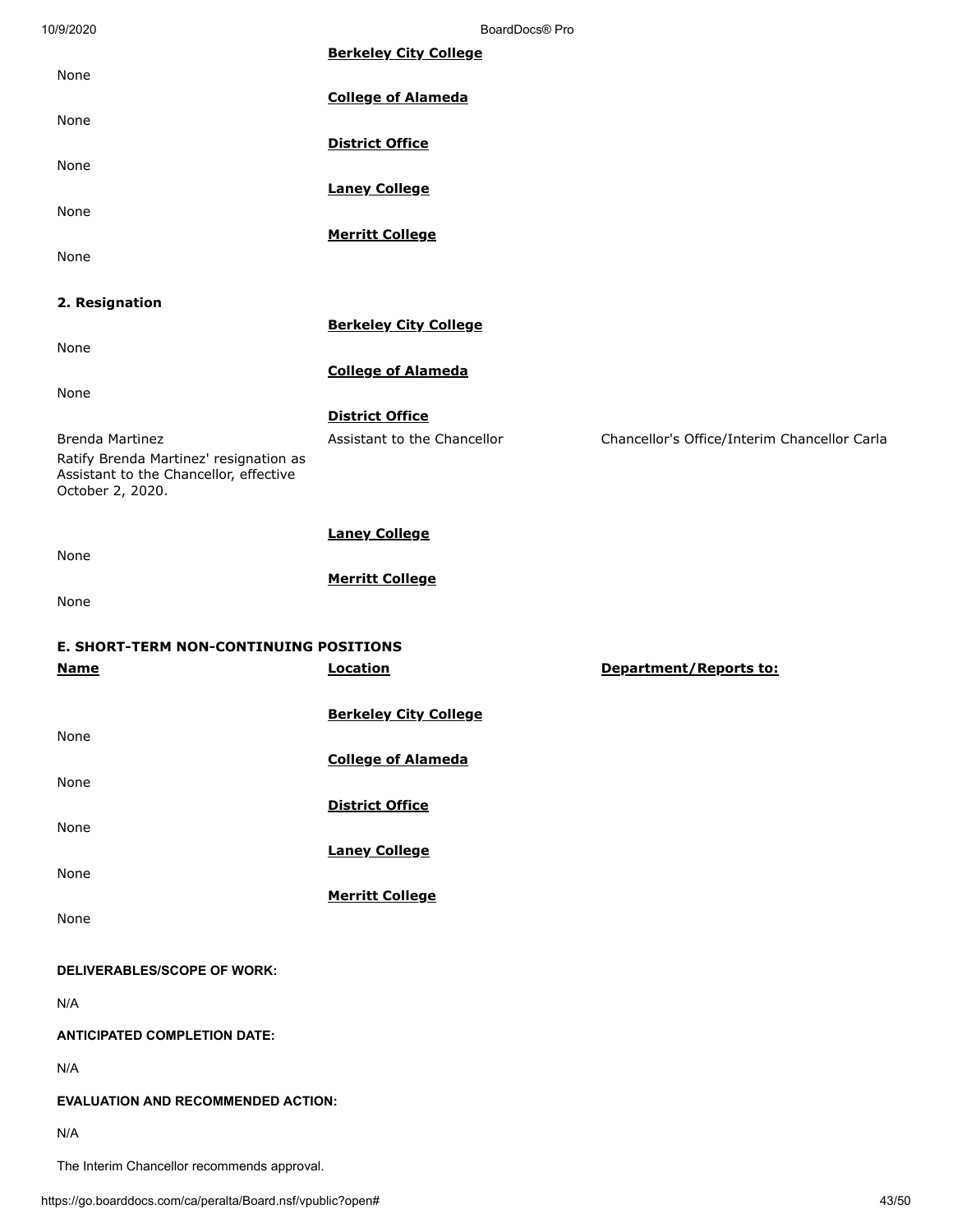10/9/2020 BoardDocs® Pro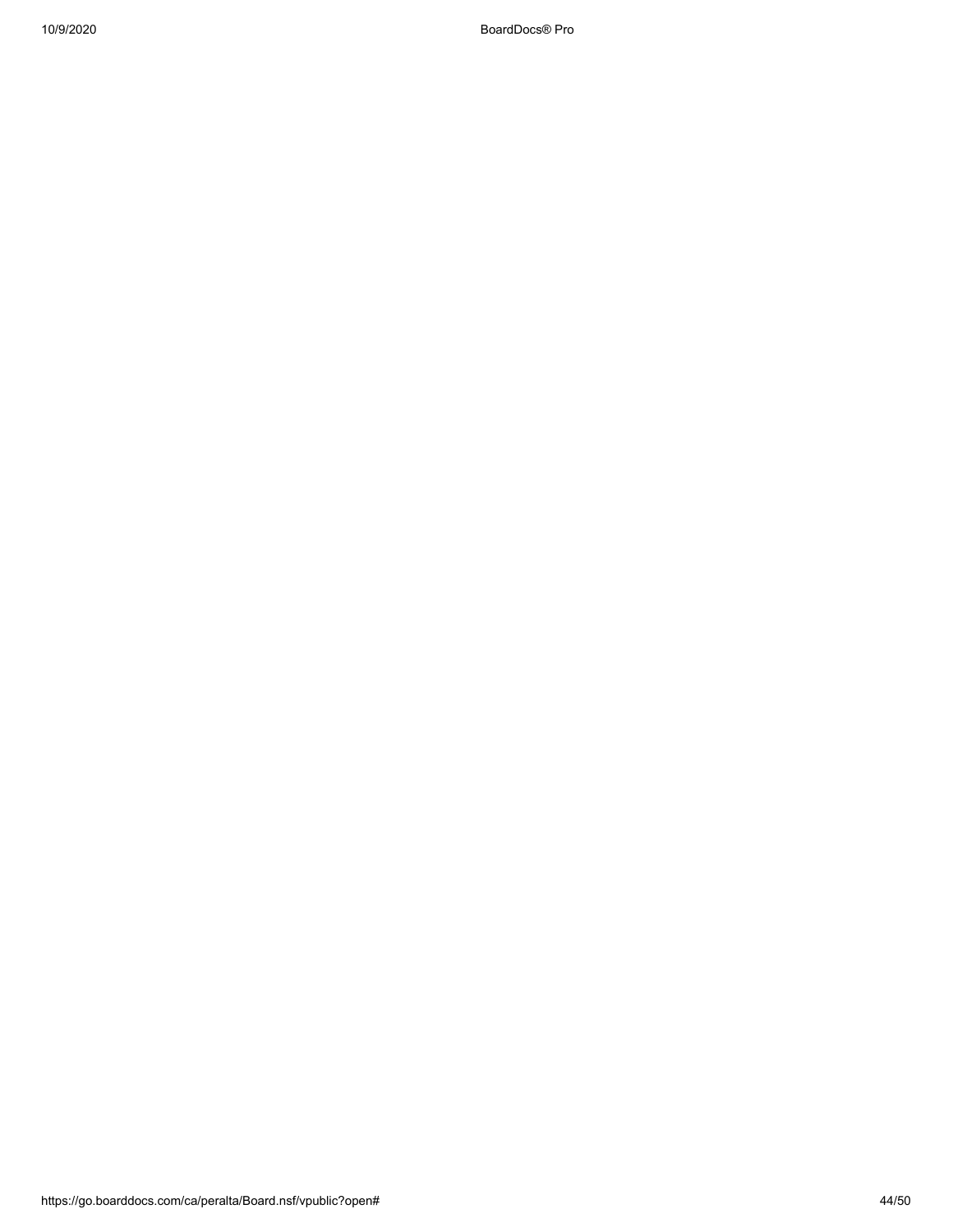# **8. ACTION ITEMS**

| <b>Subject</b>                       | 8.3 Consider Approval of Management Personnel Items. Presenter: Interim Vice<br><b>Chancellor Whittaker</b> |  |
|--------------------------------------|-------------------------------------------------------------------------------------------------------------|--|
| Meeting                              | Oct 13, 2020 - REGULAR MEETING OF THE BOARD OF TRUSTEES                                                     |  |
| Type                                 | Action                                                                                                      |  |
| Preferred Date                       | Oct 13, 2020                                                                                                |  |
| Absolute Date                        | Oct 13, 2020                                                                                                |  |
| Fiscal Impact                        | No                                                                                                          |  |
| <b>Budgeted</b>                      | Yes                                                                                                         |  |
| <b>TO: Peralta Board of Trustees</b> |                                                                                                             |  |
| <b>FROM: Chanelle Whittaker</b>      |                                                                                                             |  |
| <b>PREPARED BY: Socorro Taylor</b>   |                                                                                                             |  |

**BACKGROUND/ANALYSIS: (Please discuss this item. If a Vendor is Involved, please include the company name as well as the individual.)**

# **APPROVAL OF MANAGEMENT PERSONNEL ITEMS**

New employment; changes in assignment, compensation, and placement; leaves of absence; changes in staff allocation; retire phase-in retirements and resignations.

# **A. ADMINISTRATIVE APPOINTMENT, REAPPOINTMENT, ASSIGNMENT, AND REASSIGNMENT**

| ( $NP = New Position * = New Employee$ )      |                                       |                                          |
|-----------------------------------------------|---------------------------------------|------------------------------------------|
| <b>Name</b>                                   | Location                              | Department/Reports to:                   |
|                                               |                                       |                                          |
|                                               | <b>District Office</b>                |                                          |
| None                                          |                                       |                                          |
|                                               | <b>Berkeley City College</b>          |                                          |
| None                                          |                                       |                                          |
|                                               | <b>College of Alameda</b>             |                                          |
| None                                          |                                       |                                          |
|                                               | <b>Laney College</b>                  |                                          |
| None                                          |                                       |                                          |
|                                               | <b>Merritt College</b>                |                                          |
| None                                          |                                       |                                          |
| <b>B. PHASE-IN RETIREMENT</b>                 |                                       |                                          |
| None                                          |                                       |                                          |
|                                               |                                       |                                          |
| <b>C. LEAVE OF ABSENCE</b>                    |                                       |                                          |
| None                                          |                                       |                                          |
|                                               |                                       |                                          |
| D. PUBLIC EMPLOYEE RETIREMENT AND RESIGNATION |                                       |                                          |
| 1. Retirement                                 |                                       |                                          |
| <b>Name</b>                                   | Location                              | Department/Reports to:                   |
|                                               |                                       |                                          |
|                                               | <b>Berkeley City College</b>          |                                          |
| Shirley Slaughter                             | Director of Business & Administrative | Business Services/President Maria Garcia |
|                                               | Services                              |                                          |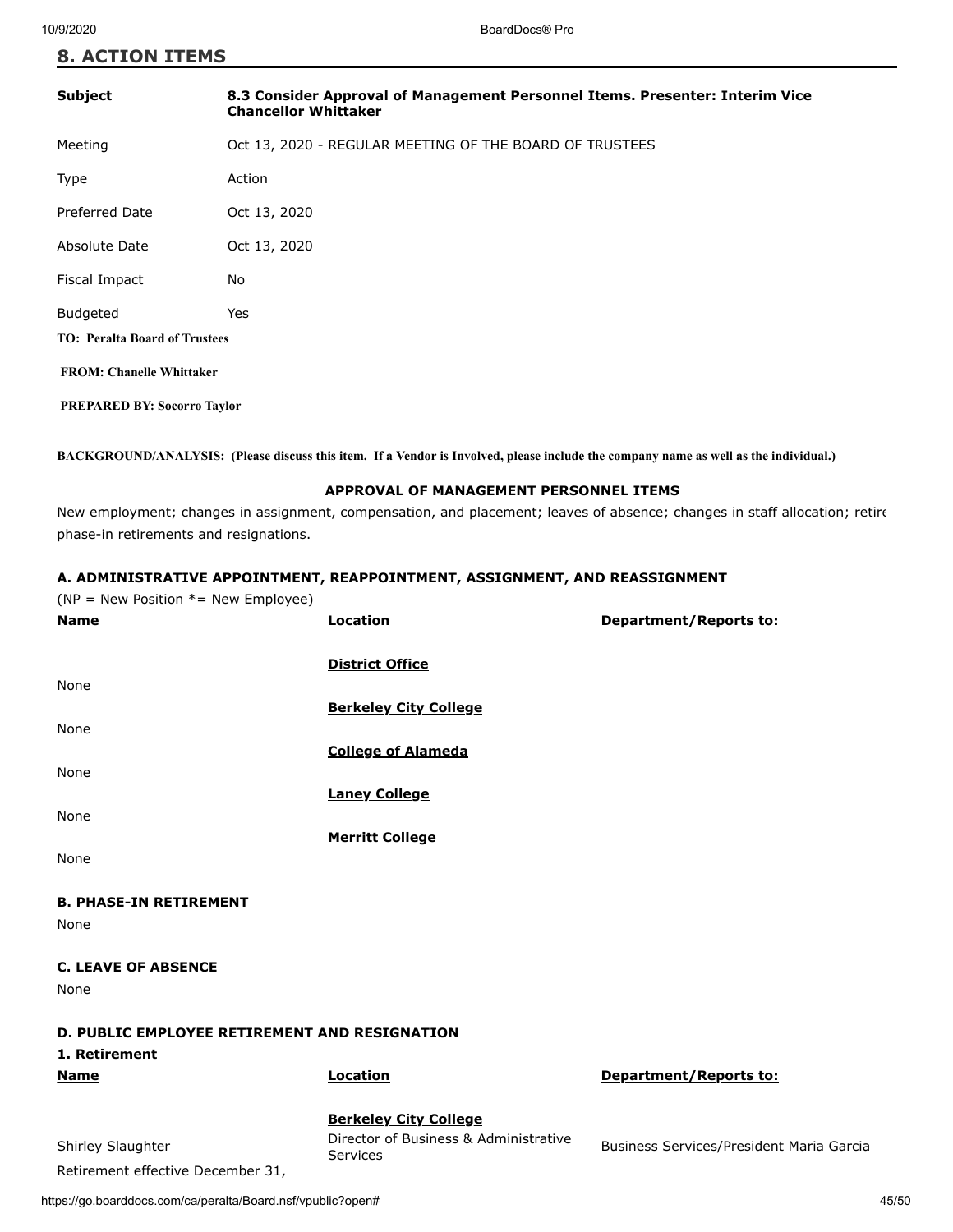2020.

|                | <b>College of Alameda</b>    |
|----------------|------------------------------|
| None           | <b>District Office</b>       |
| <b>None</b>    |                              |
| None           | <b>Laney College</b>         |
|                | <u>Merritt College</u>       |
| None           |                              |
| 2. Resignation |                              |
| None           | <b>Berkeley City College</b> |
|                | <b>College of Alameda</b>    |
| None           | <b>District Office</b>       |
| None           |                              |

**Laney College**

**Merritt College**

None

None

# **DELIVERABLES/SCOPE OF WORK:**

N/A

# **ANTICIPATED COMPLETION DATE:**

N/A

# **EVALUATION AND RECOMMENDED ACTION:**

The Interim Chancellor recommends approval.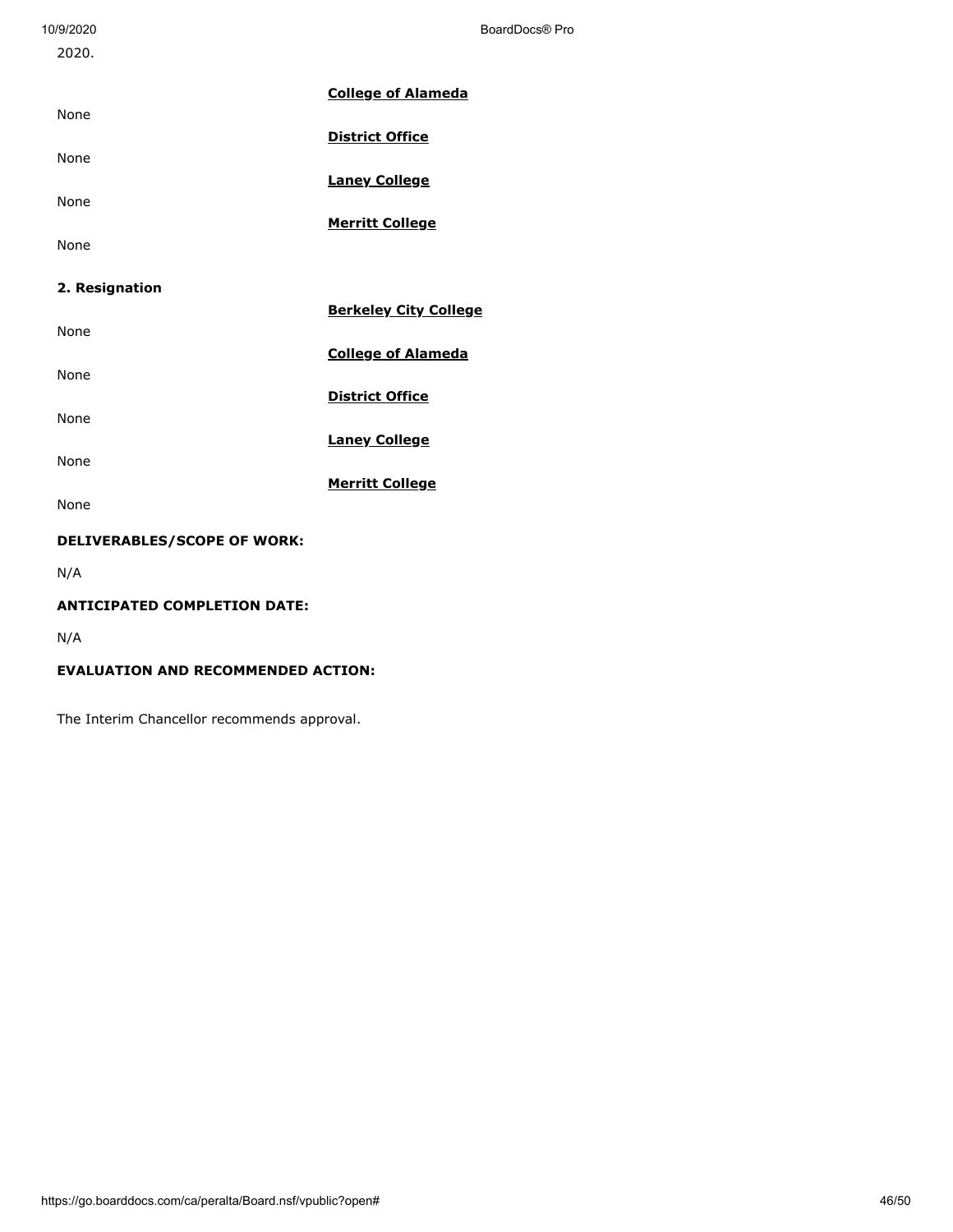**8. ACTION ITEMS**

| <b>Subject</b>                       | 8.4 Consider Approval of a New Classified Management Position (Chief Technology &<br>Information Systems Officer). Presenter: Interim Vice Chancellor Whittaker |
|--------------------------------------|-----------------------------------------------------------------------------------------------------------------------------------------------------------------|
| Meeting                              | Oct 13, 2020 - REGULAR MEETING OF THE BOARD OF TRUSTEES                                                                                                         |
| Type                                 | Action                                                                                                                                                          |
| Preferred Date                       | Oct 13, 2020                                                                                                                                                    |
| Absolute Date                        | Oct 13, 2020                                                                                                                                                    |
| Fiscal Impact                        | Yes                                                                                                                                                             |
| Dollar Amount                        | \$250,492.00                                                                                                                                                    |
| <b>Budgeted</b>                      | Yes                                                                                                                                                             |
| <b>Budget Source</b>                 | General Fund: 1-01-115-2101-1-678000-0000-00 (Information Technology Department)                                                                                |
| <b>TO: Peralta Board of Trustees</b> |                                                                                                                                                                 |
| <b>FROM: Chanelle Whittaker</b>      |                                                                                                                                                                 |
| <b>PREPARED BY: Socorro Taylor</b>   |                                                                                                                                                                 |

#### **BACKGROUND/ANALYSIS: (Please discuss this item. If a Vendor is Involved, please include the company name as well as the individual.)**

The District Administration requests the Board to approve the following new position to be advertised as a recommendation by CBT and FCMAT for organizational structure. All job descriptions will be reviewed and updated by the hiring manager prior to recruitment.

#### **Salary = \$161,402; Benefits = \$85,490; Stipend = \$3,600; Total Fiscal Impact = \$250,492**

| <b>Position Title</b>                          | Location                            | <b>Classification</b>        | <b>Salary Range</b>             |
|------------------------------------------------|-------------------------------------|------------------------------|---------------------------------|
| Chief Technology & Information Systems Officer | District, Information<br>Technology | <b>Classified Management</b> | \$149,874 - \$172,<br>(Range 4) |

# **DELIVERABLES/SCOPE OF WORK:**

N/A

#### **ANTICIPATED COMPLETION DATE:**

N/A

# **EVALUATION AND RECOMMENDED ACTION:**

The Interim Chancellor recommends approval.

File Attachments [10-13-20 Position Request Form for Chief Technology Information Systems Officer - signed.pdf \(332 KB\)](https://go.boarddocs.com/ca/peralta/Board.nsf/files/BU2QPA6A3C49/$file/10-13-20%20Position%20Request%20Form%20for%20Chief%20Technology%20%20Information%20Systems%20Officer%20-%20signed.pdf)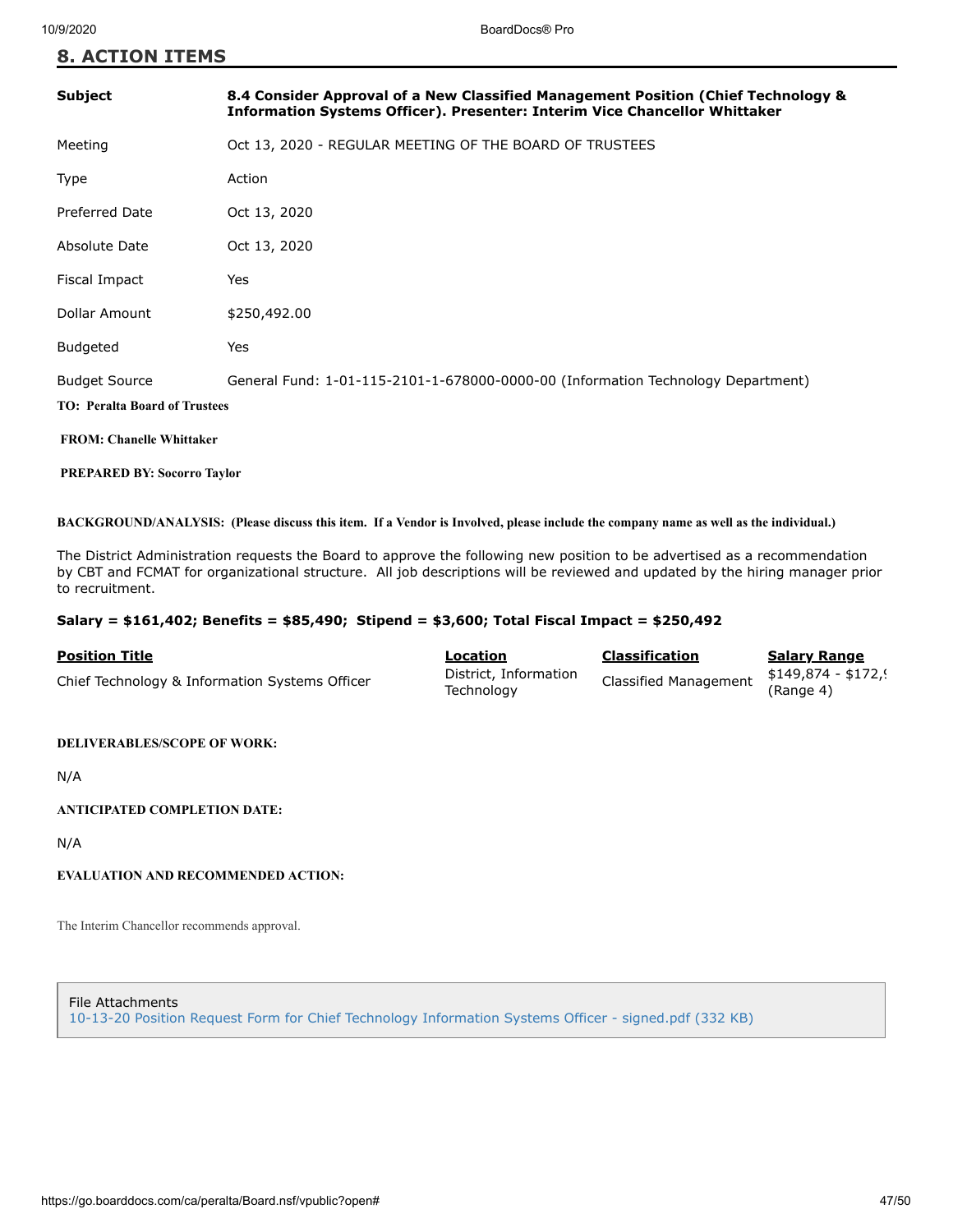| <b>8. ACTION ITEMS</b>                      |                                                                                                                                                   |  |
|---------------------------------------------|---------------------------------------------------------------------------------------------------------------------------------------------------|--|
| <b>Subject</b>                              | 8.5 Consider Adoption of Resolution 20/21-12 in Support of California State Ballot<br><b>Measure Proposition 16. Presenter: Chancellor Walter</b> |  |
| Meeting                                     | Oct 13, 2020 - REGULAR MEETING OF THE BOARD OF TRUSTEES                                                                                           |  |
| Type                                        | Action                                                                                                                                            |  |
| Preferred Date                              | Oct 13, 2020                                                                                                                                      |  |
| Absolute Date                               | Oct 13, 2020                                                                                                                                      |  |
| Fiscal Impact                               | No                                                                                                                                                |  |
| <b>TO:</b> Peralta Board of Trustees        |                                                                                                                                                   |  |
| FROM: Dr. Carla Walter, Interim Chancellor  |                                                                                                                                                   |  |
| <b>PREPARED BY:</b> The Chancellor's Office |                                                                                                                                                   |  |

# **BACKGROUND/ANALYSIS:**

The November 3, 2020 ballot will feature Proposition 16 (officially entitled "Allow Diversity as a Factor in Public Employment, Education, and Contracting Decisions. Legislative Constitutional Amendment"). Proposition 16 will effectively repeal "Proposition 209," a prior State of California ballot measure passed in 1996 banning the use of certain affirmative action measures at public institutions.

A core part of the mission of the Peralta Community College District is to "provide our diverse students and communities with equitable access to the educational resources, experiences, and life-long opportunities to meet and exceed their goals." This resolution is also consistent with adopted Board Goal #2: Diversity, Equity, Inclusion/Social Justice.

# **DELIVERABLES/SCOPE OF WORK:**

N/A

**ANTICIPATED COMPLETION DATE:**

N/A

# **EVALUATION AND RECOMMENDED ACTION:**

The Chancellor recommends adoption.

File Attachments [PCCD Resolution re Prop 16.pdf \(13 KB\)](https://go.boarddocs.com/ca/peralta/Board.nsf/files/BU8PCS640230/$file/PCCD%20Resolution%20re%20Prop%2016.pdf)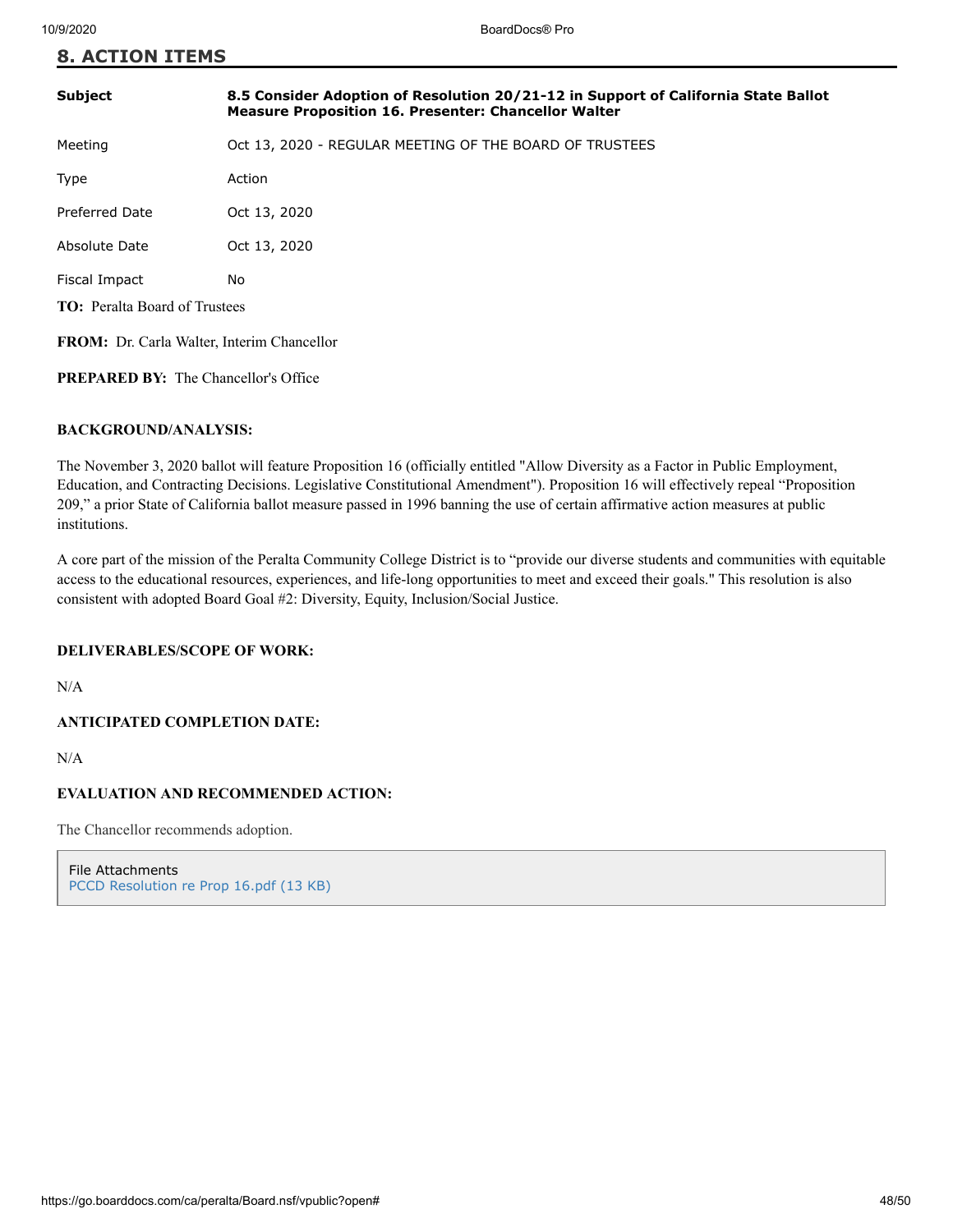# **9. REPORTS Subject 9.1 Board of Trustees' Reports**

Meeting Oct 13, 2020 - REGULAR MEETING OF THE BOARD OF TRUSTEES

Type Information